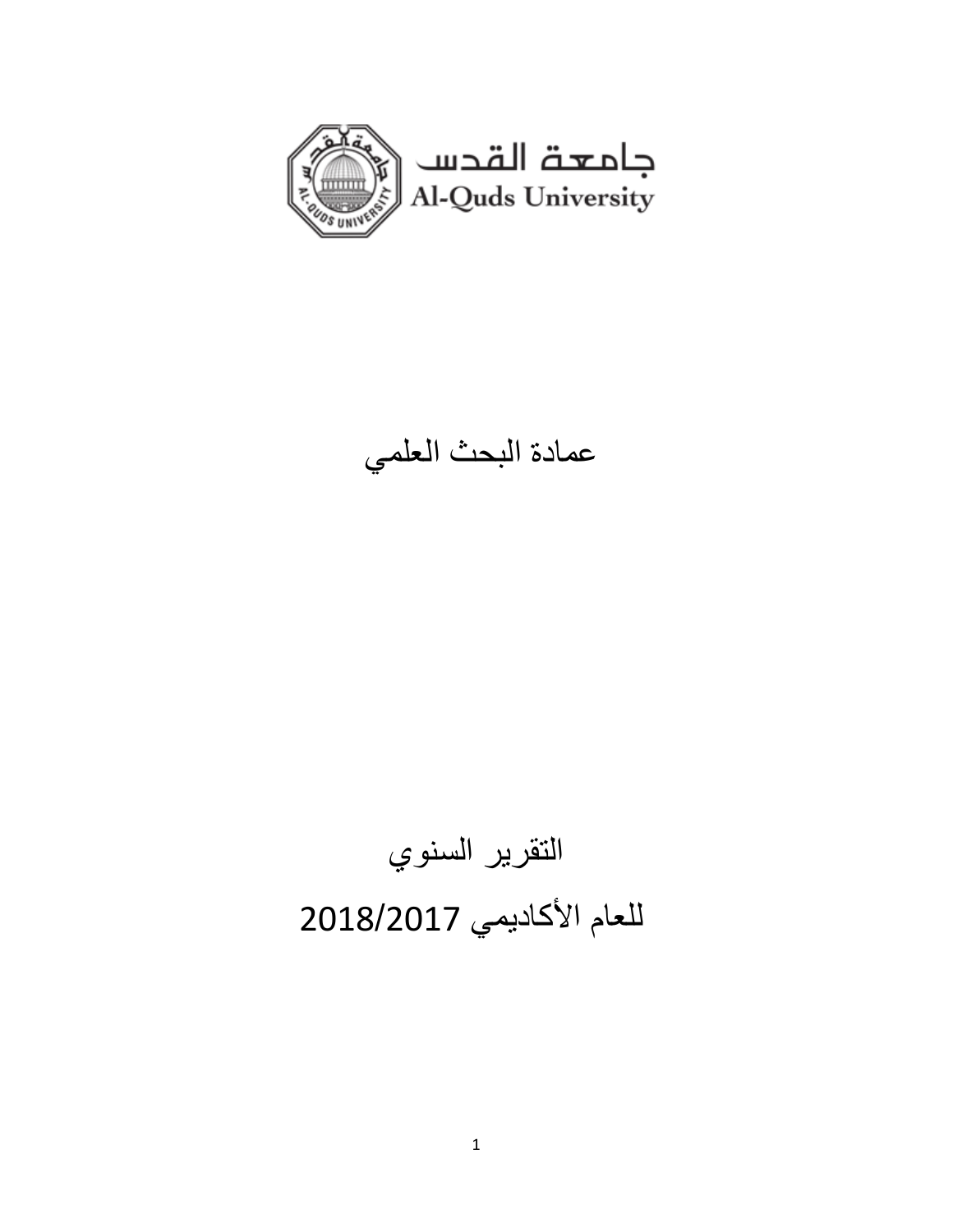**وفي ما يلي إحصائيات خاصه بأعداد المنشورات العلميه خالل العام األكاديمي :2018/2017**

| No. | <b>Faculty</b>                                  | <b>No. of Publications</b> |  |
|-----|-------------------------------------------------|----------------------------|--|
| 1   | Science & Technology                            | 34                         |  |
| 2   | Engineering                                     | 5                          |  |
| 3   | Pharmacy                                        | 20                         |  |
| 4   | <b>Public Health</b>                            | 12                         |  |
| 5   | Arts                                            | 9                          |  |
| 6   | <b>Educational Sciences</b>                     | 4                          |  |
| 7   | Medicine                                        | 12                         |  |
| 8   | Dentistry                                       | 9                          |  |
| 9   | <b>Health Professions</b>                       | 11                         |  |
| 10  | <b>Business &amp; Economics</b>                 | 8                          |  |
| 11  | Da'wa - Quran & Islamic Studies                 | 3                          |  |
| 12  | Al-Quds Bard                                    | $\Omega$                   |  |
| 13  | Law                                             | $\theta$                   |  |
| 14  | <b>Dual Studies</b>                             | 3                          |  |
|     | <b>Number of published papers in (Journals)</b> | 105                        |  |
|     | <b>Number of Joint Papers</b>                   | 17                         |  |
|     | <b>Number of Books</b>                          | 3                          |  |
|     | <b>Conference proceddings</b>                   | 25                         |  |
|     | <b>Total number of Publications</b>             | 133                        |  |

#### **Total number of Publications 2017-2018**

**\*مالحظة:** المجموع الكلي للمنشورات يشمل الكتب المنشورة واألبحاث التي من ضمنها األبحاث المشتركة والمنشورة في مؤتمرات. كما تم توزيع األبحاث المشتركة لكل كلية حسب الباحث الرئيس، باالضافة الى جمع الكتب مع األبحاث حسب كل كلية.

**لقد كانت نتائج الباحثين لألبحاث المنشورة للعام األكاديمي 2018-2017 )130( بحثا منشورا موزعاً كما يلي: نسبة مساهمة الكليات في األبحاث المنشور ة:**

| نسبة الأبحاث %   | عدد الأبحاث      | الكلية                                   |
|------------------|------------------|------------------------------------------|
| 26.1             | 34               | العلوم والتكنولوجيا                      |
| 3.8              | 5                | الهندسة                                  |
| 15.3             | 20               | الصيدلة                                  |
| 9.2              | 12               | الصحة العامة                             |
| 6.9              | 9                | الأداب                                   |
| 3.07             | 4                | العلوم التربوية                          |
| 9.2              | 12               | الطب                                     |
| 6.9              | 9                | طب الأسنان                               |
| 8.4              | 11               | المهن الصحية                             |
| 6.1              | 8                | الأعمال والاقتصاد                        |
| 2.3              | 3                | كليتي الدعوة والقران والدراسات الاسلامية |
| $\boldsymbol{0}$ | $\boldsymbol{0}$ | القدس-بار د                              |
| $\boldsymbol{0}$ | $\boldsymbol{0}$ | الحقوق                                   |
| 2.3              | 3                | الدر اسات الثنائية                       |
| 100%             | 130              | المجموع الكلى                            |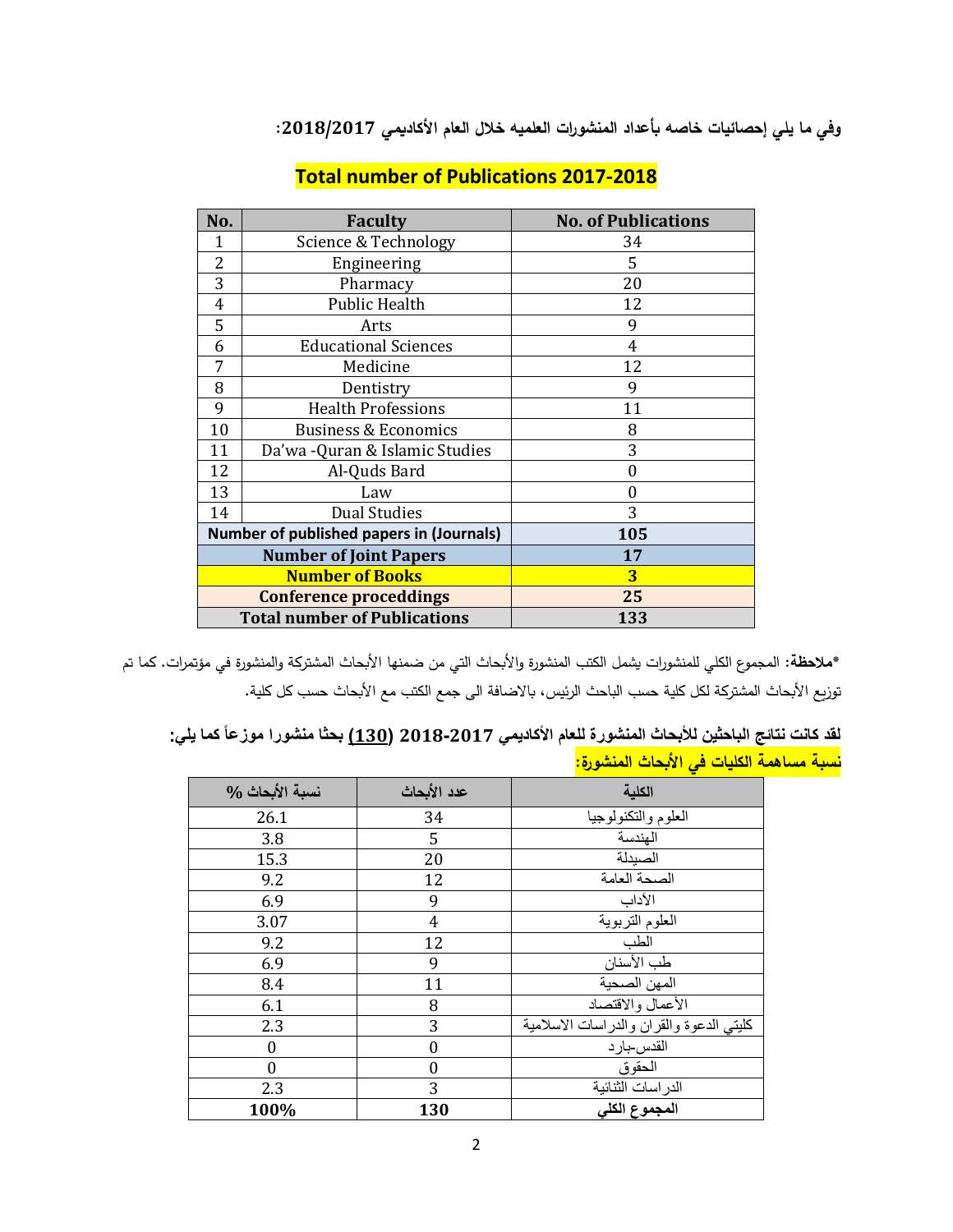

#### **Published papers:**

| No. | <b>Researcher</b>                                                       | <b>Faculty</b> | <b>Publication Title</b>                                                                                      | <b>Journal</b>                                                                                                  |
|-----|-------------------------------------------------------------------------|----------------|---------------------------------------------------------------------------------------------------------------|-----------------------------------------------------------------------------------------------------------------|
| 1   | Thawabteh,<br><b>Mohammad Ahmad</b><br>and Shehab Ekrema                | Arts           | Post-graduate Translation Curriculum<br>and Employability: The Case of two<br><b>Palestinian Universities</b> | Studies about<br>Languages, 2017,<br>volume 30,1, PP: 171-<br>195                                               |
| 2   | Salah H. al-Houdalieh,<br>Reinhard Bernbeck and<br><b>Susan Pollock</b> | Arts           | Palestinian Looted Tombs and their<br>Archaeological Investigation                                            | Journal of Eastern<br>Mediterranean<br>Archaeology & Heritage<br>Studies, 2017, volume<br>5, No. 2, PP: 198-239 |
| 3   | Salah H. al-Houdalieh                                                   | Arts           | Khirbet et-Tireh Given a neglected,<br>endangered ancient site new potential<br>for tourism and learning      | Galileo, 2018, volume<br>232, PP: 24-27                                                                         |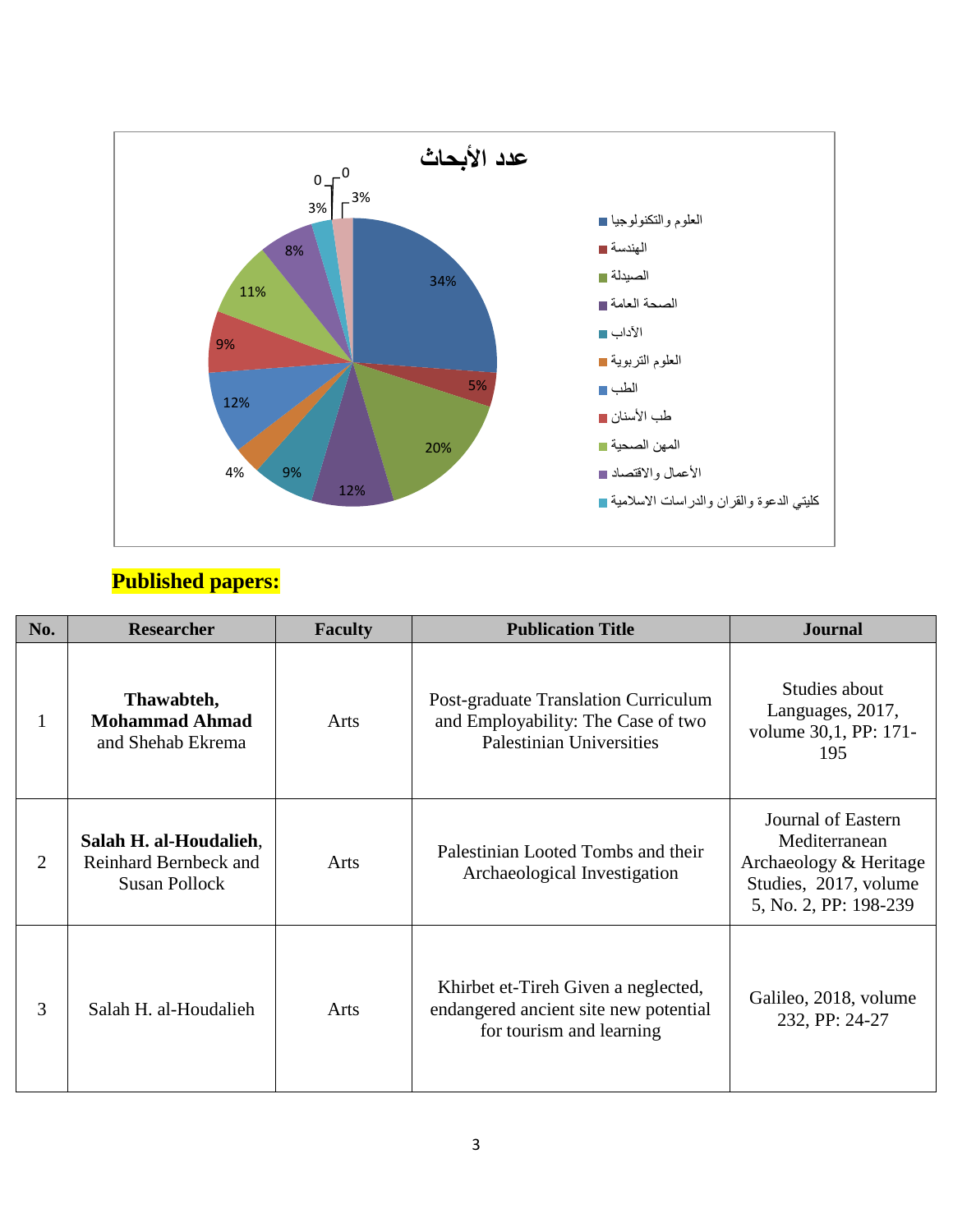| No.            | <b>Researcher</b>                                                                                                                 | <b>Faculty</b>            | <b>Publication Title</b>                                                                                                        | <b>Journal</b>                                                                         |
|----------------|-----------------------------------------------------------------------------------------------------------------------------------|---------------------------|---------------------------------------------------------------------------------------------------------------------------------|----------------------------------------------------------------------------------------|
| $\overline{4}$ | Thawabteh, Mohammad<br>Ahmad                                                                                                      | Arts                      | Subtitling the Quran: Ideology and<br>Manipulation                                                                              | Turjman: revue de<br>traduction et<br>d'interprétation, m2016<br>volume (25):2, PP9-39 |
| 5              | Omra Sleiby                                                                                                                       | Arts                      | دور  استراتيجية تدريب  الموارد  البشرية في  الابداع من<br>وجهة نظر المتدربين" دراسة حالة المؤسسات<br>الخدماتية في محافظة الخليل | وقد تم نشرها في مجلة الاقتصاد<br>والنتمية البشربة– العدد 13<br>بتاريخ 2017/10/4        |
| 6              | Farid Adnan and Khaled<br><b>Hurreish</b>                                                                                         | Arts                      | العلاقة بين اتجاهات طلاب جامعة القدس نحو<br>السلوك العدوانيّ وبين سلوك الطلبة العدوانيّ في<br>الحامعة،                          | مجلة جامعة، المجلد 21 العدد<br>$92-65$ من $(1), 2018$                                  |
| 7              | <b>Awad Mansour</b>                                                                                                               | Arts                      | The Conflict over Jerusalem: A Settler-<br><b>Colonial Perspective</b>                                                          | Journal of Holy Land<br>and Palestine Studies,<br>2018, volume 17, No. 1:<br>PP: 9-23  |
| 8              | Walaa' Najeeb Jubeha<br>and Imad Ahmad<br><b>Barghouthib</b>                                                                      | Science and<br>Technology | Hypergeometric function representation<br>of transport coefficients for drifting<br>bi-Maxwellian plasmas                       | PHYSICS OF<br>PLASMAS, 2018,<br>voulume 8, issue 1, PP:<br>$8-9$                       |
| 9              | W. N. Jubeh and I. A.<br><b>Barghouthi</b>                                                                                        | Science and<br>Technology | Transport coefficients for drifting<br>Maxwellian plasmas: The effect of<br>Coulomb collisions                                  | AIP Advances, 2018,<br>volume 8, issue 1                                               |
| 10             | <b>Jawad Shoqeir</b> and it all                                                                                                   | Science and<br>Technology | Early stage litter decomposition across<br>biomes                                                                               | Science of the total<br>Environment, 2018,<br>volumes 628-629, PP:<br>1369-1394        |
| 11             | Joseph Skaf, Omar<br>Hamarsheh, Micha<br>Berninger, Srikkanth<br>Balasubramanianc<br>Tobias A. Oelschlaeger,<br>Ulrike Holzgrabe, | Science and<br>Technology | Improving anti-trypanosomal activity of<br>alkamides isolated from Achillea<br>fragrantissima                                   | Fitoterapia. 2018,<br>volume 125, PP: 191-<br>198                                      |
| 12             | Abdulhakeem A.H.<br>Eideh                                                                                                         | Science and<br>Technology | Bayes Estimation and Prediction under<br><b>Informative Sampling Design</b>                                                     | Pak.j.stat.oper.res. 2017,<br>volume .XIII No.2 PP:<br>327-353                         |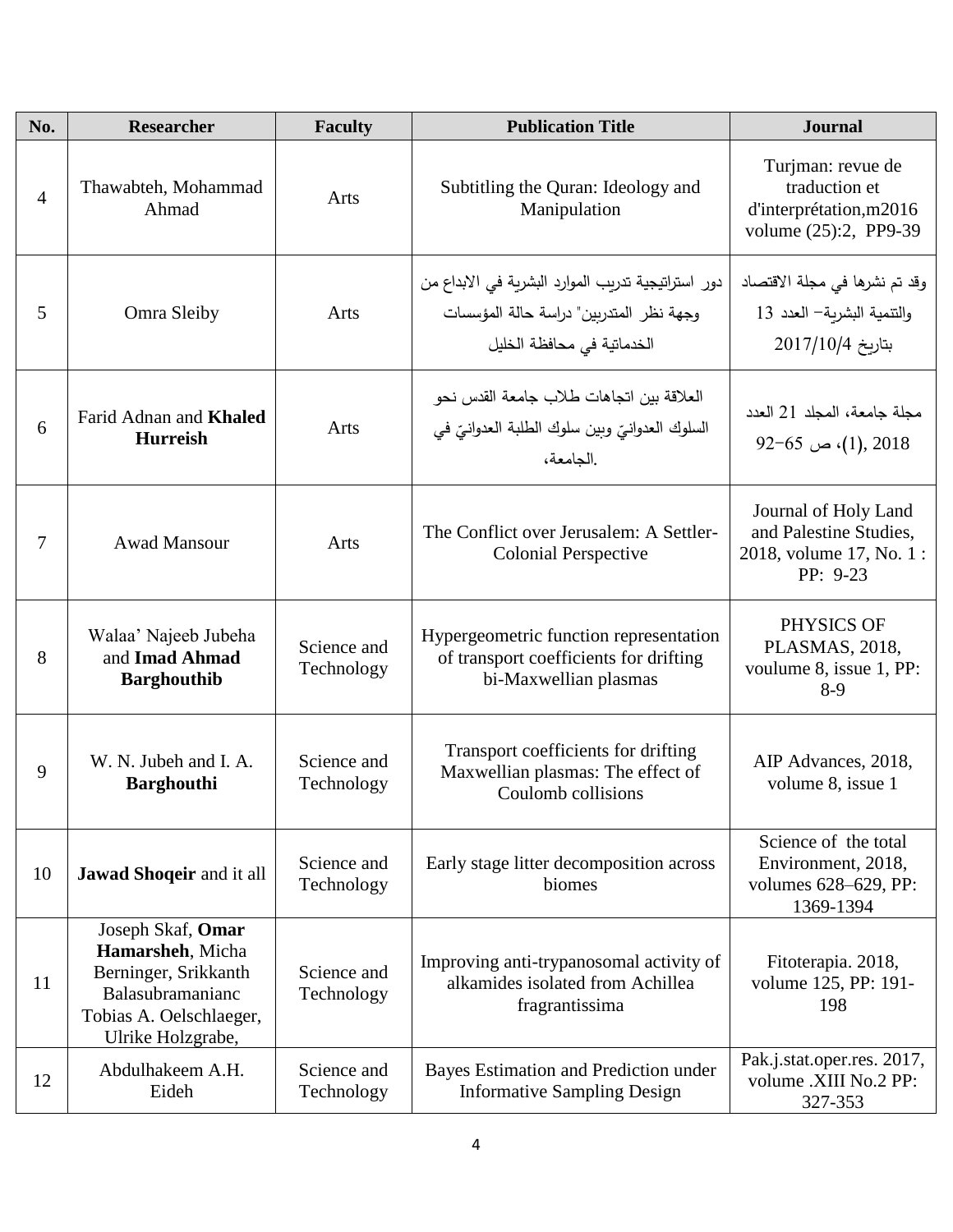| No. | <b>Researcher</b>                                                                         | <b>Faculty</b>            | <b>Publication Title</b>                                                                                                                                          | <b>Journal</b>                                                                                                                |
|-----|-------------------------------------------------------------------------------------------|---------------------------|-------------------------------------------------------------------------------------------------------------------------------------------------------------------|-------------------------------------------------------------------------------------------------------------------------------|
| 13  | <b>Fuad Al-Rimawi,</b><br>Mohammed Sadi<br>Tarawa, Claude Elama                           | Science and<br>Technology | Olive Leaf Extract as Natural<br>Antioxidant Additive of Fresh<br>Hamburger Stored at 4°C Running<br>Title: Antioxidants from Olive Leaves<br>in Hamburger        | American Journal of<br>Food Science and<br>Technology, 2017,<br>volume, voulme 5, No.<br>4, PP: 162-166                       |
| 14  | Jehad Abbadi                                                                              | Science and<br>Technology | Phosphorous Use Efficiency of<br>Safflower and Sunflower Grown in<br>Different Soils                                                                              | World Journal of<br>Agricultural Research,<br>2017, volume 5, No. 4,<br>PP: 212-220                                           |
| 15  | Jehad Abbadi                                                                              | Science and<br>Technology | Potassium Use Efficiency of Safflower<br>and Sunflower Grown in Different Soils                                                                                   | World Journal of<br>Agricultural Research,<br>2017, Vol. 5, No. 5, 244-<br>257                                                |
| 16  | Jehad Abbadi                                                                              | Science and<br>Technology | <b>Evaluation of Mechanisms of</b><br>Phosphorus Use Efficiency in<br><b>Traditional Wheat Cultivars for</b><br><b>Sustainable Cropping</b>                       | Journal of Food<br>Security, 2017, volume.<br>5, No. 6, PP: 197-211                                                           |
| 17  | <b>Jehad Abbadi</b> , Klaus<br>Dittert, Bernd<br>Steingrobe, Norbert<br>Claassen          | Science and<br>Technology | Mechanisms of Phosphorous Uptake<br>Efficiency of Safflower and Sunflower<br>Grown in Different Soils                                                             | Research in Plant<br>Sciences, 2017, volume<br>5, No. 1, PP: 26-42                                                            |
| 18  | Ibrahim Afaneh, Jehad<br>Abbadi, Fuad Al-<br>Rimawi, Ghassan Al-<br>Dabbas, Saleh Sawalha | Science and<br>Technology | <b>Effect of Frying Temperature and</b><br>duration on the Formation of Trans<br>Fatty Acids in Selected Fats and Oils                                            | American Journal of<br>Food Science and<br>Technology, 2017,<br>volume. 5, No. 6, PP:<br>245-248                              |
| 19  | S. Salah, Gabriel Maciá-<br>Fernández, Jesús E<br>Díaz-Verdejo                            | Science and<br>Technology | Fusing Information from Tickets and<br>Alerts to Improve the Incident<br><b>Resolution Process</b>                                                                | <b>Information Fusion,</b><br>2018, volume 45, PP:<br>38-52                                                                   |
| 20  | Husain Alsamamra,<br>Sawsan Abu Sharkh,<br>Saker Darwish, Musa<br><b>Abu Teir</b>         | Science and<br>Technology | Interaction of the Testosterone with<br>Bovine Serum Albumin (BSA): UV-<br><b>Visible Absorption Spectroscopy</b>                                                 | Journal of Chemical,<br><b>Biological and Physical</b><br>Sciences JCBPS; Section<br>B; 2018, volume 8, No.<br>1, PP: 157-167 |
| 21  | <b>Mahmoud AlKhatib</b><br>and Anton Eisenhauer                                           | Science and<br>Technology | Calcium and strontium isotope<br>fractionation during precipitation from<br>aqueous solutions as a function of<br>temperature and reaction rate; II.<br>Aragonite | Geochimica et<br>Cosmochimica Acta,<br>2017, volume 209, PP:<br>320-342                                                       |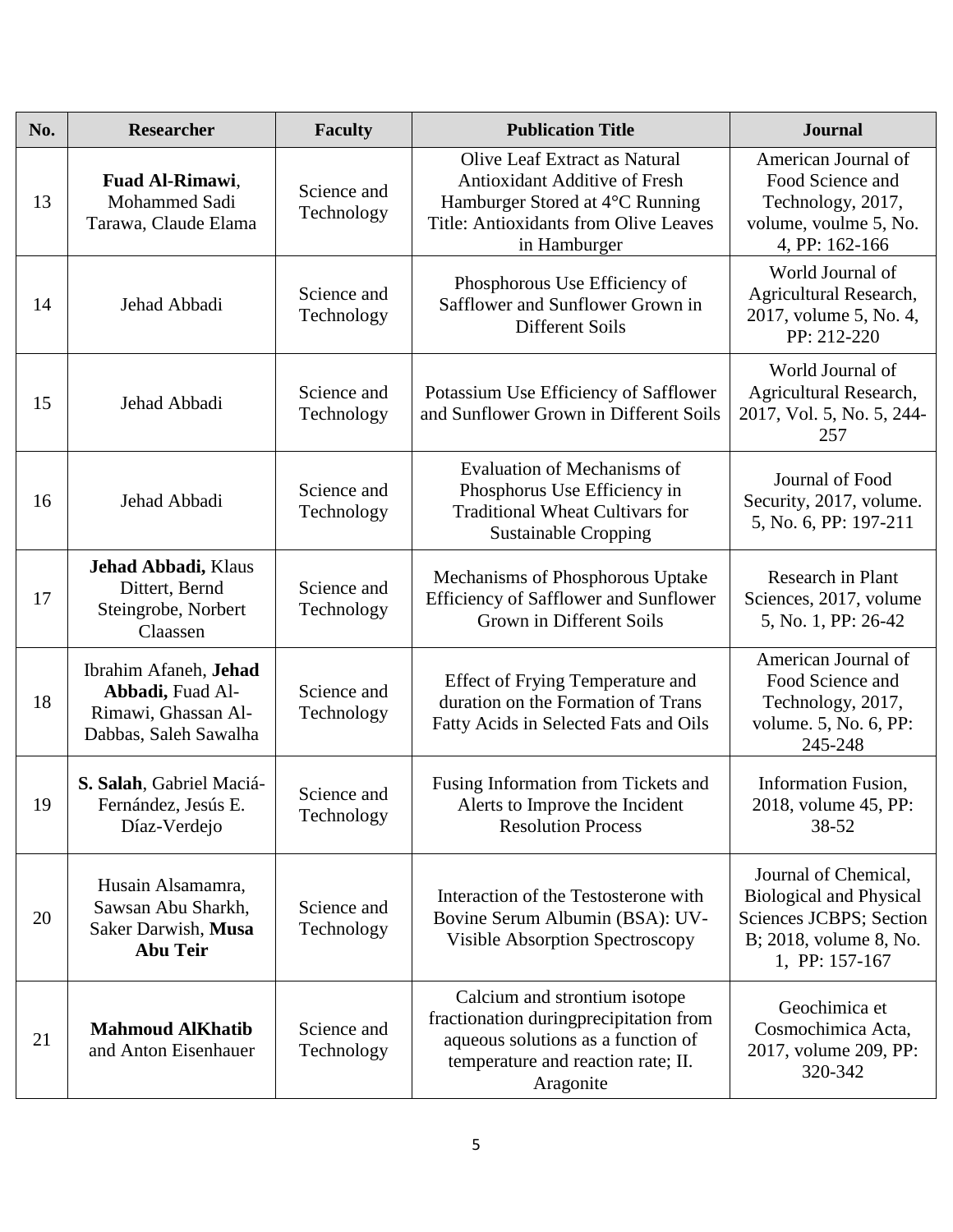| No. | <b>Researcher</b>                                                                                                                                                                     | <b>Faculty</b>            | <b>Publication Title</b>                                                                                                                                                          | <b>Journal</b>                                                                          |
|-----|---------------------------------------------------------------------------------------------------------------------------------------------------------------------------------------|---------------------------|-----------------------------------------------------------------------------------------------------------------------------------------------------------------------------------|-----------------------------------------------------------------------------------------|
| 22  | Zahilia Caban-Huertas,<br>Deepak P. Dubal, Omar<br>Ayyad, Pedro Gomez-<br>Romero                                                                                                      | Science and<br>Technology | Capacitive vs Faradaic Energy Storage<br>in a Hybrid Cell with LiFePO4/RGO<br>Positive Electrode and Nanocarbon<br><b>Negative Electrode</b>                                      | Journal of<br>Electrochemical Society,<br>2017, volume 164, Issue<br>1, PP: A6140-A6146 |
| 23  | Falastine Abuasbi,<br><b>Adnan Lahham and</b><br>Issam Rashid Abdel-<br>Raziq                                                                                                         | Science and<br>Technology | LEVELS OF EXTREMELY LOW-<br>FREQUENCY ELECTRIC AND<br>MAGNETIC FIELDS FROM<br><b>OVERHEAD POWER LINES IN THE</b><br><b>OUTDOOR ENVIRONMENT OF</b><br>RAMALLAH CITY-PALESTINE      | <b>Radiation Protection</b><br>Dosimetry, 2018,<br>voulme 179(3), PP: 229-<br>232       |
| 24  | Falastine Abuasbi,<br><b>Adnan Lahham and</b><br><b>Issam Rashid Abdel-</b><br>Raziq                                                                                                  | Science and<br>Technology | RESIDENTIAL EXPOSURE TO<br><b>EXTREMELY LOW FREQUENCY</b><br><b>ELECTRIC AND MAGNETIC</b><br>FIELDS IN THE CITY OF<br>RAMALLAH-PALESTINE                                          | <b>Radiation Protection</b><br>Dosimetry, 2017,<br>volume 179 (3), PP: 1-9              |
| 25  | Daniel Rueda-Garcia,<br>Zahilia Caban-Huertas,<br>Sergi Sanchez-Ribot,<br>Carlos Marchante, Raul<br>Benages, Deepak P.<br>Dubal, Omar Ayyad,<br>Pedro Gómez-Romero                    | Science and<br>Technology | Electrochemical Energy Storage in a<br>model LiFePO4 RGO Aqueous<br>Nanofluid Cell                                                                                                | Electrochimica Acta,<br>2018, doi:<br>10.1016/j.electacta.2018.<br>05.151               |
| 26  | Barghouthi, Z., Alimari,<br>A., Qurie, M., Amereih,<br>S. and Al-Dadah, J.Y.                                                                                                          | Science and<br>Technology | Using Nonconventional Water in<br>Irrigation of Olive Trees and Its Effect<br>on Olive Oil Properties                                                                             | Journal of Agricultural<br>Chemistry and<br>Environment, 2017,<br>volume 6, PP: 222-231 |
| 27  | Mohannad Qurie, Loay<br>Awad, Amer Kanan                                                                                                                                              | Science and<br>Technology | THMs precursor removal efficiency<br>from different wastewater treatment<br>technologies effluents                                                                                | Journal of Water<br>Resource and Protection,<br>2018                                    |
| 28  | Abu Ayyash, Qurie M,<br>Sayara T, Kanan A,                                                                                                                                            | Science and<br>Technology | Characterization and Treatment of Al-<br>Menya Landfill Leachate Using<br><b>Biological and Physical Methods</b>                                                                  | Environ Sci Ind J. 2018,<br>volume $14(2)$                                              |
| 29  | Ahed Zyoud, Khaled<br>Murtada, Hansang<br>Kwon, Hyun-Jong Choi,<br>Tae Woo Kim.<br>Mohammed H.S. Helal,<br>Maryam Faroun, Heba<br><b>Bsharat, DaeHoon Park</b><br>and Hikmat S. Hilal | Engineering               | Copper selenide film electrodes<br>prepared by combined<br>electrochemical/chemical bath<br>depositions with high<br>photo-electrochemical conversion<br>efficiency and stability | Solid State Sciences,<br>2018, volumee 75, PP:<br>$53 - 62$                             |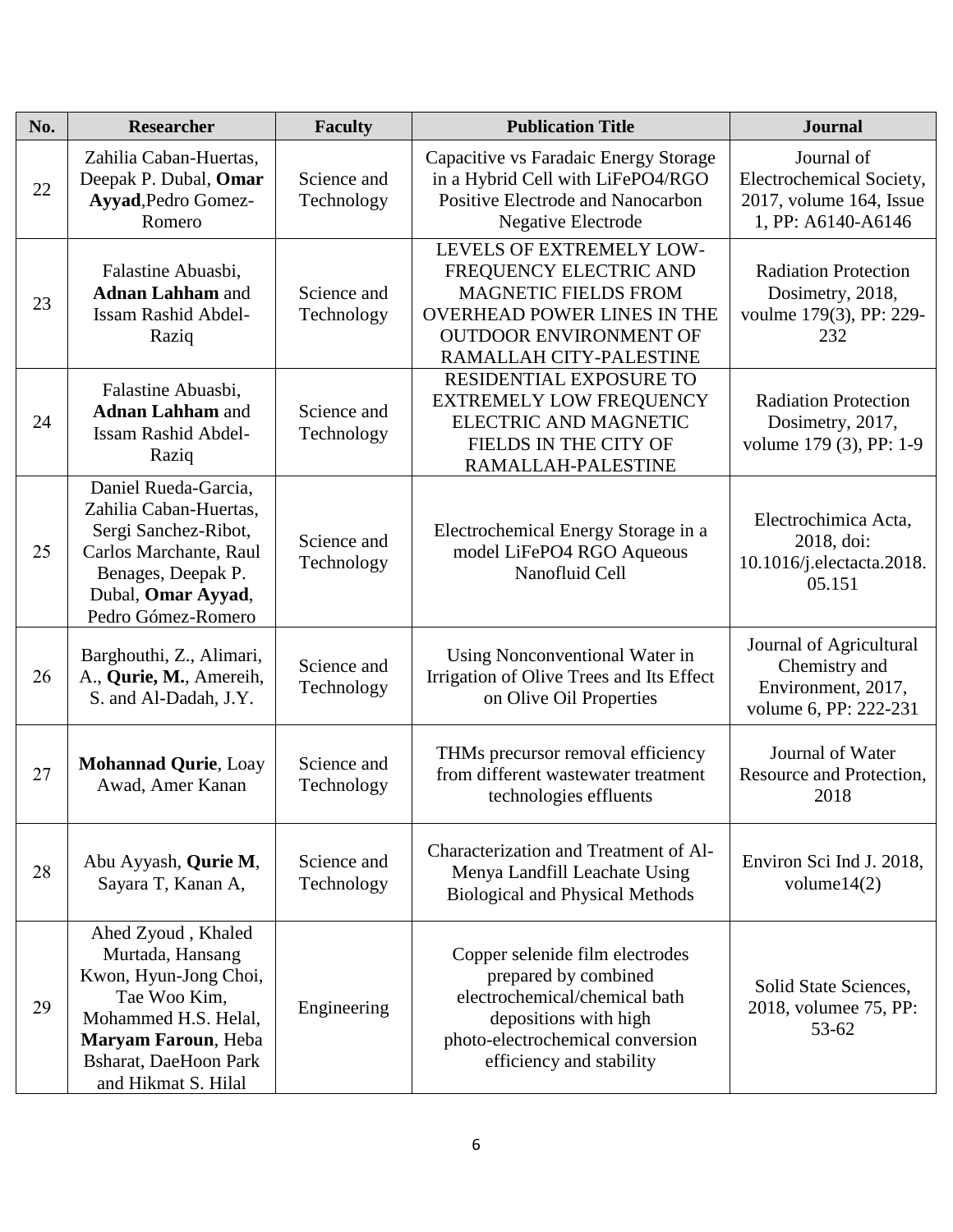| No. | <b>Researcher</b>                                                                                          | <b>Faculty</b> | <b>Publication Title</b>                                                                                                                                 | <b>Journal</b>                                                                                                   |
|-----|------------------------------------------------------------------------------------------------------------|----------------|----------------------------------------------------------------------------------------------------------------------------------------------------------|------------------------------------------------------------------------------------------------------------------|
| 30  | Ali Jamoos, Yasmin<br>Qabbani                                                                              | Engineering    | Performance analysis of orthogonal<br>spacetime block codes over Nakagami-<br>q MIMO RFID backscattering channels                                        | IET Commun., 2018,<br>volume 12 issue 9, PP:<br>1086-1093                                                        |
| 31  | Ali Jamoos, Osama<br>Najajri, and Ahmed<br>Abdou                                                           | Engineering    | Cognitive radio-based solutions for<br>spectrum scarcity in Palestine                                                                                    | Int. J. Mobile Network<br>Design and Innovation,<br>Vol. X, No. Y, 200x                                          |
| 32  | <b>Salaheddin Odeh, Tarek</b><br>Rishmawi and Rafat Al-<br>Hawash                                          | Dual studies   | A Low-Cost Educational Remotely<br><b>Controlled Solar Energy Laboratory</b>                                                                             | American Journal of<br><b>Electrical and Electronic</b><br>Engineering, 2017,<br>volume 5, No. 4, PP:<br>126-135 |
| 33  | Annika Frank, Saleh<br>Abu-Lafi, Azmi<br>Adawi, Johannes S.<br>Schwed, Holger Stark<br>& Anwar Rayan       | Pharmacy       | From medicinal plant extracts to<br>defined chemical compounds targeting<br>the histamine H4 receptor: Curcuma<br>longa in the treatment of inflammation | Inflamm. Res., 2018,<br>volume 66, Issue 10, PP:<br>923-929                                                      |
| 34  | Aswad M, Rayan M,<br>Abu-Lafi S, Falah M,<br>Raiyn J, Abdallah Z,<br>Rayan A                               | Pharmacy       | Nature is the best source of anti-<br>inflammatory drugs: indexing natural<br>products for their anti-inflammatory<br>bioactivity                        | <b>Inflammation Research,</b><br>2018, volume 67, Issue<br>1, PP: $67-75$                                        |
| 35  | Saleh Abu-Lafi, Sadam<br>Makhamra, Ibrahim<br>Rayan, Waseim Barriah,<br>Ahmed Nasser, Basheer<br>Abu Farkh | Pharmacy       | Sesamin from Cuscuta palaestina<br>natural plant extracts: Directions for<br>new prospective applications                                                | PLOS ONE, 2018,<br>volume $3(4)$                                                                                 |
| 36  | Hanadi Sinokrot,<br><b>Tasneem Smerat, Anas</b><br>Najjar and <b>Rafik</b><br><b>Karaman</b>               | Pharmacy       | <b>Advanced Prodrug Strategies in</b><br>Nucleoside and Non-Nucleoside<br>Antiviral Agents: A Review of the<br><b>Recent Five Years</b>                  | Molecules 2017, volume<br>22, 1736, PP: 2-18                                                                     |
| 37  | Isra' Zeiadeh<br>, Anas Najjar<br>and Rafik Karaman                                                        | Pharmacy       | Strategies for Enhancing the<br>Permeation of CNS-Active Drugs<br>through the Blood-Brain Barrier: A<br>Review                                           | Molecules 2018, volume<br>23(6), 1289                                                                            |
| 38  | Deeb O., Martínez-<br>Pachecho H., Ramírez-<br>Galicia G. and Garduño-<br>Juárez R.                        | Pharmacy       | Application of Docking Methodologies in<br>QSAR Based Studies" book "Applied Case<br>Studies and Solutions in Molecular<br>Docking-Based Drug Design     | Prof. Siavoush Dastmalchi<br>(Ed). IGI Golbal<br>publishers. PP: 29-55<br>(2016), Chapter 2,                     |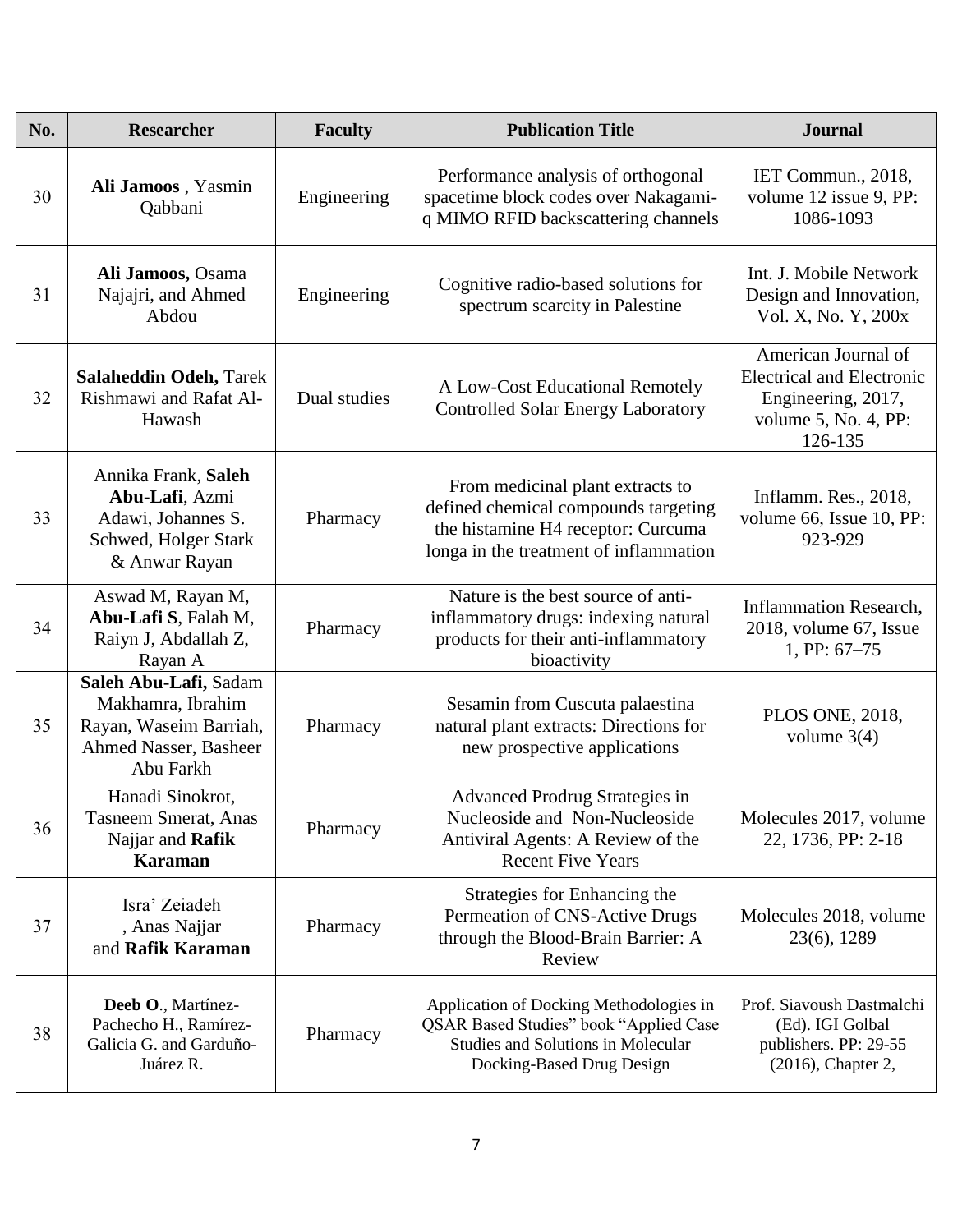| No. | <b>Researcher</b>                                                                                                                                                             | <b>Faculty</b> | <b>Publication Title</b>                                                                                                                                | <b>Journal</b>                                                                    |
|-----|-------------------------------------------------------------------------------------------------------------------------------------------------------------------------------|----------------|---------------------------------------------------------------------------------------------------------------------------------------------------------|-----------------------------------------------------------------------------------|
| 39  | Basheerulla Shaik1, Omar<br>Deeb2, Vijay K Agrawal3<br>and Satya P. Gupta1,*                                                                                                  | Pharmacy       | QSAR and Molecular Docking Studies on a<br>Series of Cinnamic Acid Analogues as<br>Epidermal Growth Factor Receptor (EGFR)<br><b>Inhibitors</b>         | Letters in Drug Design &<br>Discovery, 2017, volume<br>14, issue 1, PP: -13       |
| 40  | Amira M. Amr, Hamed<br>R. Takruri, Maha S.<br>Shomaf, Omar A. Alhaj,<br>"Mo'ez Al-Islam" E.<br>Faris and Wael M.<br>Abdel-Rahman                                              | Pharmacy       | <b>Fermented Camel (Camelus</b><br>dromedarius) and Bovine Milk<br>Attenuate Azoxymethane-induced<br>Colonic Aberrant Crypt Foci in<br>Fischer 344 Rats | Pakistan Journal of<br>Nutrition, 2018, volume<br>17, issue 4, PP: 179-189        |
| 41  | Ahmed Hamarsheh and<br><b>Ahmad Amro</b>                                                                                                                                      | Pharmacy       | Knowledge and awareness of radiation<br>hazards among Palestinian radio<br>technologists                                                                | Eastern Mediterranean<br>Health Journal, 2017,<br>volume 23 No. 8, PP:<br>576-580 |
| 42  | Fatma Haddad, Maryam<br>Sawalha, Yahya<br>Khawaja, AnasNajjarand<br><b>Rafik Karaman</b>                                                                                      | Pharmacy       | Dopamine and Levodopa Prodrugs for<br>the Treatment of Parkinson's Disease                                                                              | Molecules, 2018,<br>volume 23, 40, PP: 2 -17                                      |
| 43  | Shemesh-Darvish L,<br>Shinar D, Hallak H,<br><b>Gross A and Rosenstock</b><br>M.                                                                                              | Pharmacy       | TV-1380 attenuates cocaine-induced<br>changes in cardiodynamic parameters in<br>monkeys and reduces the formation of<br>cocaethylene                    | Drug Alcohol Depend,<br>2018, volume 188, PP:<br>295-303                          |
| 44  | Maciej Czerwi,<br>Immaculate Amunom,<br>Victor Piryatinsky,<br>Hussein Hallak, Yousif<br>Sahly, Oren Bar-Ilan,<br>Paul Bolliger, Merav<br>Bassan                              | Pharmacy       | Direct and cytokine-mediated effects of<br>albumin-fused growth hormone, TV-<br>1106, on CYP enzyme expression in<br>human hepatocytes in vitro         | Pharmacol Res Perspect,<br>2018, volume 6(3)                                      |
| 45  | Maher R. Khdour,<br>Hussein O. Hallak,<br>Mamoon A. Aldeyab,<br>Mowaffaq A. Nasif,<br>Aliaa M. Khalili,<br>Ahamad A. Dallashi,<br>Mohammad B. Khofash<br>and Michael G. Scott | Pharmacy       | Impact of antimicrobial stewardship<br>programme on hospitalized patients at<br>the intensive care unit: a prospective<br>audit and feedback study      | British Journal of<br>Clinical Pharmacology,<br>2018, volume 84, PP:<br>708-715   |
| 46  | Alqudah S, Jarab AS,<br>Alefishat EA, Mayyas F,<br><b>Khdour M</b> and Pinto S                                                                                                | Pharmacy       | Factors associated with poor<br>Hemoglobin A1c control in Patients<br>with Type 2 Diabetes                                                              | <b>Current Diabetes</b><br>Review, 2018                                           |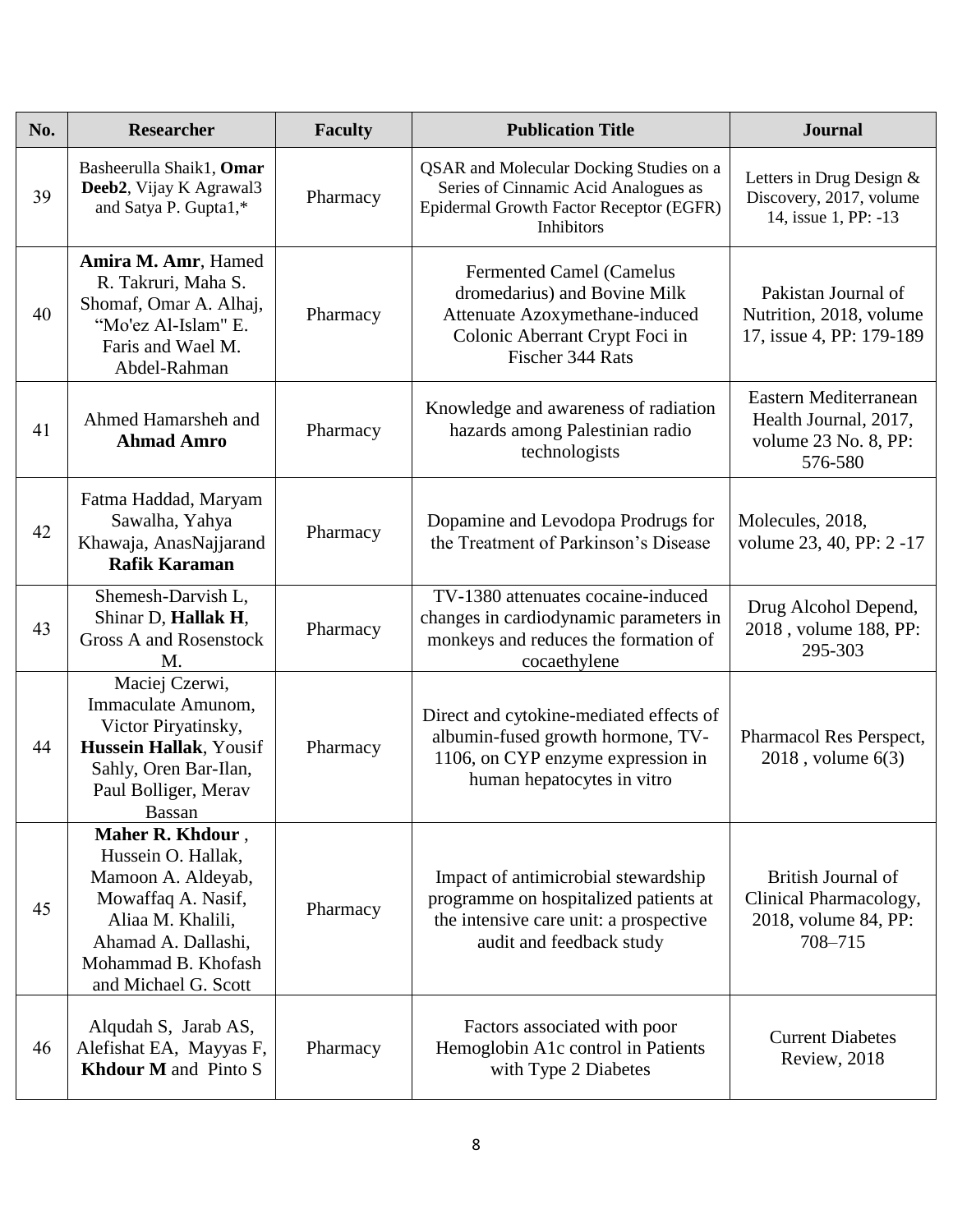| No. | <b>Researcher</b>                                                                                                                                                                   | <b>Faculty</b>        | <b>Publication Title</b>                                                                                                                                                 | <b>Journal</b>                                                            |
|-----|-------------------------------------------------------------------------------------------------------------------------------------------------------------------------------------|-----------------------|--------------------------------------------------------------------------------------------------------------------------------------------------------------------------|---------------------------------------------------------------------------|
| 47  | Anan S. Jarab, Tareq L.<br>Mukattash, Ahmad Al-<br>Azayzih, Maher<br><b>Khdour</b>                                                                                                  | Pharmacy              | A focus group study of patient's<br>perspective and experiences of type 2<br>diabetes and its management in Jordan                                                       | Saudi Pharmaceutical<br>Journal, 2018, volume<br>26, issue 3, PP: 301-305 |
| 48  | Rania Abu Seir, Akram<br><b>Kharroubi</b>                                                                                                                                           | Health<br>profesions  | Implementation of Palliative Care in<br>Palestine: Cultural and Religious<br>Perspectives                                                                                | Palliat Med Hosp Care<br>Open J, 2017, PP: 4-9                            |
| 49  | Ismail Warad, Oraib<br>Ali1, Riham Ahed,<br>Abdallah Bani Odeh,<br>Sameer A. Barghouthi,<br>Shivalingegowda<br>Naveen, Hicham<br>Elmsellem, Iqab<br>Daraghmeh and<br>Lokanath N. K. | Health<br>profesions  | Synthesis, physicochemical,<br>conformation and quantum calculation<br>of novel N-(1-(4-bromothiophen-2-<br>yl)ethylidene)-2-(piperazin-1-<br>yl) ethanamine Schiff base | JMES, 2017, volume 8,<br>Issue, 11, PP: 3844-<br>3854                     |
| 50  | Mohammad Hjouj,<br>Hanush Krishnan and<br><b>Boris Rubinsky</b>                                                                                                                     | Health<br>profesions  | <b>CRYOELECTROLYSIS FOR</b><br><b>TREATMENT OF ATRIAL</b><br>FIBRILLATION: A FIRST ORDER<br><b>FEASIBILITY STUDY</b>                                                     | CryoLetters, 2017,<br>volume 38 (6), PP: 428-<br>433                      |
| 51  | <b>Maha Sudki Hmeidan</b><br>Nahal, Helena Wigert,<br>Asma Imam, and Asa B.<br>Axelsson                                                                                             | Health<br>profesions  | From Feeling Broken to Looking<br>Beyond Broken: Palestinian Mothers'<br>Experiences of Having a Child With<br>Spina Bifida                                              | Journal of Family<br>Nursing, 2017. PP: 1-26                              |
| 52  | Jacqueline Fawcett, and<br>AbdulMuhsen M.<br><b>AbuFannouneh</b>                                                                                                                    | Health<br>profesions  | Thoughts About Population Health<br><b>Nursing Research Methods: Questions</b><br>About Participants and Informed<br>Consent                                             | <b>Nursing Science</b><br>Quarterly 2017, volume<br>30(4), PP: 353-355    |
| 53  | Kawther Elissa a,b,*,<br>Ewa-Lena Bratt a,c, Asa<br>B. Axelsson a,d, Salam<br>Khatib b, Carina Sparud-<br>Lundin a                                                                  | Helath<br>professions | Societal Norms and Conditions and<br>Their Influence on Daily Life in<br>Children With Type 1 Diabetes in the<br><b>West Bank in Palestine</b>                           | Journal of Pediatric<br>Nursing 33 (2017) 16–22                           |
| 54  | Geffen Kleinstern, Mor<br>Averbuc, Rania Abu<br>Sei, Riki Perlman3<br>Dina Ben Yehuda and<br>Ora Paltiel                                                                            | Helath<br>professions | Presence of autoimmune disease affects<br>not only risk but also survival in<br>patients with B-cell non-Hodgkin<br>lymphoma                                             | Hematological<br>Oncology, 2018, PP: 1-<br>6                              |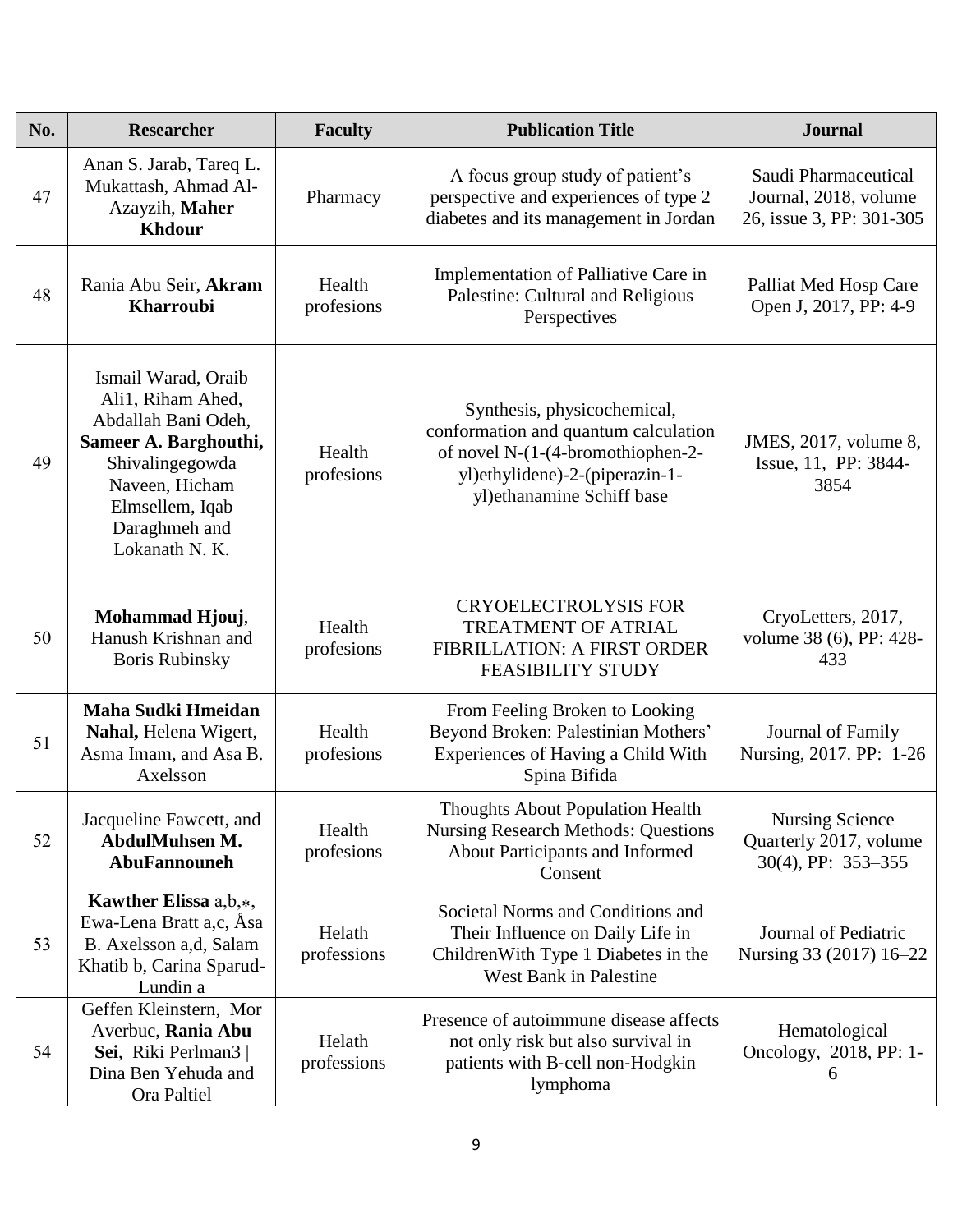| No. | <b>Researcher</b>                                                                                                                               | <b>Faculty</b>         | <b>Publication Title</b>                                                                                                                                                                         | <b>Journal</b>                                                                                                    |
|-----|-------------------------------------------------------------------------------------------------------------------------------------------------|------------------------|--------------------------------------------------------------------------------------------------------------------------------------------------------------------------------------------------|-------------------------------------------------------------------------------------------------------------------|
| 55  | Abdullah Murrar,<br>Ibrahim Awad, Abdel<br>Fattah Hasan4 Eyad<br>Yaqob, Ihab Barghothi,<br>Ahmad Sadaqa, Subhi<br>Samhan, Abdelrahman<br>Tamimi | Admin and<br>Economics | The Impact of Water Price on the<br>Financial Sustainability of the<br><b>Palestinian Water Service Providers</b>                                                                                | Journal of<br>Environmental<br>Protection, 2017, volume<br>8, PP: 1490-1508                                       |
| 56  | <b>Ibrahim M. Awad</b> , and<br>Abdel-Rahman Al-<br>Ewesat                                                                                      | Admin and<br>Economics | <b>Volatility Persistence in Palestine</b><br>Exchange Bulls and Bears: An<br>Econometric Analysis of Time Series<br>Data                                                                        | Review of Economics &<br>Finance, 2017, volume:<br>$9(3)$ , PP: 1-5                                               |
| 57  | Ibrahim M. Awad, Alaa<br>A. Amro,                                                                                                               | Admin and<br>Economics | The effect of clustering on<br>competitiveness improvement in<br>Hebron: A structural<br>equation modeling analysis                                                                              | Journal of<br>Manufacturing<br>Technology<br>Management, 2017,<br>volume 28 No. 5,<br>PP: 631-654                 |
| 58  | Ahmad Herzallah,<br>Leopoldo J. Gutierrez-<br>Gutierrez, Juan<br><b>Francisco Munoz Rosas</b>                                                   | Admin and<br>Economics | Quality ambidexterity, competitive<br>strategies, and financial performance:<br>An empirical study in industrial firms                                                                           | International Journal of<br>Operations & Production<br>Management, 2017,<br>volume 37 Issue: 10,<br>PP: 1496-1519 |
| 59  | <b>Nermeen Sayyad</b>                                                                                                                           | Admin and<br>Economics | The Impact of Competitive Strategies,<br>and Strategic Human Resource<br>Management on Firm Performance of<br>Palestine                                                                          | <b>Archives of Business</b><br>Research, 2017, volume<br>5, No.1, PP: 1-15                                        |
| 60  | <b>Nermeen Sayyad</b>                                                                                                                           | Admin and<br>Economics | The Relationship between Total Quality<br>Management Practices and Their<br>Effects on Firms Performance in<br>Palestine                                                                         | Business &<br>Entrepreneurship<br>Journal, 2017, volume 6,<br>no. 2, PP: 35-51                                    |
| 61  | <b>Ibrahim Awad</b> , Arne<br>Hallam and Mahmoud<br>Alialhuseen                                                                                 | Admin and<br>Economics | <b>TESTING THE VALIDITY OF</b><br>OKUN'S RULE OF THUMB<br>ACROSS PALESTINE AND ISRAEL                                                                                                            | <b>REVIEW OF APPLIED</b><br>ECONOMICS, 2017,<br>volume 13, PP: 1-2                                                |
| 62  | <b>Mohammed Abu Helal,</b><br>& Zhigang Wang                                                                                                    | Dentistry              | <b>Biomechanical Assessment of Restored</b><br>Mandibular Molar by Endocrown in<br>Comparison to a Glass Fiber Post-<br><b>Retained Conventional Crown: 3D</b><br><b>Finite Element Analysis</b> | Journal of<br>Prosthodontics 00, 2017,<br>$PP: 1-9$                                                               |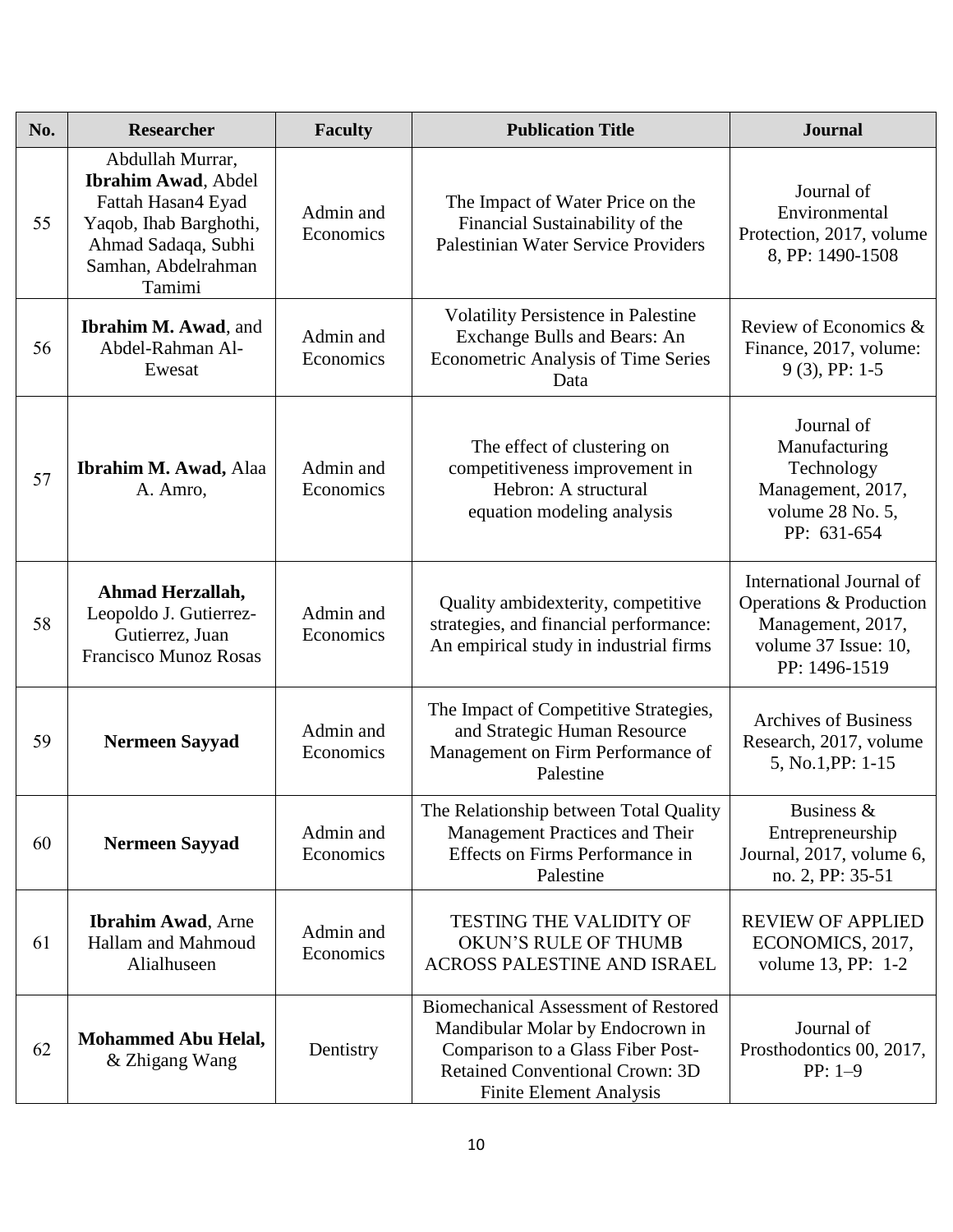| No. | <b>Researcher</b>                                                                                                                                                                                                       | <b>Faculty</b> | <b>Publication Title</b>                                                                                                                                                                                                       | <b>Journal</b>                                                                                                            |
|-----|-------------------------------------------------------------------------------------------------------------------------------------------------------------------------------------------------------------------------|----------------|--------------------------------------------------------------------------------------------------------------------------------------------------------------------------------------------------------------------------------|---------------------------------------------------------------------------------------------------------------------------|
| 63  | Mohammed Abu Younis<br>and Ra'ed Abu Hantash                                                                                                                                                                            | Dentistry      | Immediate Implant Loading in<br>Osteoporotic Patients: Mini Review                                                                                                                                                             | Open Access Journal of<br>Dental Sciences, 2018,<br>volume 3 Issue 4                                                      |
| 64  | Kifaya Azmi, Sharon<br>Tirosh-Levy, Mu'taz<br>Manasrah, Rotem<br>Mizrahi, Abed<br>Nasereddin, Amer Al-<br>Jawabreh, Suheir Ereqat,<br>Ziad Abdeen, Yaniv<br>Lustig, Boris Gelman,<br>Gili Schvartz and Amir<br>Steinman | Medicine       | West Nile Virus: Seroprevalence in<br>Animals in Palestine and Israel                                                                                                                                                          | <b>Vector Borne Zoonotic</b><br>Dis. 2017, volume 17,<br>Number 8, PP: 558-566                                            |
| 65  | Amer Al-Jawabreh,<br><b>Suheir Ereqat, Kamal</b><br>Dumaidi, Abdelmajeed<br>Nasereddin, Hanan Al-<br>Jawabreh, Kifaya Azmi,<br>Nahed Al-Laham, Moath<br>Nairat, Adriano Casulli,<br>Husni Maqboul, Ziad<br>Abdeen       | Medicine       | The clinical burden of human cystic<br>echinococcosis in Palestine, 2010-2015                                                                                                                                                  | <b>PLOS</b> Neglected<br>Tropical Diseases, 2017,<br>volume 11(7), PP: 2-13                                               |
| 66  | Suheir I. Ereqata, b, d,<br>Ahmad A. Abdelkaderb,<br>Abedelmajeed F.<br>Nasereddinb, d, Amer O.<br>Al-Jawabrehb, Taher M.<br>Zaidb, Ilya Letnikc, and<br>Ziad A. Abdeenb,d                                              | Medicine       | Isolation and characterization of phenol<br>degrading bacterium strain Bacillus<br>thuringiensis J20 from olive waste in<br>Palestine                                                                                          | <b>JOURNAL OF</b><br><b>ENVIRONMENTAL</b><br><b>SCIENCE AND</b><br>HEALTH, PART A<br>2017, volume. 0, NO. 0,<br>$PP: 1-7$ |
| 67  | <b>NCD Risk Factor</b><br>Collaboration (NCD-<br>RisC)† Ziad AAbdeen                                                                                                                                                    | Medicine       | Worldwide trends in body-mass index,<br>underweight, overweight, and obesity<br>from 1975 to 2016: a pooled analysis of<br>2416 population-based measurement<br>studies in 128.9 million children,<br>adolescents, and adults. | Lancet. 2017, volume<br>390, No. 10113, PP:<br>2627-2642                                                                  |
| 68  | Al-Jawabreh A, Dumaidi<br>K, Ereqat S, Nasereddin<br>A, Azmi K, Al-Jawabreh<br>H, Al-Laham N, Abdeen<br>Z.                                                                                                              | Medicine       | A comparison of the efficiency of three<br>sampling methods for use in the<br>molecular and conventional diagnosis<br>of cutaneous leishmaniasis                                                                               | Acta Trop. 2018 volume<br>182, PP:173-177                                                                                 |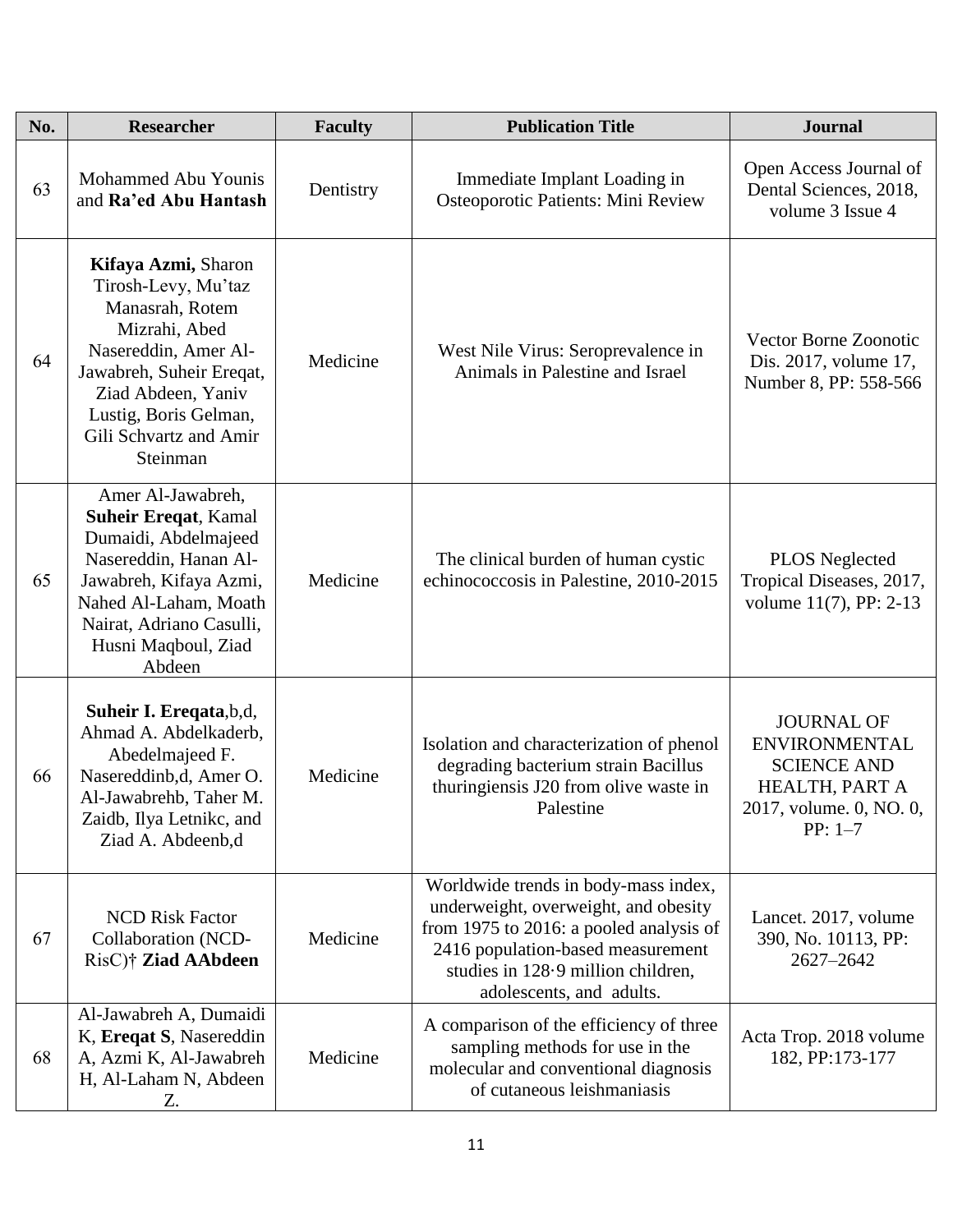| No. | <b>Researcher</b>                                                                                                                                                    | <b>Faculty</b> | <b>Publication Title</b>                                                                                                                                                                                                                 | <b>Journal</b>                                                                |
|-----|----------------------------------------------------------------------------------------------------------------------------------------------------------------------|----------------|------------------------------------------------------------------------------------------------------------------------------------------------------------------------------------------------------------------------------------------|-------------------------------------------------------------------------------|
| 69  | Bond, A. R., D.<br>Iacobazzi, S. Abdul-<br>Ghani, M. T. Ghorbel,<br>K. J. Heesom, S. J.<br>George, M. Caputo, M.<br>S. Suleiman and R. M.<br>Tulloh                  | Medicine       | The cardiac proteome in patients with<br>congenital ventricular septal defect: A<br>comparative study between right atria<br>and right ventricles                                                                                        | <b>Journal of Proteomics</b><br>Available online 20<br>March 2018<br>In Press |
| 70  | Bond, A. R., D.<br>Iacobazzi, S. Abdul-<br>Ghani, M. Ghorbel, K.<br>Heesom, M. Wilson, C.<br>Gillett, S. J. George, M.<br>Caputo, S. Suleiman and<br>R. M. R. Tulloh | Medicine       | Changes in contractile protein<br>expression are linked to ventricular<br>stiffness in infants with pulmonary<br>hypertension or right ventricular<br>hypertrophy due to congenital heart<br>disease                                     | Open Heart, 2018,<br>volume $5(1)$                                            |
| 71  | Abdul-Ghani S,<br>Fleishman AN, Khaliulin<br>I, Meloni M, Angelini<br>GD, Suleiman M-S                                                                               | Medicine       | Remote ischemic preconditioning<br>triggers changes in autonomic nervous<br>system activity: implications for<br>cardioprotection                                                                                                        | Physiological reports,<br>2017, volume 13;5 (3)                               |
| 72  | Awad F, Assrawi E,<br>Louvrier C, Jumeau C,<br>Giurgea I, Georgin-<br>Lavialle S, Grateau G,<br>Amselem S, Karabina S.                                               | Medicine       | Inflammasome biology, their role in<br>inflammatory disease and possible<br>therapeutic approaches                                                                                                                                       | Pharmacology &<br>Therapeutics; 2018                                          |
| 73  | Awad F & Karabina S.                                                                                                                                                 | Medicine       | Photoaging and skin cancer: is the<br>inflammasome the missing link?                                                                                                                                                                     | Mechanisms of Ageing<br>and Development, 2018,<br>volume 172, PP: 131-<br>137 |
| 74  | <b>Ziad AAbdeen and</b><br><b>NCD Risk Factor</b><br>Collaboration (NCD-<br>RisC                                                                                     | Medicine       | Contributions of mean and shape of<br>blood pressure distribution to<br>worldwide trends and variations in<br>raised blood pressure: a pooled analysis<br>of 1018 population-based measurement<br>studies with 88.6 million participants | International Journal of<br>Epidemiology, dyy016                              |
| 75  | Hana Al-Rabadi, Nuha<br><b>El Sharif</b>                                                                                                                             | Public Health  | Effectiveness of timed and targeted<br>counselling about feeding and caring<br>practices for infants and young children<br>to mothers in West Bank: a randomised<br>controlled trial                                                     | The Lancet. 2017,<br>volume 390, Special<br>Issue, S23                        |
| 76  | Nuha A El Sharif                                                                                                                                                     | Public Health  | Reliability of Information Abstracted<br>from Diabetic Patients' Medical<br><b>Recordsin Palestine</b>                                                                                                                                   | Health Science Journal,<br>$2017$ , volume $11$<br>No.5:526                   |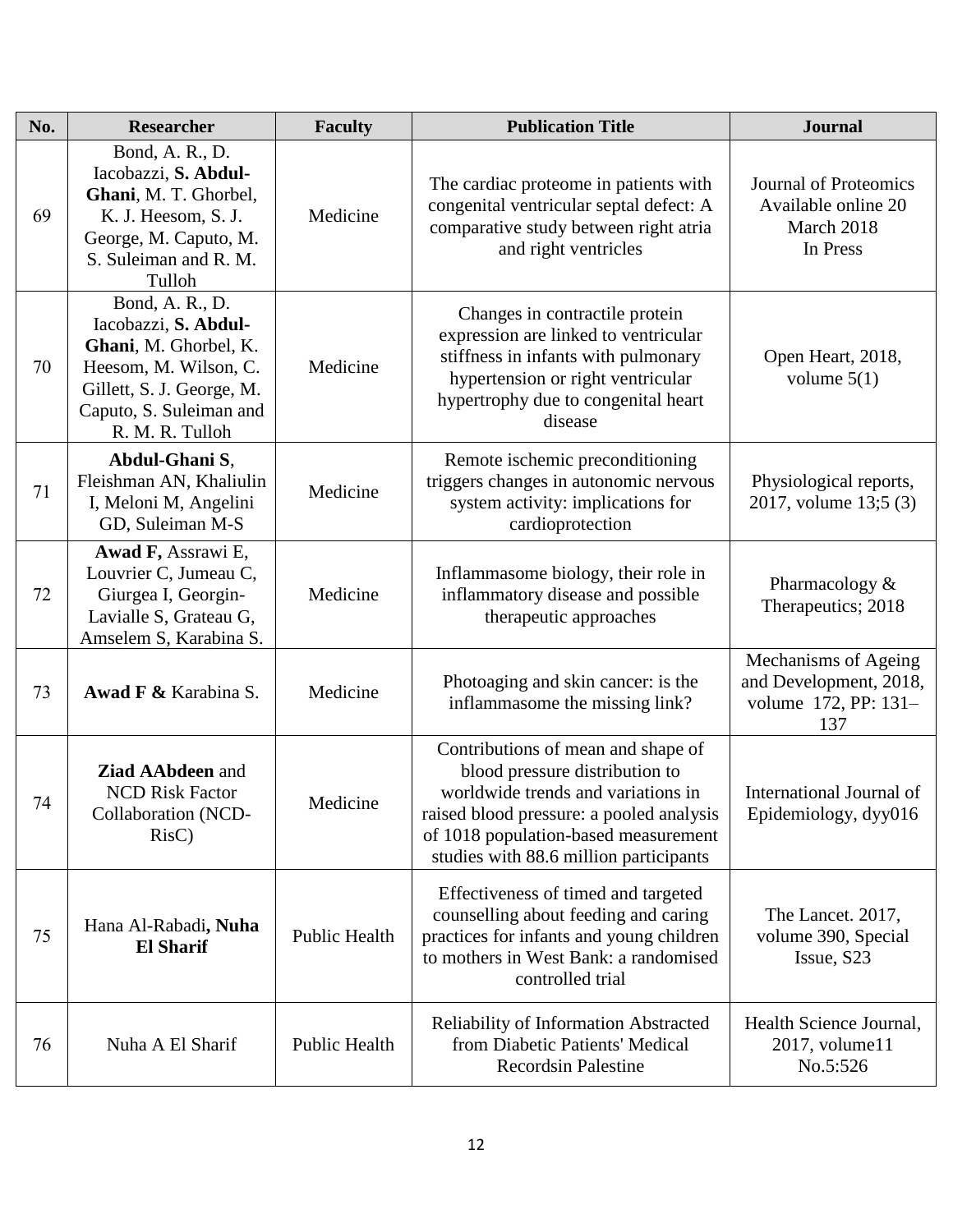| No. | <b>Researcher</b>                                                                                                                                                                                                                                              | <b>Faculty</b>       | <b>Publication Title</b>                                                                                                                               | <b>Journal</b>                                                                                                                                                                              |  |
|-----|----------------------------------------------------------------------------------------------------------------------------------------------------------------------------------------------------------------------------------------------------------------|----------------------|--------------------------------------------------------------------------------------------------------------------------------------------------------|---------------------------------------------------------------------------------------------------------------------------------------------------------------------------------------------|--|
| 77  | Maha Sudki Hmeidan<br>Naha, Helena Wigert,<br><b>Asma Imam</b> , and Asa B.<br>Axelsson                                                                                                                                                                        | Public Health        | From Feeling Broken to Looking<br>Beyond Broken: Palestinian Mothers'<br>Experiences of Having a Child With<br>Spina Bifida                            | Journal of Family<br>Nursing, 2017, volume<br>23(2), PP: 226-251                                                                                                                            |  |
| 78  | Eba'a Dasan Barghouthi<br>and Asma Imam                                                                                                                                                                                                                        | <b>Public Health</b> | <b>Patient Satisfaction: Comparative Study</b><br>between Joint Commission<br>International Accredited and Non-<br>accredited Palestinian Hospitals    | Health Science Journal,<br>2018, volume 12<br>No.1:547                                                                                                                                      |  |
| 79  | <b>Ahmed Nimer</b><br>Shamallakh, Asma M<br>Imam                                                                                                                                                                                                               | <b>Public Health</b> | Quality of life in patients with cancer in<br>the Gaza Strip: a cross-sectional study                                                                  | The Lancent, 2017,<br>volume 390, Special<br>Issue, S21,                                                                                                                                    |  |
| 80  | Samuels, F., Jones, N.<br>and Abu Hamad, B                                                                                                                                                                                                                     | <b>Public Health</b> | Psychosocial support for adolescent<br>girls in post-conflict settings: beyond a<br>health systems approach                                            | Health Policy and<br>Planning, 2017, volume<br>32, 5, PP: 40-51<br>Special issue: Leaving<br>no one behind: the role<br>of gender and ethics<br>analyses in strengthening<br>health systems |  |
| 81  | Susan J. Massad,<br>Motasem Hamdan,<br>Hazem Agha and Amira<br>Amr                                                                                                                                                                                             | Public Health        | <b>Sports Nutrition Supplement Use:</b><br>Comparison between a USA and a<br>Palestinian community                                                     | International Journal of<br>Science Commerce and<br>Humanities, 2017,<br>volume No 5 No 2                                                                                                   |  |
| 82  | Wafa' J Zaghari,<br><b>Motasem Hamdan</b>                                                                                                                                                                                                                      | Public Health        | Patient safety culture in Palestinian<br>hospital pharmacies: a cross-sectional<br>survey                                                              | The Lancet logo, 2017,<br>volume 390, Special<br>Issue, S16                                                                                                                                 |  |
| 83  | Marina Tucktuck, Ranin<br>Darkhawaja, Tareq<br>Areqat, Shatha Mansour,<br>Rita Giacaman,<br><b>Motasem Hamdan</b>                                                                                                                                              | Public Health        | The role of non-governmental<br>organizations in the health<br>sector in the occupied Palestinian<br>territory: a cross-sectional<br>qualitative study | The Lancet logo, 2017,<br>volume 390, Special<br>Issue, S29                                                                                                                                 |  |
| 84  | Mehmet Eskin, Senel<br>Poyrazli, Mohsen<br>Janghorbani, Mauro<br>Giovanni Carta, Ulrich<br>S. Tran, Anwar Mechri,<br><b>Motasem Hamdan,</b><br>Hani Nawafleh, Jian-Min<br>Sun, Chris Flood,<br>Kouichi Yoshimasu,<br>Omar Kujan, Khouala<br>Aidoudi, Seifollah | <b>Public Health</b> | The Role of Religion on Suicidal<br>Behavior, Attitudes and Psychological<br>Distress in University Students: A<br><b>Multinational Study</b>          | Transcultural<br>Psychiatry, 2017                                                                                                                                                           |  |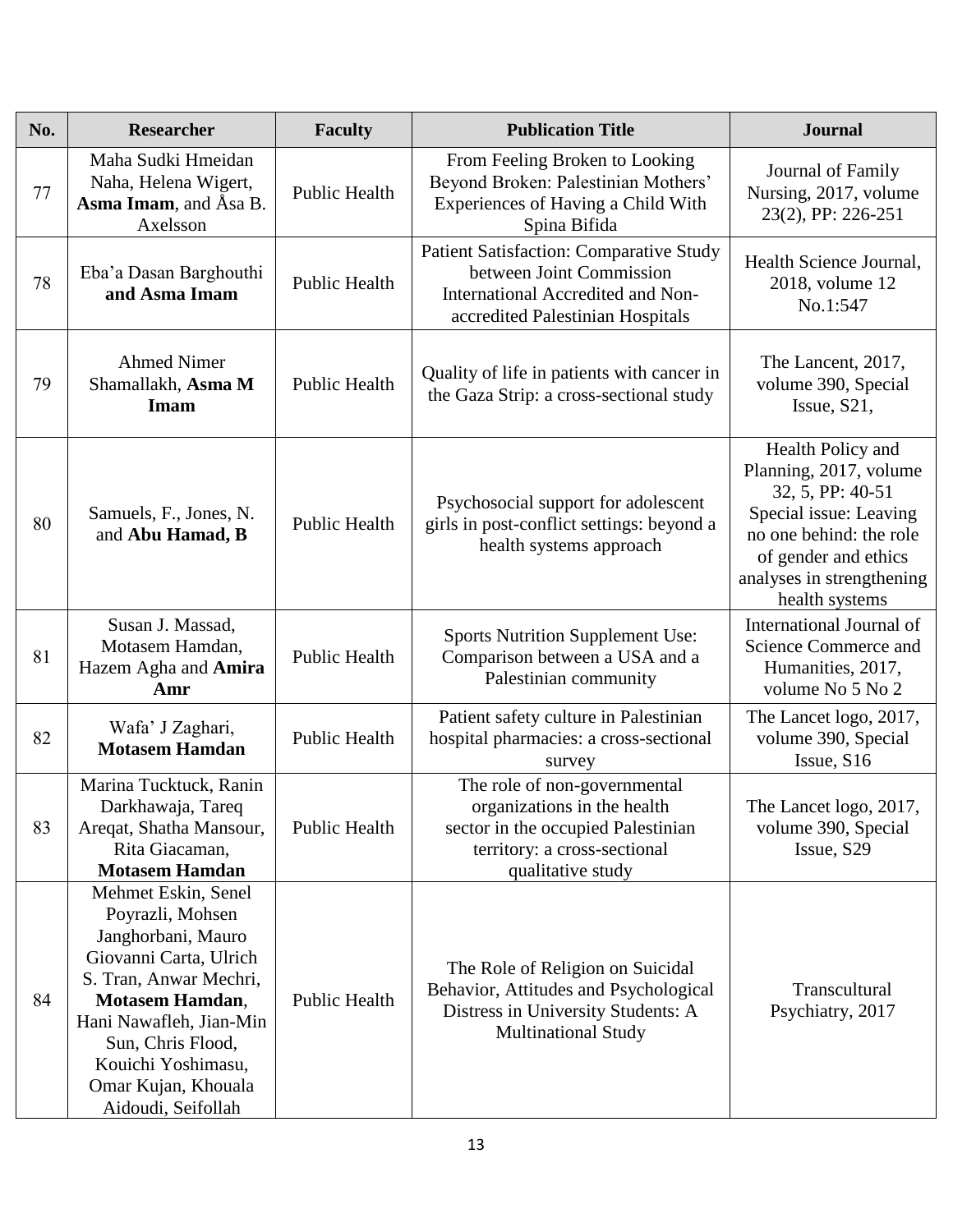|    | Bakhshi, Hacer<br>Harlak, Maria Francesca<br>Moro, Yousef Khader,<br>Louise Phillips, Amira<br>Shaheen, Shahama<br>Taifour, Kanami Tsuno<br>and Martin Voracek |                         |                                                                                                                                                                                                                          |                                                                                                                                  |
|----|----------------------------------------------------------------------------------------------------------------------------------------------------------------|-------------------------|--------------------------------------------------------------------------------------------------------------------------------------------------------------------------------------------------------------------------|----------------------------------------------------------------------------------------------------------------------------------|
| 85 | Tucktuck M,<br>Darkhawaja R, Areqat T,<br>Mansour S, Giacaman R<br>and Hamdan M.                                                                               | <b>Public Health</b>    | The role of non-governmental<br>organizations in the health sector in the<br>occupied Palestinian territory: a cross-<br>sectional qualitative study                                                                     | The Lancet, 2017,<br>volume 390, Special<br>issue, S29, Research in<br>the Occupied Palestinian<br>Territory                     |
| 86 | <b>Mahmoud A Abu</b><br>Samra and<br>Laina Totah                                                                                                               | Educational<br>Sciences | The Professional Development of the<br>Faculty Members at Al Quds Open<br>University: Status and Obstacles                                                                                                               | مجلة اتحاد الجامعات العربية<br>للبحوث في التعليم العال                                                                           |
| 87 | <b>Ziad Qabaja and Riham</b><br><b>Bannoura</b>                                                                                                                | Educational<br>Sciences | THE EFFECT OF USING A<br>PROGRAM DEPENDING ON<br>ARGUMENT BASED INQUIRY<br>APPROACH VIA "WRITE-TO-<br><b>LEARN STRATEGY" ON 8TH</b><br><b>GRADE STUDENTS' ABILITIES OF</b><br>FORMING SCIENTIFIC MENTAL<br><b>MODELS</b> | International Journal of<br><b>Education</b> , Learning<br>and Development,<br>2018, volume<br>.6, No.7, PP: 28-41               |
| 88 | <b>Ziad Qabaja and</b><br>Kamal Sallamah                                                                                                                       | Educational<br>Sciences | The healthy behavior among students of<br>scientific colleges at Al - Quds<br>University in the light of some<br>variables                                                                                               | Journal of Al - Quds<br>Open University for<br><b>Educational</b> and<br>Psychological Studies,<br>2018, volume 21, PP:<br>58-66 |

# **Joint papers between AQU Faculties:**

| No. | Researcher                                                                                                                                                                                                                          | <b>Faculty</b>           | <b>Publication Title</b>                                                                                                                                                                                     | Journal                                                                         |
|-----|-------------------------------------------------------------------------------------------------------------------------------------------------------------------------------------------------------------------------------------|--------------------------|--------------------------------------------------------------------------------------------------------------------------------------------------------------------------------------------------------------|---------------------------------------------------------------------------------|
| 89  | TOMAS KACERGIUS,<br><b>SALEH ABU-LAFI,</b><br>AGNE IRKLIAUSKIENE,<br>VIKA GABE, AZMI<br>ADAWI, MAHMOUD<br>RAYAN, MUTAZ<br><b>QUTOB, RIMANTAS</b><br>STUKAS, ALGIRDAS<br>UTKUS, MOUHAMMAD<br><b>ZEIDAN and ANWAR</b><br><b>RAYAN</b> | Pharmacy and<br>Medicine | Inhibitory capacity of Rhus coriaria L.<br>extract and its major component methyl<br>gallate on Streptococcus mutans biofilm<br>formation by optical profilometry:<br>Potential applications for oral health | <b>MOLECULAR</b><br><b>MEDICINE REPORTS,</b><br>2017, volume 16, PP:<br>949-956 |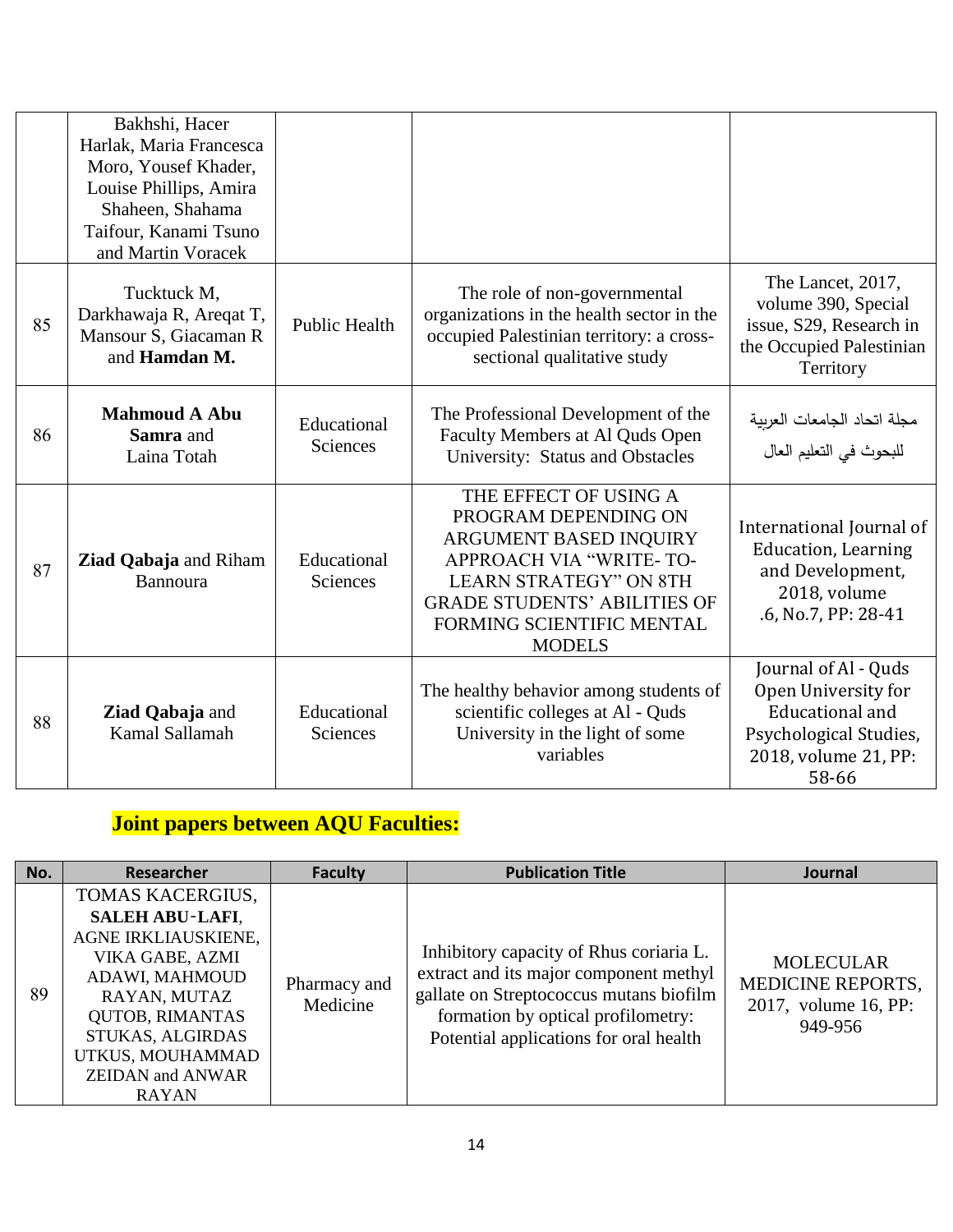| No. | <b>Researcher</b>                                                                                                                                                                  | <b>Faculty</b>                                         | <b>Publication Title</b>                                                                                                                      | Journal                                                                                                              |
|-----|------------------------------------------------------------------------------------------------------------------------------------------------------------------------------------|--------------------------------------------------------|-----------------------------------------------------------------------------------------------------------------------------------------------|----------------------------------------------------------------------------------------------------------------------|
| 90  | Adnan Lahham, Ahlam<br>Issa and Hussein<br><b>ALMasri</b>                                                                                                                          | Science and<br>Technology<br>and Health<br>Professions | PATIENT RADIATION DOSE FROM<br><b>CHEST X-RAY EXAMINATIONS IN</b><br>THE WEST BANK-PALESTINE                                                  | <b>Radiation Protection</b><br>Dosimetry, 2017, PP: 1-6                                                              |
| 91  | <b>Adnan Lahham</b> , and<br>Hussein ALMasri                                                                                                                                       | Science and<br>Technology<br>and Health<br>Professions | <b>ESTIMATION OF RADIATION</b><br>DOSES FROM ABDOMINAL<br><b>COMPUTED TOMOGRAPHY</b><br><b>SCANS</b>                                          | <b>Radiation Protection</b><br>Dosimetry, 2018, PP: 1-6                                                              |
| 92  | Adnan Lahham,<br>Hussein ALMasri, and<br>Saleh Kameel                                                                                                                              | Science and<br>Technology<br>and Health<br>Professions | <b>ESTIMATION OF FEMALE</b><br>RADIATION DOSES AND BREAST<br>CANCER RISK FROM CHEST CT<br><b>EXAMINATIONS</b>                                 | <b>Radiation Protection</b><br>Dosimetry, 2017, PP: 1-7                                                              |
| 93  | Omar Hamarsheh,<br>Kifaya Azmi, Ahmad<br>Amro, Martina<br>Schultheis, Ziad Abdeen,<br>Rebuma Firdessa,<br>Khaled Sawalha,<br>Fuad Al-Rimawi, Reem<br>Yaghmour, and Heidrun<br>Moll | Pharmacy,<br>Medicine and<br>Science<br>Technology     | Antileishmanial Potential of Crude<br><b>Plant Extracts Derived from Medicinal</b><br>Plants in Palestine                                     | Ann Clin Cytol Pathol,<br>2017, volume 3(4), PP:<br>1065                                                             |
| 94  | Saleh Abu-Lafi,<br>Mahmoud Sami Al-<br>Natsheh, Reem<br>Yaghmoor, Fuad Al-<br>Rimawi                                                                                               | Pharmacy,<br>Medicine and<br>Science<br>Technology     | <b>Enrichment of Phenolic Compounds</b><br>from Olive Mill Wastewater and in-<br>vitro Evaluation of their Medicinal<br>Activities            | Evidence-Based<br>Complementary and<br>Alternative Medicine,<br>2017, volume 2017,<br>Article ID 3706915, 9<br>pages |
| 95  | Hamarsheh O, Karakuş<br>M, Azmi K, Jaouadi K,<br>Yaghoobi-Ershadi MR,<br>Krüger A, Amro A,<br>Kenawy MA, Dokhan<br>MR, Abdeen Z and<br>McDowell MA                                 | Science,<br>Technology, Ph<br>armacy and<br>Medicine   | Development of polymorphic EST<br>microsatellite markers for the sand fly,<br>Phlebotomus papatasi (Diptera:<br>Psychodidae)                  | Parasit Vectors. 2018<br>volume $11(1)$ PP: 2-5                                                                      |
| 96  | Andreas Krüger, Ahmad<br>Amro, Mohamed Amin<br>Kenawy, Mostafa<br>Ramadhan Dokhan, Alon<br>Warburg, Omar<br><b>Hamarsheh</b> and Mary<br>Ann McDowell                              | Science,<br>Technology<br>and Pharmacy                 | Population genetics analysis of<br>Phlebotomus papatasi sand flies from<br>Egypt and Jordan based on<br>mitochondrial cytochrome b haplotypes | Flanley et al. Parasites $\&$<br>Vectors, 2018, vlume<br>11:214, PP: 2-11                                            |
| 97  | Ahmad Amro, Hamida<br>Al-Dwibe, Aisha<br>Gashout, Olga                                                                                                                             | Science,<br>Technology<br>and Pharmacy                 | Spatiotemporal and molecular<br>epidemiology of cutaneous<br>leishmaniasis in Libya                                                           | <b>PLOS</b> Neglected Tropical<br>Diseases, 2017 PP: 1-18                                                            |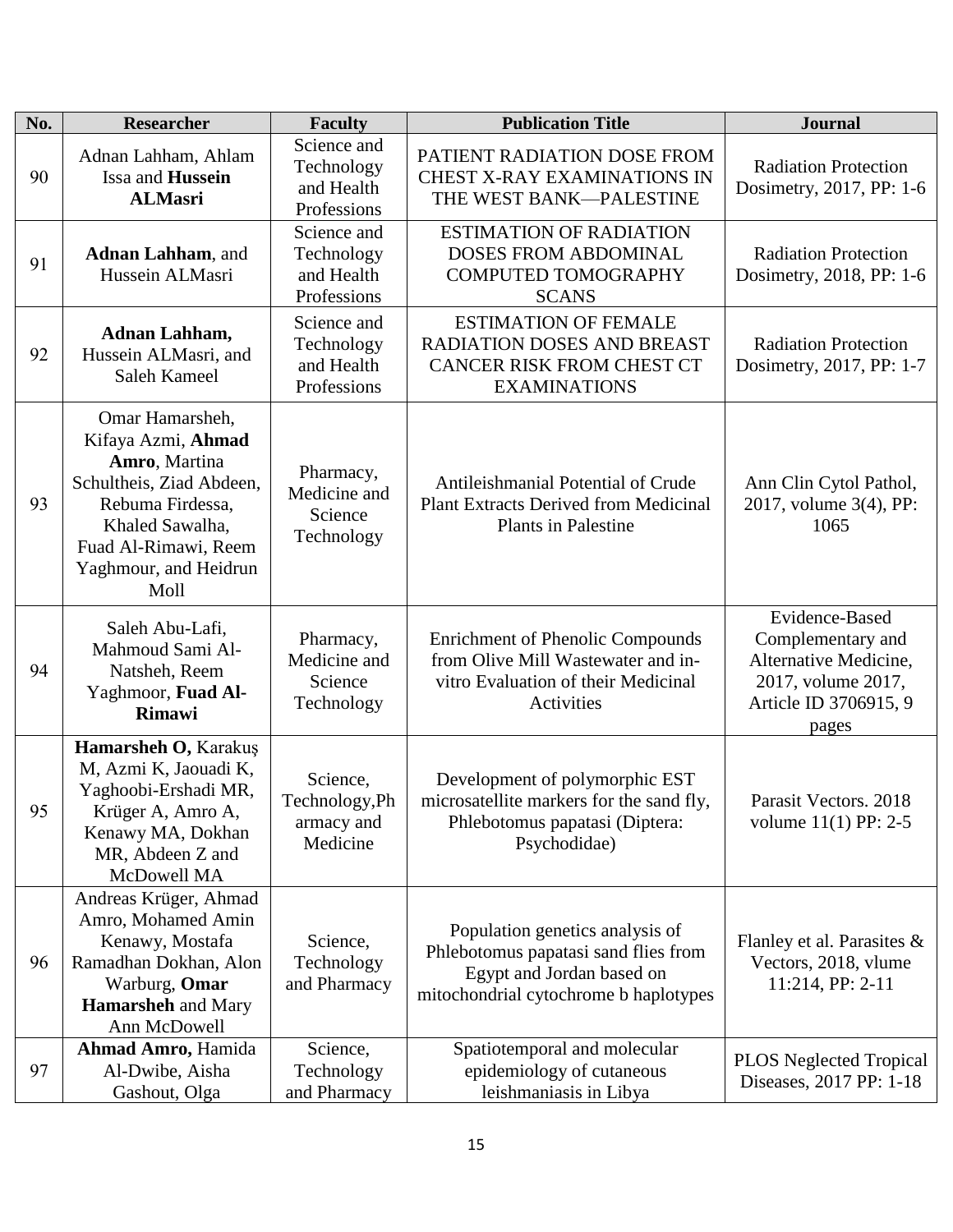|     | Moskalenko, Marlena<br>Galafin, Omar<br>Hamarsheh, Marcus<br>Frohme, Anja Jaeschke,<br>Gabriele SchoE nian and<br>Katrin Kuhls                                                                     |                                                       |                                                                                                                                                                      |                                                                                                            |
|-----|----------------------------------------------------------------------------------------------------------------------------------------------------------------------------------------------------|-------------------------------------------------------|----------------------------------------------------------------------------------------------------------------------------------------------------------------------|------------------------------------------------------------------------------------------------------------|
| 98  | Alia Qaddoumi, Mustafa<br>Khamis, Mohannad<br>Qurie and Rafik<br><b>Karaman</b>                                                                                                                    | Science,<br>Technology<br>and Pharmacy                | Paracetamol Detoxification Using<br><b>ODTMA Micelles-Activated Charcoal</b><br>Complex                                                                              | EC Pharmacology and<br>Toxicology, 2018,<br>volume 6.1, PP:13-21                                           |
| 99  | Hamida Al-Dwibe,<br>Ahmad Amro, Aisha<br>Gashout, Ali El-<br>Science,<br>Zurghany, Said El-zubi,<br>Technology<br>Mohamed El-Hashme,<br>and Pharmacy<br>Omar Hamarsheh and<br><b>Mokhtar Maree</b> |                                                       | A pyoderma gangrenous-like cutaneous<br>leishmaniasis in a Libyan woman with<br>rheumatoid arthritis: a case report                                                  | Al-Dwibe et al. BMC Res<br>Notes, 2018, volume<br>11(1):158                                                |
| 100 | Saleh Abu Lafi, Mutaz<br>Akkawi, Qassem Abu-<br>Remeleh, Suhair Jaber,<br>Mutaz Qutob and Pierre<br>Lutgen                                                                                         | Science,<br>Technology<br>and Pharmacy                | Pure isolates and preparative HPLC<br>fractions or crude extract of Inula<br>viscosa: Effect on $\beta$ -hematin inhibition<br>in vitro                              | Pharmacy &<br>Pharmacology<br>International Journal,<br>2018, volume 6 Issue 1,<br>$PP:1-5$                |
| 101 | Fuad Al-Rimawi,<br>Science<br>Khaled Qabaha and<br>Technology<br>Saleh A Abu-Lafi<br>and Pharmacy                                                                                                  |                                                       | Anti-inflammatory Activities of<br>Ethanolic Extracts of curcuma Longa<br>(Turmeric) and cinnamon<br>(Cinnamomum verum)                                              | Journal of Food and<br>Nutrition Research, 2017,<br>volume 5, No. 9, PP: 668-<br>673                       |
| 102 | Akram Kharroubi1 &<br>Elias Saba & Ibrahim<br>Ghannam & Hisham<br>Darwish2                                                                                                                         | Health<br>Professions &<br>Medicene                   | Evaluation of the validity of<br>osteoporosis and fracture risk<br>assessment tools (IOF One Minute Test,<br>SCORE, and FRAX) in postmenopausal<br>Palestinian women | Arch Osteoporos, 2017,<br>PP: 2-7                                                                          |
| 103 | Akram Kharroubi1 &<br>Elias Saba & Riham<br>Smoom &<br>Khaldoun Bader &<br><b>Hisham Darwish</b>                                                                                                   | Health<br>Professions,<br>Medicene &<br>Public Health | Serum 25-hydroxyvitamin D and bone<br>turnover markers in Palestinian<br>postmenopausal osteoporosis and<br>normal women                                             | Arch Osteoporos, 2017,<br>$PP: 2-8$                                                                        |
| 104 | Inas Aref Saleh Naser,<br>Ibrahim Moh'd Abdel-<br>Rahman Arman,<br><b>Jamal Subhi Ismail</b><br>Nafi'                                                                                              | Arts &<br>Educational<br>Sciences                     | THE DEGREE OF FACULTY'S USE<br>OF AUTHENTIC ASSESSMENT<br>TOOLS AT AL-QUDS UNIVERSITY<br>AND THEIR RELATION TO THEIR<br>ATTITUDES TOWARDS THEM                       | International Journal of<br>Education, Learning and<br>Development, 2017,<br>volume 5, No.7, PP: 44-<br>63 |
| 105 | Ameera Sultan1 Jamal<br>Nafi', Ziad Qabaja, Suad<br>Al-abed                                                                                                                                        | Arts &<br>Educational<br>Sciences                     | THE EFFECT OF USING SHORT<br>STORIES ON THE DEVELOPMENT<br>OF 5TH GRADERS' READING<br><b>COMPREHENSION SKILLS IN</b><br><b>HEBRON DISTRICT</b>                       | International Journal of<br>English Language<br>Teaching, 2018, volume<br>5, No.4, PP: 1-27                |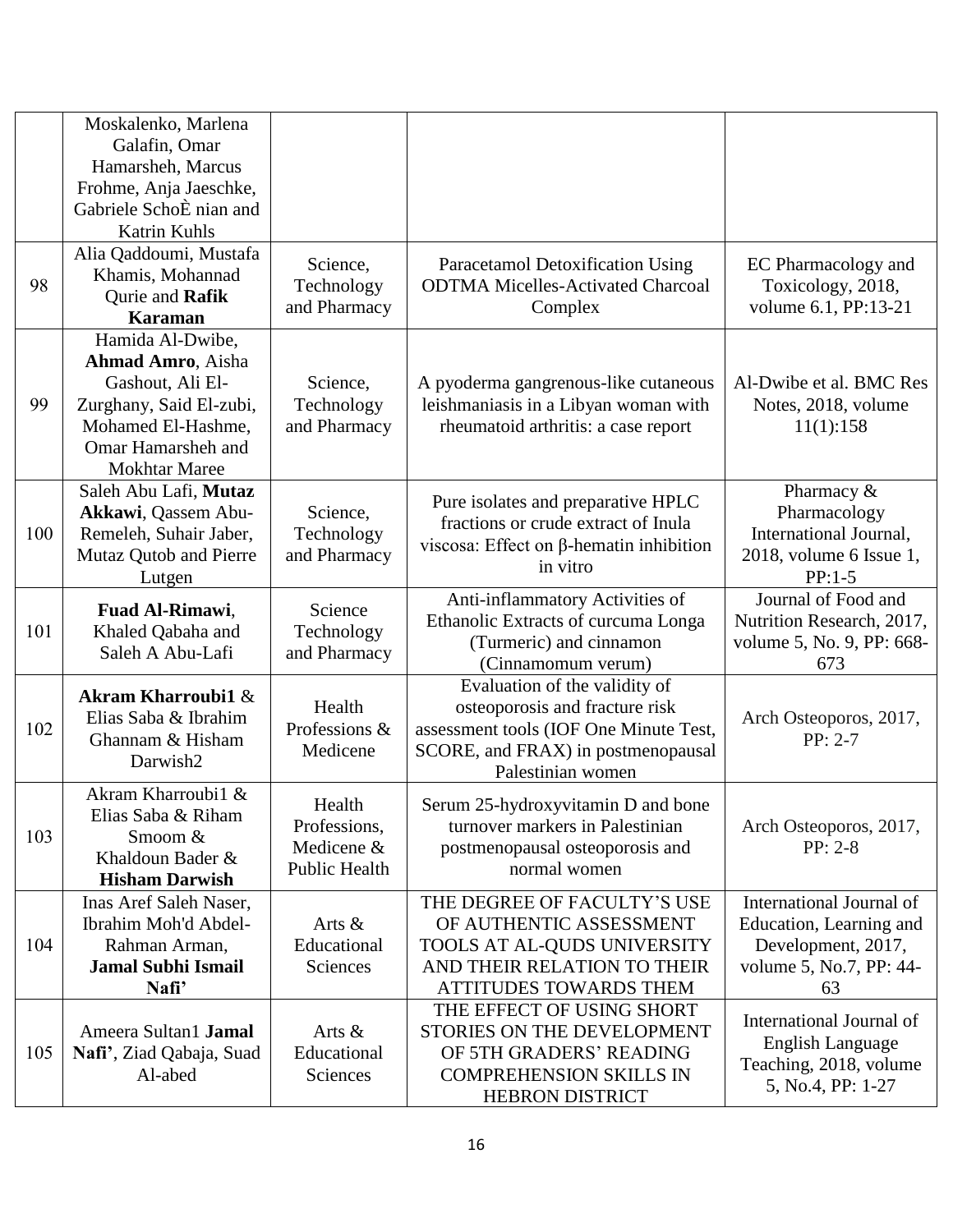#### **Conference proceeding:**

| No. | <b>Researcher</b>                                                                     | <b>Faculty</b>            | <b>Publication Title</b>                                                                                                      | <b>Conference</b>                                                                                                                                         |
|-----|---------------------------------------------------------------------------------------|---------------------------|-------------------------------------------------------------------------------------------------------------------------------|-----------------------------------------------------------------------------------------------------------------------------------------------------------|
| 106 | MohannadQurie,<br>SuhaZiadeh, Amal Sari<br>and ZiadAyyad                              | Science &<br>Technology   | Quality of Extra Virgin olive oil stored<br>in high density polyethylene (HDPE)<br>container under home storage<br>conditions | The Third International<br>Conference on Olive in<br>Palestine (ICOP 3rd)<br>7th - 8th Dec. 2016                                                          |
| 107 | Raid Zaghal, Khalid<br>Thabateh and Saeed<br><b>Salah</b>                             | Science &<br>Technology   | "Towards a Smart Intersection Using<br>Traffic Load Balancing Algorithm",                                                     | <b>SAI</b> Computing<br>Conference 2017,<br>London, UK. July 2017.                                                                                        |
| 108 | Aktham Sawan and<br><b>Rashid Jayousi</b>                                             | Science and<br>Technology | Analysis of Social Network for<br><b>Telecommunication Companies</b>                                                          | ICFNDS 2018, and to be<br>published in ACM                                                                                                                |
| 109 | Claudia J. Dold and<br><b>Rashid Jayousi</b>                                          | Science and<br>Technology | When so Much Information is<br>Available for Free on the Internet, Does<br>the World Still Need Libraries?                    | 4th International<br>Conference on<br>Electronic Publish, going<br>to be published in<br>Springer                                                         |
| 110 | Ali Alhazmi, Gabriel<br>Maci'a-Fern'andez, Jos'e<br>Camacho and Saeed<br><b>Salah</b> | Science and<br>Technology | Torrent Forensics: Are your Files Being<br>Shared in the BitTorrent Network?                                                  | CYBER 2017 : The<br><b>Second International</b><br>Conference on Cyber-<br>Technologies and Cyber-<br><b>Systems</b><br>7-1022th Nov. 2017                |
| 111 | Sabreen Daghra and<br><b>Mohannad Qurie</b>                                           | Science and<br>Technology | Purification of Secondary Treated<br><b>Wastewater Using Epuvalization</b><br>Technique                                       | 2nd International<br>Congress on Social<br>Sciences (INCSOS<br>2018) 23-25 March 2018<br>in Al-Quds (Jerusalem)<br>in cooperation with Gazi<br>University |
| 112 | Ahmed Abdou, Osama<br>Najajreh and Ali Jamoos                                         | Engineering               | <b>EXPANDING GSM MOBILE</b><br>NETWORK SPECTRUM WITH<br>OVERLAY COGNITIVE RADIO                                               | 3rd international<br><b>Congress on Advanced</b><br>Technologies<br>(ICAT'2017), Safi,<br>Morocco, 12-14 April<br>2017                                    |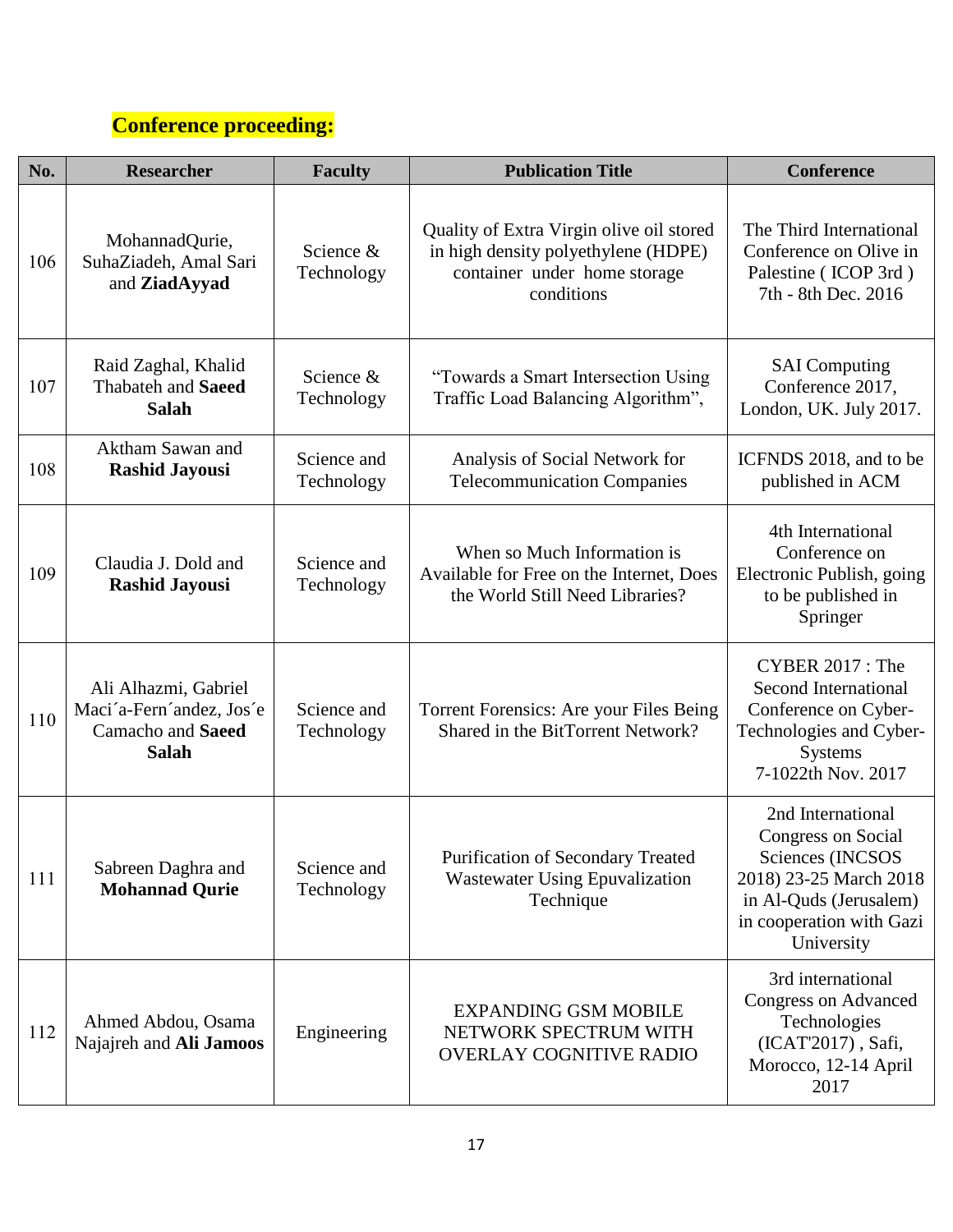| No. | <b>Researcher</b>                                                                                               | <b>Faculty</b>                  | <b>Publication Title</b>                                                                                                                                        | <b>Journal</b>                                                                                                                                         |
|-----|-----------------------------------------------------------------------------------------------------------------|---------------------------------|-----------------------------------------------------------------------------------------------------------------------------------------------------------------|--------------------------------------------------------------------------------------------------------------------------------------------------------|
| 113 | Ahmed Abdou, Osama<br>Najajri and Ali Jamoos                                                                    | Engineering                     | Developing a Secondary Mobile<br>Network in the Palestinian GSM Band<br><b>Using Cognitive Radio</b>                                                            | 2017 IEEE Jordan<br>Conference on Applied<br><b>Electrical Engineering</b><br>and Computing<br>Technologies (AEECT)                                    |
| 114 | Odeh, S., Ishaq, I., Abdel<br>Nour, H., Abu Leil, T.,<br>Dhaher, O., Manthey, M.,<br>Dröge, K.-H., Freimann, K. | Dual Studies and<br>Engineering | Dual-Study Electrical Engineering at Al-<br><b>Quds University in Palestine</b>                                                                                 | In: 2017 IEEE<br><b>International Conference</b><br>on Teaching, Assessment,<br>and Learning for<br>Engineering                                        |
| 115 | Odeh, S., Voskergian, D.                                                                                        | <b>Dual Studies</b>             | Mobile-Computing Based Rationalization<br>for Energy Consumption                                                                                                | In: 2017 International<br>Conference on<br>Promising Electronic<br>Technologies (ICPET),<br>16-17 October, Deir El-<br>Balah, Palestine, PP: 32-<br>38 |
| 116 | Akram Kharroubi,<br>Ibrahim Ghannam,<br>Hisham Darwish, Elias<br>Saba                                           | Health<br>Professions           | Intervention thresholds for osteoporosis<br>in Palestinian Postmenopausal women:<br>a step towards developing osteoporosis<br>guidelines in Palestine           | Second International<br>Congress on Social<br>Sciences. Al-Quds<br>University 23-25 March<br>2018. Abu Deis,<br>Palestine                              |
| 117 | <b>Akram Kharroubi,</b><br>Ibrahim Ghannam,<br>Hisham Darwish, Elias<br>Saba                                    | Health<br>Professions           | Intervention thresholds for osteoporosis<br>in Palestinian Postmenopausal women:<br>a step towards developing osteoporosis<br>guidelines in Palestine           | 10th IPCLM conference.<br>April 18-21, 2018.<br>Ramallah, Palestine.                                                                                   |
| 118 | Elham Kateeb,<br><b>Elizabeth Momany</b>                                                                        | Dintestry                       | <b>Factors Related To High Dental Caries</b><br>Experience among Palestinian Pregnant<br>Mothers in Jerusalem Area: A Cross-<br>sectional Study                 | The Lancet Online, 2017<br>Conference in oPt.                                                                                                          |
| 119 | <b>Elham Kateeb</b>                                                                                             | Dintestry                       | Oral Health Status, Knowledge, Practices,<br>and Access to Dental Care among<br>Palestinian Women during Pregnancy: A<br>Cross-sectional Study                  | The Lancet Online, 2016<br>Conference in Amman,<br>Jordan                                                                                              |
| 120 | Sami Amer, Elham<br>Kateeb, Abdullah<br>Hassan, Fida Musa                                                       | Dintestry                       | Diet Habits, Energy Drinks Consumption,<br>Obesity and Physical Activity among<br>Marginalized Palestinian Schools in the<br>West Bank: A Cross-sectional Study | The Lancet Palestinian<br><b>Health Alliance annual</b><br>conference, Beirut,<br>Lebanon March 24th<br>2018                                           |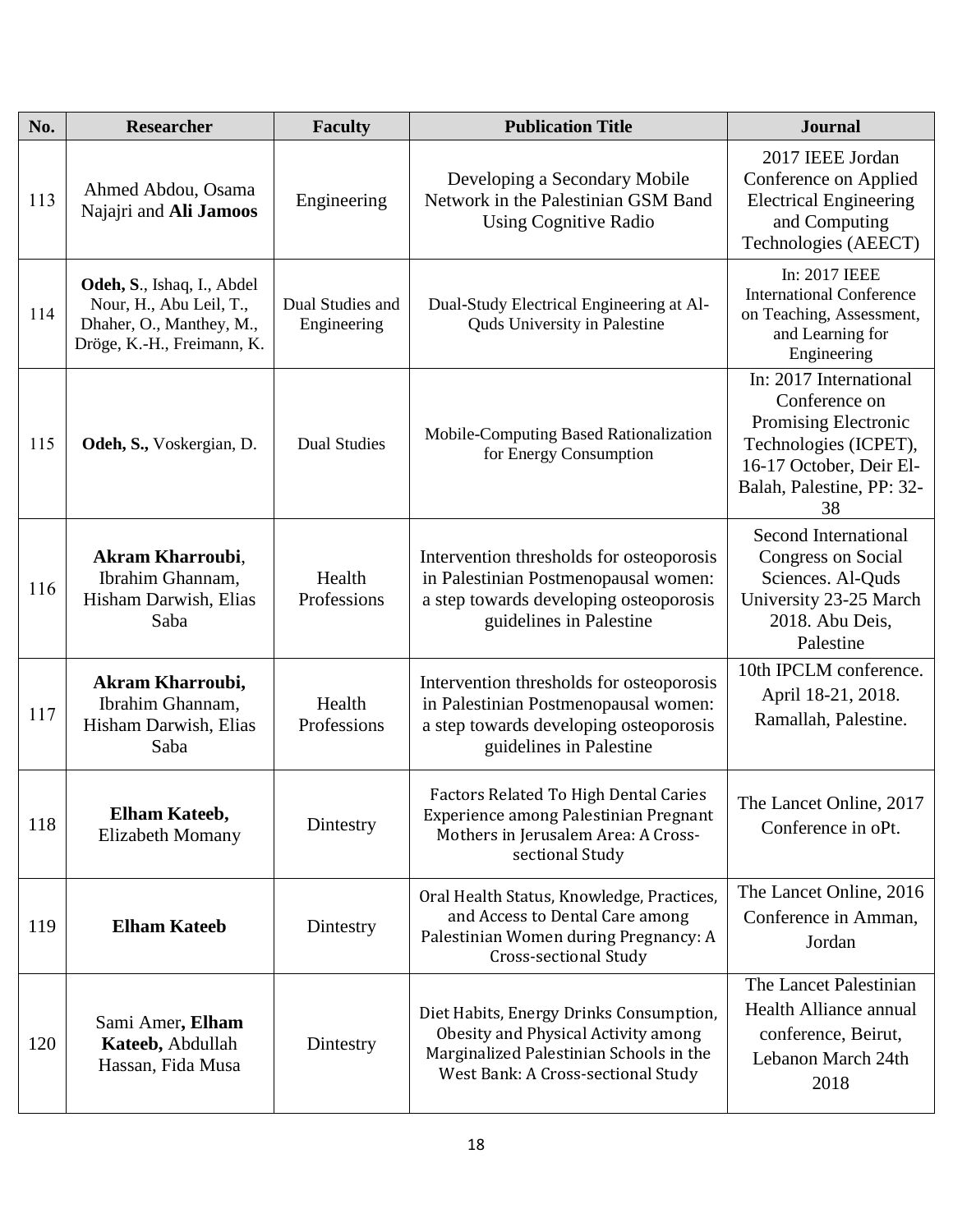| 121 | Yasmeen Wahdan,<br>Hidaya Abu Ammash,<br><b>Elham Kateeb</b>                                    | Dintestry | Factors Related To Access To Dental Care<br>Among Palestinian Pregnant Women In<br>Jerusalem                                                                | <b>BARD/Al-Quds</b><br>University 1st<br><b>Undergraduate Research</b><br>Conference. Al-Quds<br>University, Abu Dis<br>Campus April 21st 2018                       |
|-----|-------------------------------------------------------------------------------------------------|-----------|-------------------------------------------------------------------------------------------------------------------------------------------------------------|----------------------------------------------------------------------------------------------------------------------------------------------------------------------|
| 122 | Elham Kateeb,<br>Abuallah Hassan,<br>Mutasem Hamdan, Fidah<br>Musa                              | Dintestry | <b>Factors Related to High Dental Caries</b><br>Experience among a Clustered Random<br>Sample of Palestinian Adolescents: A<br><b>Cross-sectional Study</b> | The Lancet Palestinian<br><b>Health Alliance annual</b><br>conference, Beirut,<br>Lebanon March 23rd<br>2018                                                         |
| 123 | Elham Kateeb, Mudar<br>Kamal, Ahed Kadamani,<br>Raed Abu-Hantash,<br>Musab Abu-Arqoub           | Dintestry | WHAT STATISTICS WE SHOULD USE IN<br><b>EVALUATING NEW STUDENTS'</b><br><b>ASSESSMENT TOOL?</b>                                                              | 2017 ADEA ADEE Joint<br>Meeting "Shaping the<br>dental education Future"<br>London, May 2017.                                                                        |
| 124 | <b>Elham Kateeb,</b><br>Elizabeth Momany                                                        | Dintestry | FACTORS RELATED TO HIGH DENTAL<br><b>CARIES EXPERIENCE AMONG</b><br>PALESTINIAN PREGNANT MOTHERS IN<br><b>JERUSALEM AREA</b>                                | Poster presentation at the<br><b>Lancet Palestinian</b><br><b>Health Alliance Annual</b><br>Conference 2017,<br>Berzeit University,<br>Palestine. March 15th<br>2017 |
| 125 | Salah H. Al-Houdalieh,<br>Raed J. Khalil,<br>Mohammed R. Jawabreh                               | Arts      | Palestinian Mosaic Art<br><b>Comparing Experiences</b>                                                                                                      | Palestinian Mosaic Art<br><b>International Conference</b><br>11-13 May 2016 Jericho<br>- Sebastia - Bethlehem<br>(Palestine)                                         |
| 126 | David S. Byers, Anan<br>Fareed, Joan Berzoff,<br>Efrosini Kokaliari and<br><b>Khalid Hreish</b> | Arts      | Palestinian Students Grounding Clinical<br>Conceptualization in Community<br>Trauma                                                                         | Sunday, January 14,<br>2018: 11:15 AM<br>Congress (ML 4)<br>(Marriott Marquis<br><b>Washington DC)</b>                                                               |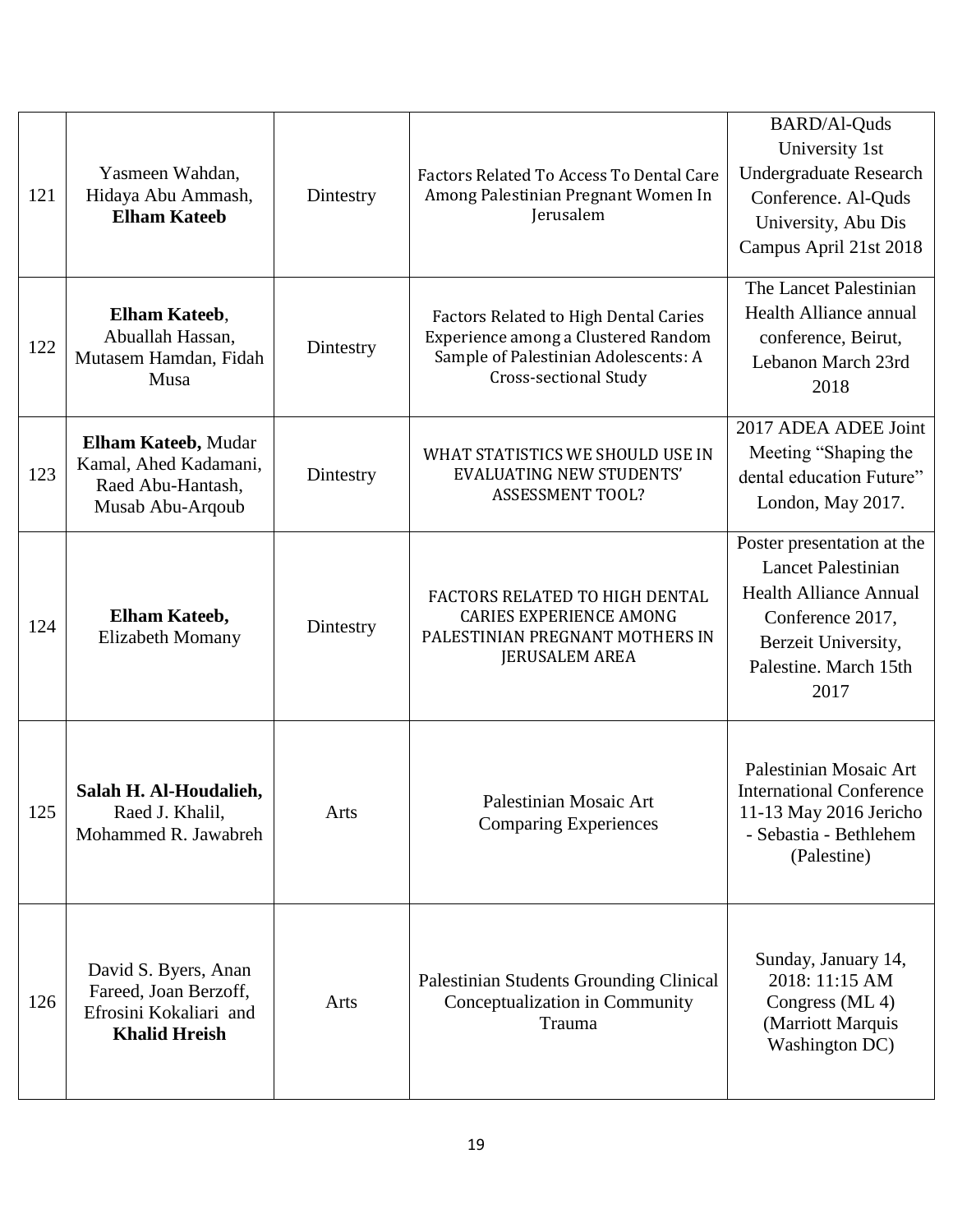| No. | <b>Researcher</b>   | <b>Faculty</b>     | <b>Publication Title</b>                                      | <b>Journal</b>                 |
|-----|---------------------|--------------------|---------------------------------------------------------------|--------------------------------|
|     |                     |                    |                                                               | المؤتمر السادس لمنظمة المرأة   |
|     |                     |                    | مؤشرات المشاركة الاقتصادية للمرأة في الاقتصاد                 | العربية دور النساء في الدول    |
| 127 | محمد شريعة          | الأعمال والاقتصاد  | الرسمي وغير الرسميي                                           | العربية ومسارات الاصلاح        |
|     |                     |                    | الحالة الفمسطينية                                             | والتغيير القاهرة في العام      |
|     |                     |                    |                                                               | 2017/2016                      |
|     |                     |                    |                                                               | المؤتمرالسادس لكلية الشريعة في |
| 128 |                     |                    |                                                               | جامعة الخليل بعنوان:           |
|     | محمد مطلق محمد عساف | الدعوة وأصول الدين | الاتجاهات المعاصرة في تفسير القرآن الكريم،                    | "الاتجاهات المعاصرة في تفسير   |
|     |                     |                    | عرض ونقد                                                      | القرآن الكريم، عرض ونقد" كلية  |
|     |                     |                    |                                                               | الشريعة جامعة الخليل 4-        |
|     |                     |                    |                                                               | 2018/4/5                       |
|     |                     |                    | أثر برنامج يستند إلى إطار معرفة المحتوى                       | المؤتمر العربي الدولي لضمان    |
|     |                     |                    | البيداغوجي التكنولوجي(TPACK) في مستوى                         | جودة التعليم العالي المنعقد في |
| 129 | د. زياد قباجة       | العلوم التربوية    | الاستعداد للتعلم الذاتي لدى طلبة السنة الجامعية               | الجامعة اللبنانية الدولية 11-  |
|     |                     |                    | الأولى في جامعة القدس                                         | 2018/4/14                      |
|     |                     |                    | <b>Effect of Professional Development</b>                     | مؤتمر تعليم العلوم العالمي     |
| 130 | د. زياد قباجة       | العلوم التربوية    | Course on Palestinian Primary In-<br>service Science Teachers | NARST 2017 المنعقد في          |
|     |                     |                    | <b>Attitude toward Teaching Sciences</b>                      | الولايات المتحدة الأمريكية     |

#### **Published Books:**

| No. | Faculty                                           | Researcher                                                                                 | <b>Book</b>                                                                                                                              | Title of the chabter                                                                                  | Publisher                                                                                                   | Published<br>Year |
|-----|---------------------------------------------------|--------------------------------------------------------------------------------------------|------------------------------------------------------------------------------------------------------------------------------------------|-------------------------------------------------------------------------------------------------------|-------------------------------------------------------------------------------------------------------------|-------------------|
| 131 | Public<br>Health                                  | Abu Hamad, B.<br>Jones, N.<br>Pereznieto, P,<br>Presler-<br>Marshall, E and<br>Shaheen, M. | Forthcoming<br>chapter in a book.<br>in Jawad, R, Jones<br>N and Messkoub,<br>M. Social Policy in<br>the Middle East<br>and North Africa | "A Pathway to Social<br>Justice? Social<br>Protection and<br>Disability in the State<br>of Palestine" | <b>From Social</b><br>Assistance to<br>Social Protection.<br>Edward Elgar<br>Publishing:<br>Cheltenham, UK. | 2017              |
| 132 | Da'wa,<br>Qur'an $&$<br>Islamic<br><b>Studies</b> | Mustafa Abu<br>Sway                                                                        | A Treasury of<br>Ghazali: A<br>Companion for the<br><b>Untethered Sou</b><br>كنوز من الغزالي                                             | Full book                                                                                             | <b>KUBE</b> publishing<br>2017                                                                              | 2017              |
| 133 | Da'wa,<br>Qur'an $&$<br>Islamic<br><b>Studies</b> | <b>Hamzah Theeb</b>                                                                        | سلسلة الأبحاث العلمية                                                                                                                    | الجزء الأول                                                                                           |                                                                                                             | 2018              |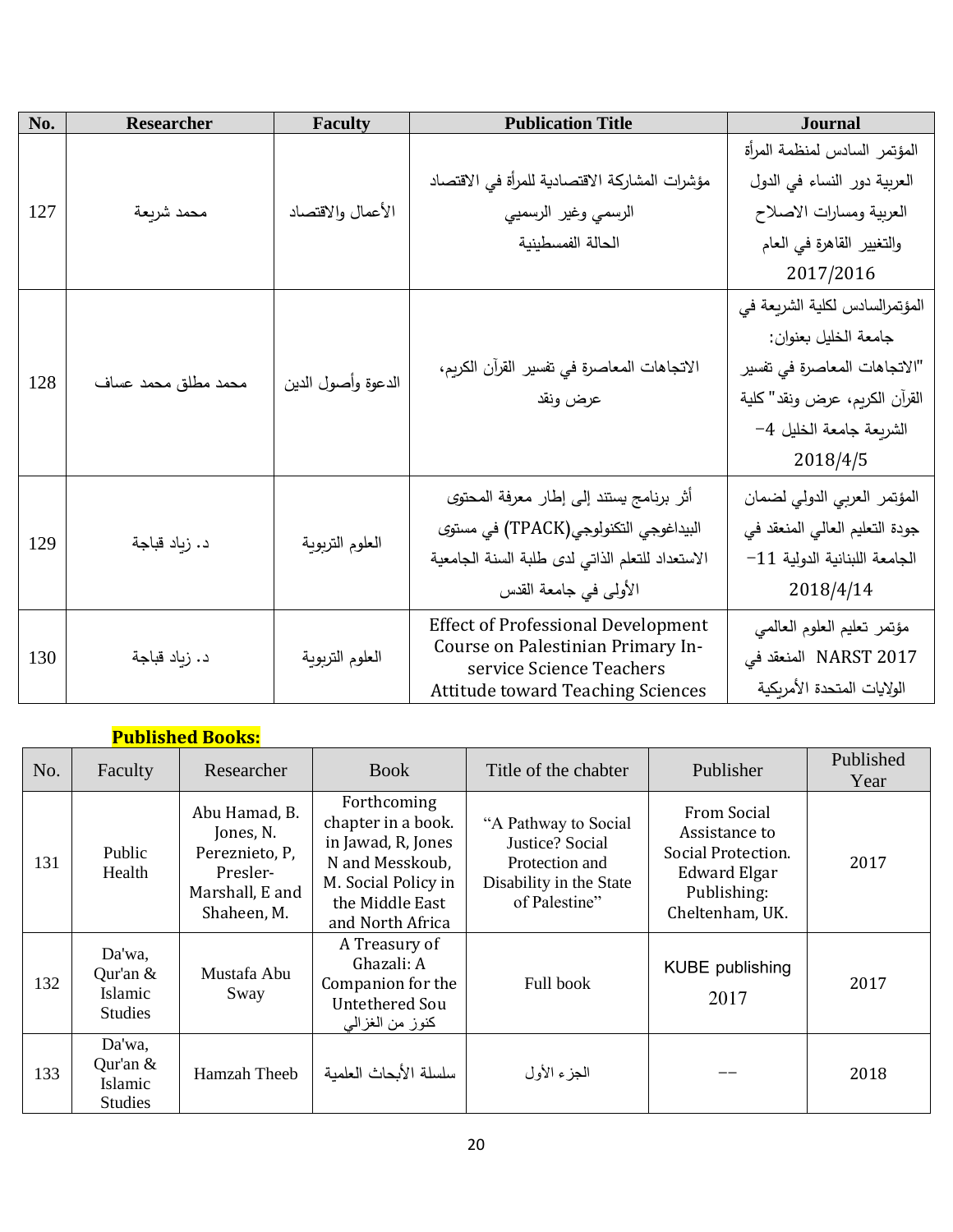# **مساهمة جامعة القدس في األبحاث التي نشرت في مجالت محكمة:**

| المبلغ US\$ | الكلية              | البحث                                                                                                                                                      | الباحث             | #              |
|-------------|---------------------|------------------------------------------------------------------------------------------------------------------------------------------------------------|--------------------|----------------|
| 153         | العلوم والتكنولوجيا | A Low-Cost Educational Remotely<br><b>Controlled Solar Energy Laboratory</b>                                                                               | د. فؤاد الريماوي   | $\mathbf{1}$   |
| 500         | الصيدلة             | Spatiotemporal and molecular<br>epidemiology of cutaneous<br>leishmaniasis in Libya                                                                        | د. أحمد عمرو       | $\overline{2}$ |
| 642         | الصيدلة             | <b>Advanced Prodrug Strategies in</b><br>Nucleoside and Non-Nucleoside<br>Antiviral Agents: A Review of the<br><b>Recent Five Years</b>                    | د. رفيق قرمان      | 3              |
| 180         | العلوم والتكنولوجيا | Mechanisms of Phosphorous Uptake<br>Efficiency of Safflower and<br>Sunflower Grown in Different Soils                                                      | د. جهاد عبادی      | $\overline{4}$ |
| 180         | العلوم والتكنولوجيا | Potassium Use Efficiency of<br>Safflower and Sunflower Grown in<br>Different Soils                                                                         | د. جهاد عبادي      | 5              |
| 241         | الأعمال والاقتصاد   | Quality ambidexterity, competitive<br>strategies, and financial performance<br>An empirical study in industrial firms                                      | د. أحمد حرز الله   | 6              |
| 642         | الصيدلة             | Dopamine and Levodopa Prodrugs<br>for the Treatment of Parkinson's<br>Disease                                                                              | د. رفيق قرمان      | 7              |
| 419.5       | العلوم والتكنولوجيا | THMs precursor removal efficiency<br>from different wastewater treatment<br>technologies effluents                                                         | د. مهند قربع       | 8              |
| 419.5       | العلوم والتكنولوجيا | Characterization and treatment of Al-<br>Menya landfill leachate using<br>biological and physical methods                                                  | د. مهند قریع       | 9              |
| 144         | الدر اسات الثنائية  | A Low-Cost Educational Remotely<br><b>Controlled Solar Energy Laboratory</b>                                                                               | د. صلاح الدين عودة | 10             |
| 153         | العلوم والتكنولوجيا | Olive Leaf Extract as Natural<br>Antioxidant Additive of Fresh<br>Hamburger Stored at 4°C Running<br>Title: Antioxidants from Olive<br>Leaves in Hamburger | د. فؤاد الريماوي   | 11             |
| 185         | الأداب              | The degree of faculty's use of<br>authentic assessment tools at Al-Quds<br>University and their relation to their<br>attitudes towards them                | د. جمال نافع       | 12             |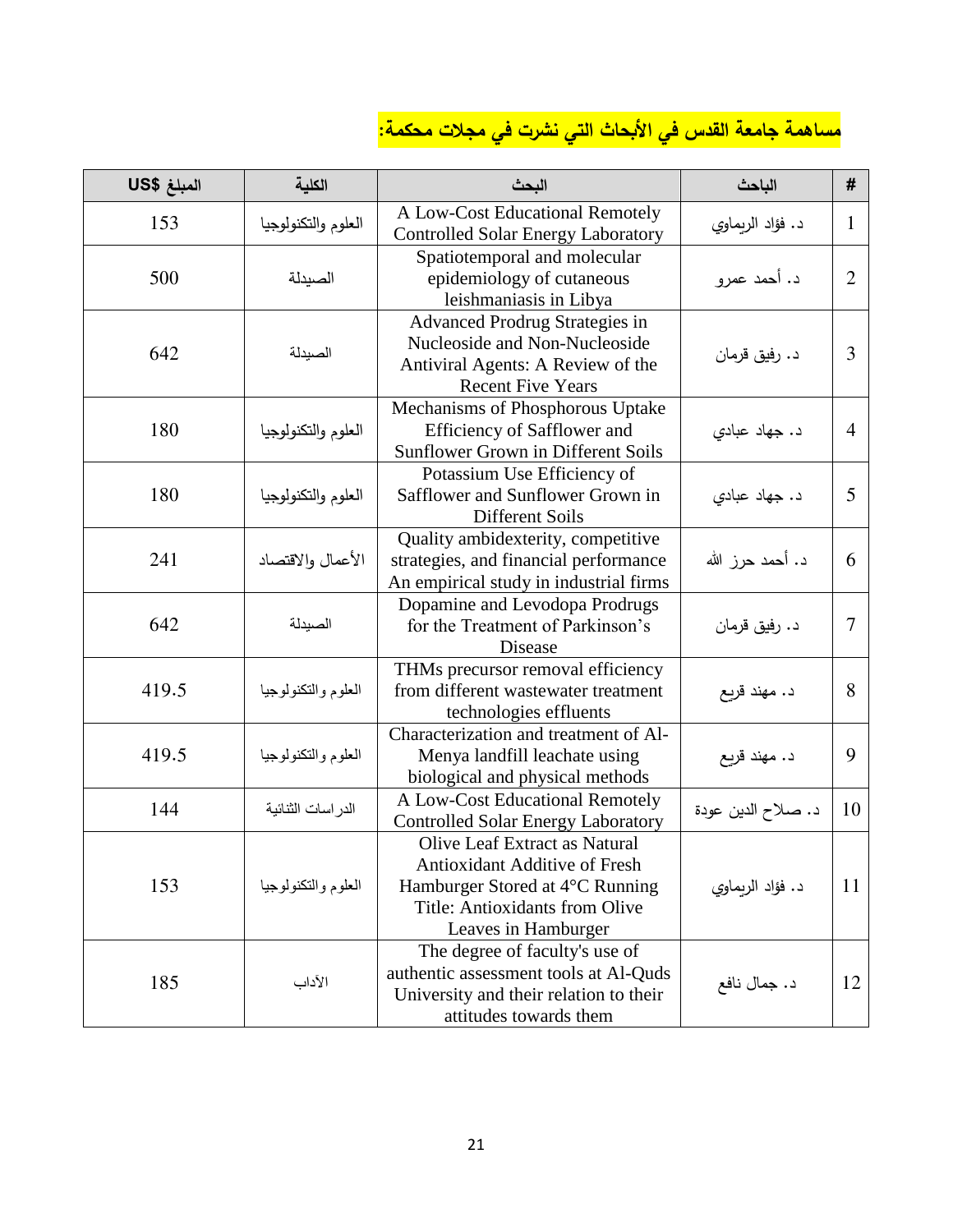## **قائمة المشاريع واألبحاث التي حصلت على موافقة وتوصية لجنة األخالق البحثية :2018-2017**

| الكلية          | عنوان البحث                                                                                                                                 | الباحث             | #              |
|-----------------|---------------------------------------------------------------------------------------------------------------------------------------------|--------------------|----------------|
| العلوم التربوية | School violence: diagnostic and treatment                                                                                                   | د. سعيد عوض        | $\mathbf{1}$   |
|                 | تقدير الذات والاكتئاب لدى عينة من النساء اللاتي يعانني                                                                                      | د. نبيل عبد الهادي | $\overline{2}$ |
| العلوم التربوية | من زادة الوزن من وجهة نظرهن – محافظة بيت لحم                                                                                                |                    |                |
| الطب            | Clinical audit of pancreatic cancer care, at<br>Al-Makased hospital                                                                         | د. محمد مرعی       | 3              |
| طب الأسنان      | Oral health status among a random sample of<br>Palestinian children in marginalized schools                                                 | د. الهام الخطيب    | $\overline{4}$ |
| القدس–بارد      | Functional role of TET-dependent DNA<br>demethylation in breast cancer                                                                      | د. زيدون صلاح      | 5              |
| الصحة العامة    | Primary ciliary dyskinesia in Palestine                                                                                                     | د. نسرين رمان      | 6              |
| الطب            | Evidence-based use of antibiotics for<br>respairatory tract infections in emergency<br>department in Ramallah city - Palestine              | د. عمرو داود       | 7              |
| الطب            | Palestinian patient with Niemann-Pick<br>disease type A: deep sequencing of SMPDI<br>gene                                                   | د. سهير عريقات     | 8              |
| الطب            | Fever management of children under 5 years<br>in the emergency department of Beit-Jala<br>governmental hospital: clinical audit             | د. دينا البيطار    | 9              |
| الآداب          | Supervising social work students in<br>Palestine: Aims, challenges, and strategies                                                          | د. خالد هريش       | 10             |
| المهن الصحية    | Barriers and facilitators to physical activity<br>among breast cancer survivors and health<br>care providers                                | د. اسراء حمدان     | 11             |
| الصحة العامة    | Clinical practices of health practitioners<br>towards patients with metal inllness at the<br>governmental community                         | د. نجاح الخطيب     | 12             |
| الهندسة         | The invistigation of liver ischemia of rabbits<br>using bioimedance measurments                                                             | د. عمر السرخي      | 13             |
| المهن الصحية    | Autoantibodies in B-thalassemia major<br>patients in Palestine                                                                              | د. رانيا أبو سير   | 14             |
| الصيدلة         | The Palestinian pharmacist workforee:<br>practice profile, job satisfaction and attitudes<br>towards their role as healthcare professionals | د. ماهر خضور       | 15             |
| الصحة العامة    | Do not resuscitate status: knowledge, attitude<br>and practice of critical care nurses in<br>Palestine                                      | د. أسما الامام     | 16             |
| المهن الصحية    | Atittudes toward aging and perception of<br>care for older adults among nursing students:<br>A multi-country study                          | د. فرید غریب       | 17             |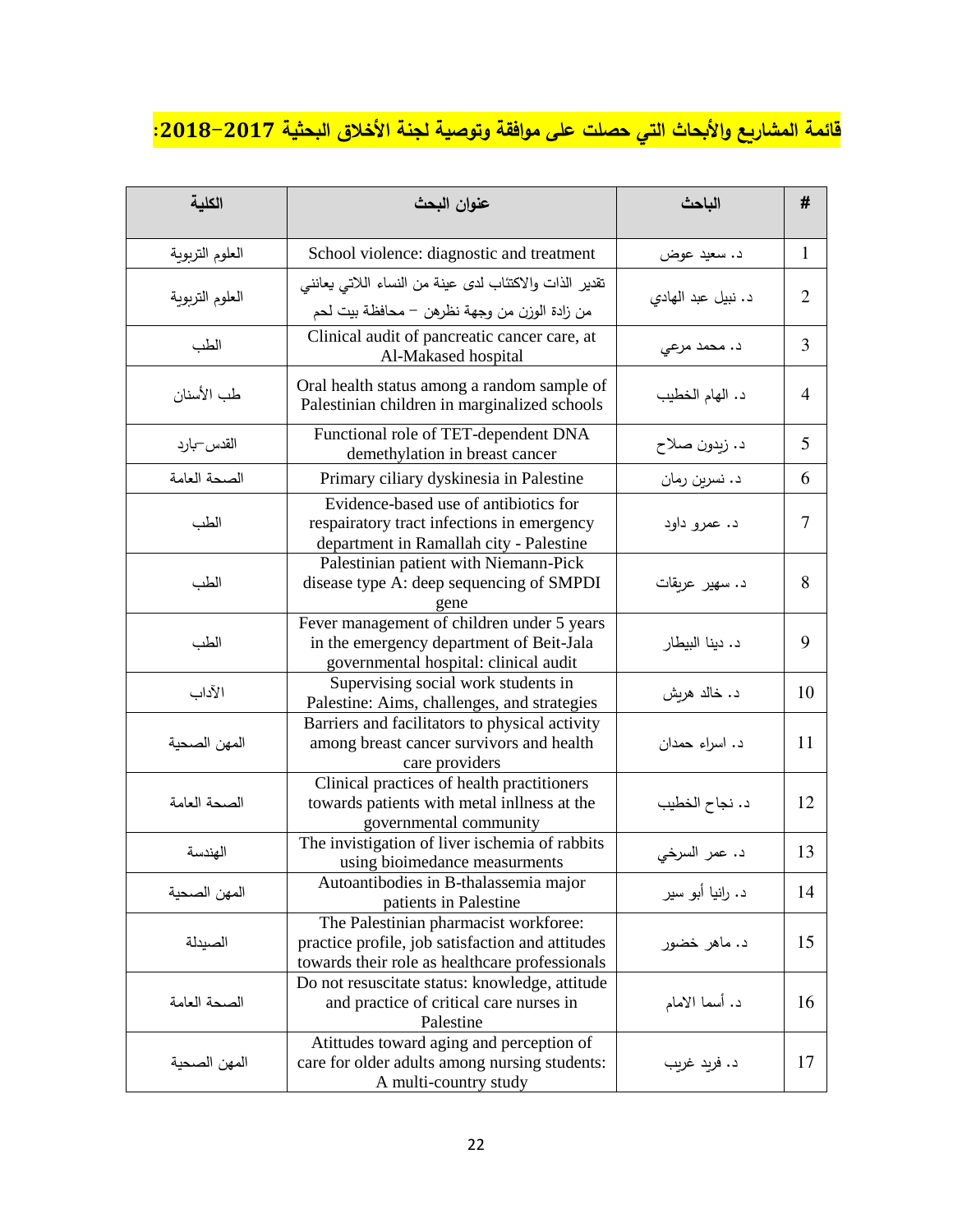| المهن الصحبة | Symptoms of lung obstruction in relation to<br>smoking in students and lecturers at Al-Quds<br>University in Palestine           | د. محمد حجوج            | 18 |
|--------------|----------------------------------------------------------------------------------------------------------------------------------|-------------------------|----|
| المهن الصحبة | Facilitators and barriers to breast cancer<br>screening in Palestine: from the perspective<br>of providers and administrators    | د. عبد المحسن أبو فنونة | 19 |
| المهن الصحبة | Assessment of the effects of father's death in<br>childhood at institutional odolecence from 12<br>to 18 years old, in Jerusalem | د. سلام الخطيب          | 20 |
| الصندلة      | Assessment of health related quality of life<br>for patients with inflammatory bowel<br>diseases in Palestine                    | د. ماهر خضور            | 21 |

# **مع العلم أن لجنة األخالق الموقره تضم في عضويتها الساده:**

| الكلبة              | العضو           | الرقم |
|---------------------|-----------------|-------|
| عميد البحث العلمي   | د. الهام الخطيب |       |
| الطب                | د. دينا البيطار | 2     |
| الصحة العامة        | د. أسما الامام  | 3     |
| طب الاسنان          | د. مهند العکر   | 4     |
| الصيدلة             | د. أحمد عمرو    | 5     |
| المهن الصحية        | د. محمد حجوج    | 6     |
| العلوم والتكنولوجيا | د. عماد معتوق   |       |

# **قائمة المشاريع :2018-2017**

| # | <b>Applicant</b>   | <b>Title</b>                                                                                                                                              | <b>Doner</b>                                                                                                                                | <b>Pudget</b>          | <b>Status</b>                                   |
|---|--------------------|-----------------------------------------------------------------------------------------------------------------------------------------------------------|---------------------------------------------------------------------------------------------------------------------------------------------|------------------------|-------------------------------------------------|
|   | Dr. Mutaz<br>Qutob | Signed agreement with TROPHI<br>GmbH company in Germany<br>لغاية التقدم بمشروع مشترك للتمويل من المشاريع<br>الألمانية الفلسطينيه الثنائيه                 |                                                                                                                                             |                        | Pending                                         |
| 2 | Mutasem<br>Hamdan  | NIHR Global Health Research Group<br>on Patient Safety at Imperial College<br>London                                                                      | <b>NIHR</b>                                                                                                                                 | £<br>1,998,918.64      | Submitted<br>Pending                            |
| 3 | Jawad<br>hassan    | Applying (Adsorption filtration /<br>TiO2- solar photocatalysis) combined<br>system for the treatment of domestic<br>wastewater<br>Project acronym: ACSTW | PADUCO - Small Scale<br><b>Research Projects</b>                                                                                            | Total pudget<br>59,950 | Submitted<br>pending                            |
| 4 | Jawad<br>hassan    | Multi-Level Contextual Factors of<br>Local Water Management in the West<br>Bank and the Gaza Strip<br>Project acronym: CONAWAT                            | Application for funding<br>from PADUCO - Small<br><b>Scale Research Projects</b><br><b>Full Proposal Submission</b><br>Date: 2 October 2017 |                        | Submitted<br>pending                            |
| 5 | Mutaz<br>Qutob     | Promoting Sustainable Development in<br>Palestine through Integrated land-<br>based Aquaculture                                                           | Sida<br>Swedish International<br>Development<br><b>Cooperation Agency</b>                                                                   |                        | Couldn't get the<br>approval form<br><b>AQU</b> |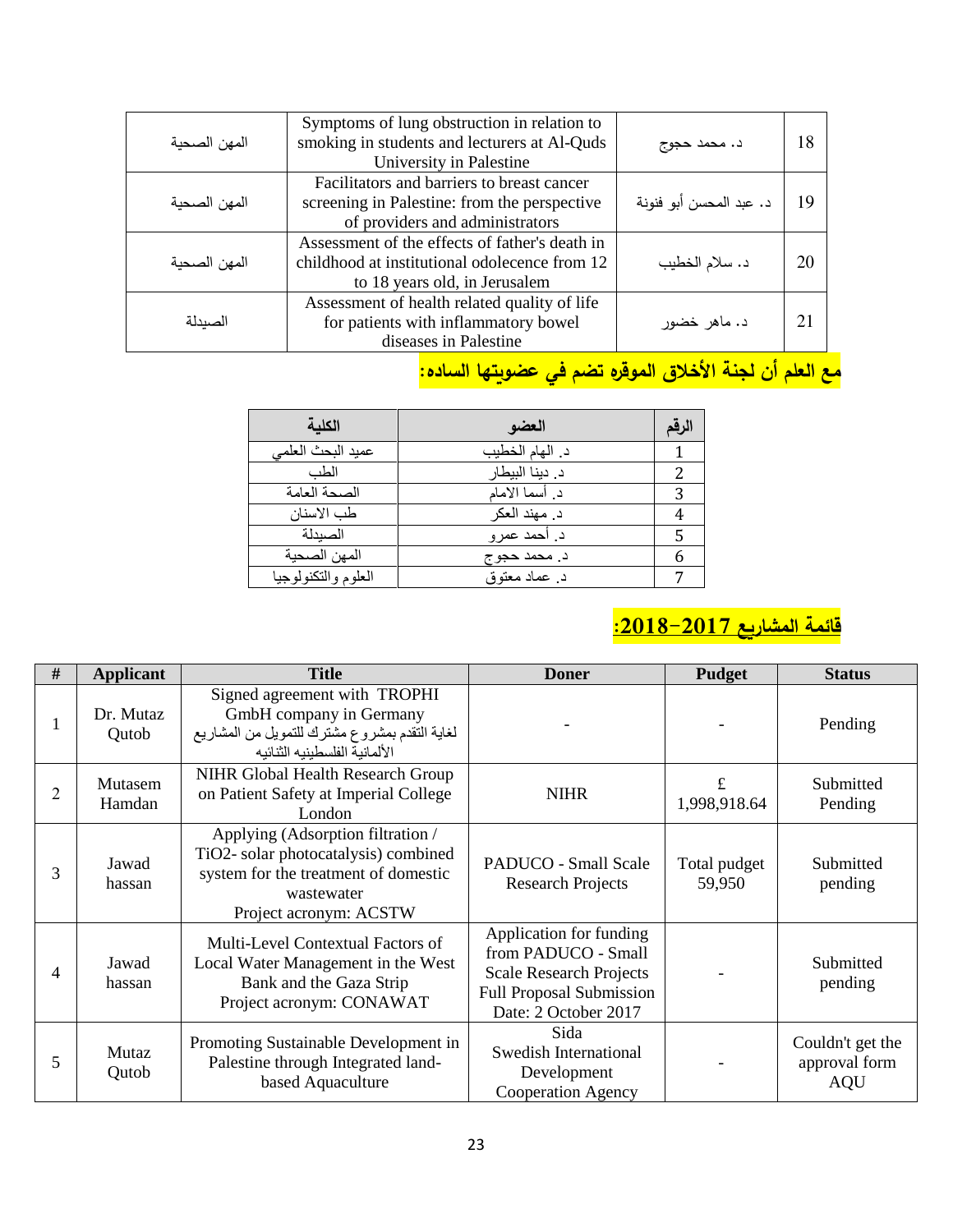| 6  | Jawad<br>hassan       | solidwaste Management in Palestine,<br>Cypros, Tunis, Italy on traning and<br>managment                                                                                                                                         | <b>ENI CBCMED</b>                                                                                                                             |                                                                              | Couldn't get the<br>approval form<br><b>AQU</b> |
|----|-----------------------|---------------------------------------------------------------------------------------------------------------------------------------------------------------------------------------------------------------------------------|-----------------------------------------------------------------------------------------------------------------------------------------------|------------------------------------------------------------------------------|-------------------------------------------------|
| 7  | Amer<br>Kannan        | low cost wireless sensor networks to<br>optimize irrigation for dryland<br>agriculture in arid and semi arid<br>regions                                                                                                         | The Swiss National<br><b>Science Foundation</b>                                                                                               |                                                                              | Submitted<br>pending                            |
| 8  | Safa'<br>Nasereldin   | Urban planning as a tool for human<br>rights defenders                                                                                                                                                                          | European Instrument For<br>Democracy and Human<br>Rights (EIDHR): 2017<br><b>Global Call for Proposals</b>                                    |                                                                              | Submitted<br>pending                            |
| 9  | Nibal<br>Kamal        | <b>Mobilize for Human Rights:</b><br>advocacy action to stop forcible<br>transfer and internal displacement<br>of Palestinians                                                                                                  | European Neighbourhood<br>Instrument (ENI)-Annual<br><b>Action Programme</b><br>$(AAP)$ 2016                                                  |                                                                              | Submitted<br>pending                            |
| 10 | Munir<br>Nusseibeh    | <b>Mobilize for Human Rights:</b><br>advocacy action to stop forcible<br>transfer and internal displacement<br>of Palestinians                                                                                                  | EuropeAid/154-<br>602/DD/ACT/PS                                                                                                               |                                                                              | Submitted<br>Pending<br>(Concept Note)          |
| 11 | Isam Ishaq            | <b>Strengthening the cross border</b><br>technological transfer,<br>commercialisation and linkages in<br>the Mediterranean Basin                                                                                                | <b>ENPI CBCMED funded</b><br>by EU in project titled<br>"Strengthening the cross<br>border technological<br>transfer<br>(Mediterranean Basin) |                                                                              | AQU supposed to<br>be a partner<br>(Pending)    |
| 12 | Ibrahim<br>Abu Amar   | Support technology - transfer<br>and<br>C ross - B order C ollaboration<br>for<br>the preservation of Cultur al Heritage<br>in the East - Mediterranean Basin<br>(Acronym:CBC4 CulturE)                                         | Concept Note for EU<br>proposal under<br><b>ENI CBC MED</b><br>Programme                                                                      | €3.400                                                                       | Submitted<br>pending                            |
| 13 | Said Awad             | ظواهر العنف في المدرسة الفلسطينية: التشخيص<br>وأليات التدخل للعلاج                                                                                                                                                              | EQUAL Seed Grants -<br>2017 Application Form<br><b>COVER SHEET</b>                                                                            |                                                                              | Submitted<br>pending                            |
| 14 | <b>Buad</b><br>Khales | Reflective teaching skills for primary<br>school teachers<br>Topic: Enhanced preparation of<br>primary school teachers through<br>"reflective teaching" with the goal of<br>increasing primary children's reading<br>competence | <b>PARC</b>                                                                                                                                   | \$6000 over<br>two years,<br>including<br>data<br>collection<br>and analysis | Submitted<br>pending                            |
| 15 | Safaa Naser<br>Eldin  | Establishing a planning unit for<br>promoting sustainable urban<br>development in East Jerusalem                                                                                                                                | <b>HEKS EPER</b>                                                                                                                              | Y1 535,278<br>ILS 140,363<br>ChF, Y2<br>509078 ILS                           | Submitted<br>pending                            |
| 16 | Mutaz qutob           | Binational development and<br>optimization of sustainable, land-based<br>open aquaculture systems                                                                                                                               | Agreement with Cyprus<br>Institute                                                                                                            | 135,500<br>Euros                                                             | Couldn't get the<br>approval form<br>AQU        |
| 18 | Mudar<br>Kamal        | مشروع الانتقال من التعليم الى سوق العمل                                                                                                                                                                                         | صندوق تطوير الجودة                                                                                                                            |                                                                              | Pre-proposal                                    |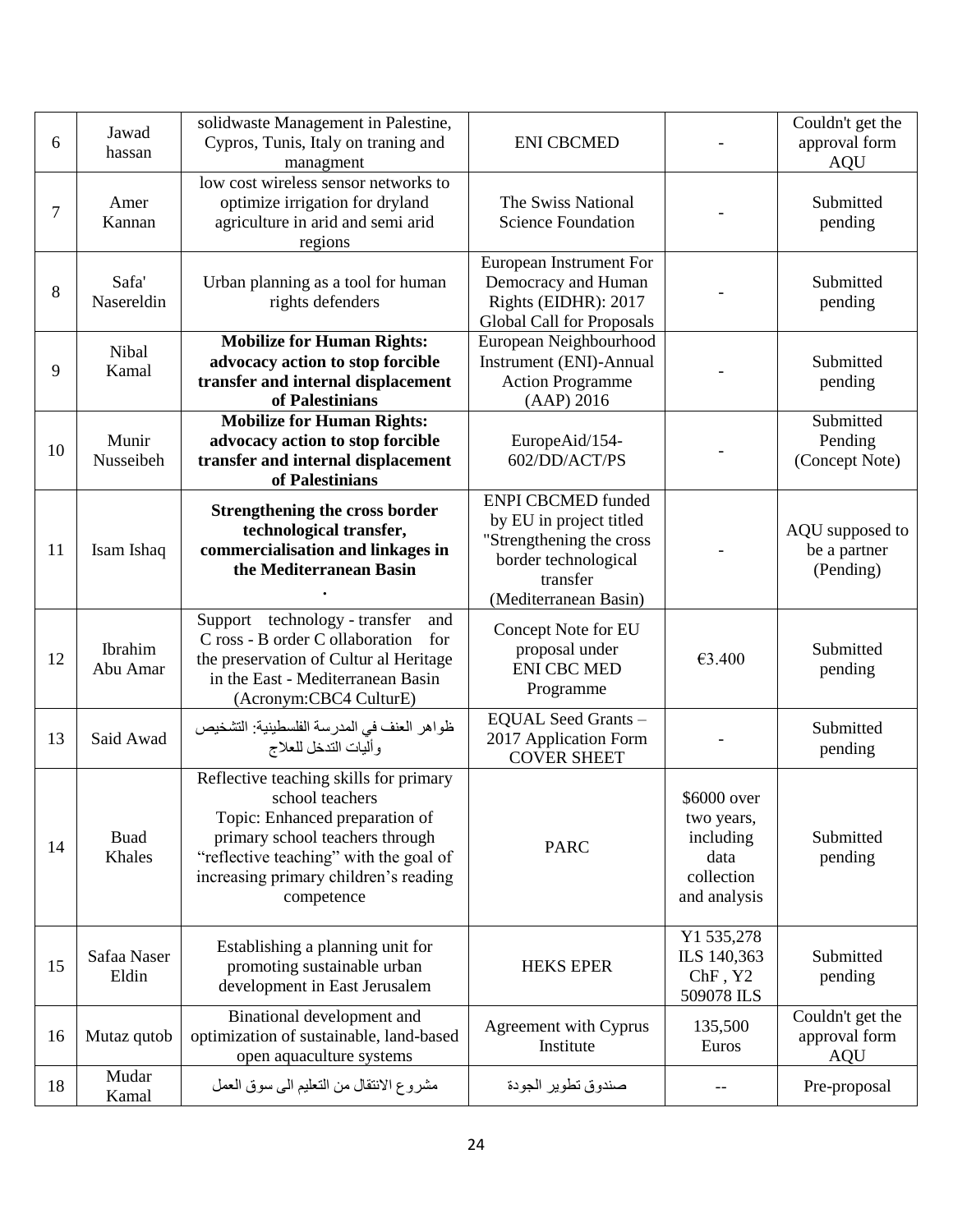| 19 | Radwan<br>Kasrawi     | Cloud Clinic for Plant Diseases<br>Detection, Diagnosis and Treatment<br>Planning in Palestine                                                                                                                                           |                                                                                                                                                                                 | \$30,000<br>US\$ | Pre-proposal                               |
|----|-----------------------|------------------------------------------------------------------------------------------------------------------------------------------------------------------------------------------------------------------------------------------|---------------------------------------------------------------------------------------------------------------------------------------------------------------------------------|------------------|--------------------------------------------|
| 20 | Adnan<br>Laham        | Study of Environmental Electrosmog<br>in the West Bank                                                                                                                                                                                   | Sponsor: PALTEL Group                                                                                                                                                           | 34,480 US\$      | Approved for<br>fund                       |
| 21 | Rania Abu<br>Seir     | Evaluation of genetic and<br>environmental risk factors \ of<br>colorectal cancer among Palestinians                                                                                                                                     | Leiden University<br><b>Medical Center</b>                                                                                                                                      | 30,000 JD        | Submitted<br>pending                       |
| 22 | Akram<br>Kharoubi     | مشروع الطاقة الشمسية للمجمع الصحى<br>200KWp PV Solar System                                                                                                                                                                              | مؤسسة التعاون                                                                                                                                                                   | 250082 US\$      | Submitted<br>pending                       |
| 23 | Rashid<br>Jayoushi    | Enhancing the IT Diploma Program                                                                                                                                                                                                         | QIF call                                                                                                                                                                        |                  | Pre-proposal                               |
| 24 | Munir<br>Nusseibeh    | Legal Assistance and capacity building<br>to address displacement in East<br>Jerusalem through the Community<br>Action Center - AQU                                                                                                      | المجلس النرويجي للاجئين                                                                                                                                                         | 190,000 US\$     | Re-extendefrom<br>$1/4/2018-$<br>30/3/2019 |
| 25 | Rashid<br>Jayousi     | An application to AQAC for the IT<br>diploma degree. The proposal will be<br>sumitted with partnership of the<br>Palestinian IT company Experts                                                                                          | QIF                                                                                                                                                                             |                  | concept note                               |
| 26 | Rasmi Abu<br>Helo     | Determination of Red Blood Cell<br>Alloantibody Frequency and Major<br><b>Blood Types Among Palestinians</b>                                                                                                                             | Al Maqdisi program 2018-<br>2020                                                                                                                                                | 20,000 Euros     | Submitted<br>pending                       |
| 27 | <b>Buad</b><br>Khales | Education Support for Poor Girls'<br>Schools in four Marginalized<br>Localities in Jordan Valley/Jericho<br>District/Palestinian Authority through<br>Participatory Workshops and<br>Campaigns, and Community and<br>Library Initiatives | Canada Fund for Local<br>Initiatives (CFLI                                                                                                                                      |                  | Submitted<br>pending                       |
| 28 | Isam Ishak            | The AQU leadership seeks appropriate<br>possibilities to train its best academic<br>andadministrative cadres to gain the<br>necessary knowledge and expertise in<br>researchmanagement                                                   | Joint Research and<br>Education<br>Programme"Palestinian-<br>German Science Bridge<br>PGSB"Forschungszentrum<br>Jülich GmbH& Palestine<br>Academy for Science and<br>Technology |                  | Submitted<br>pending                       |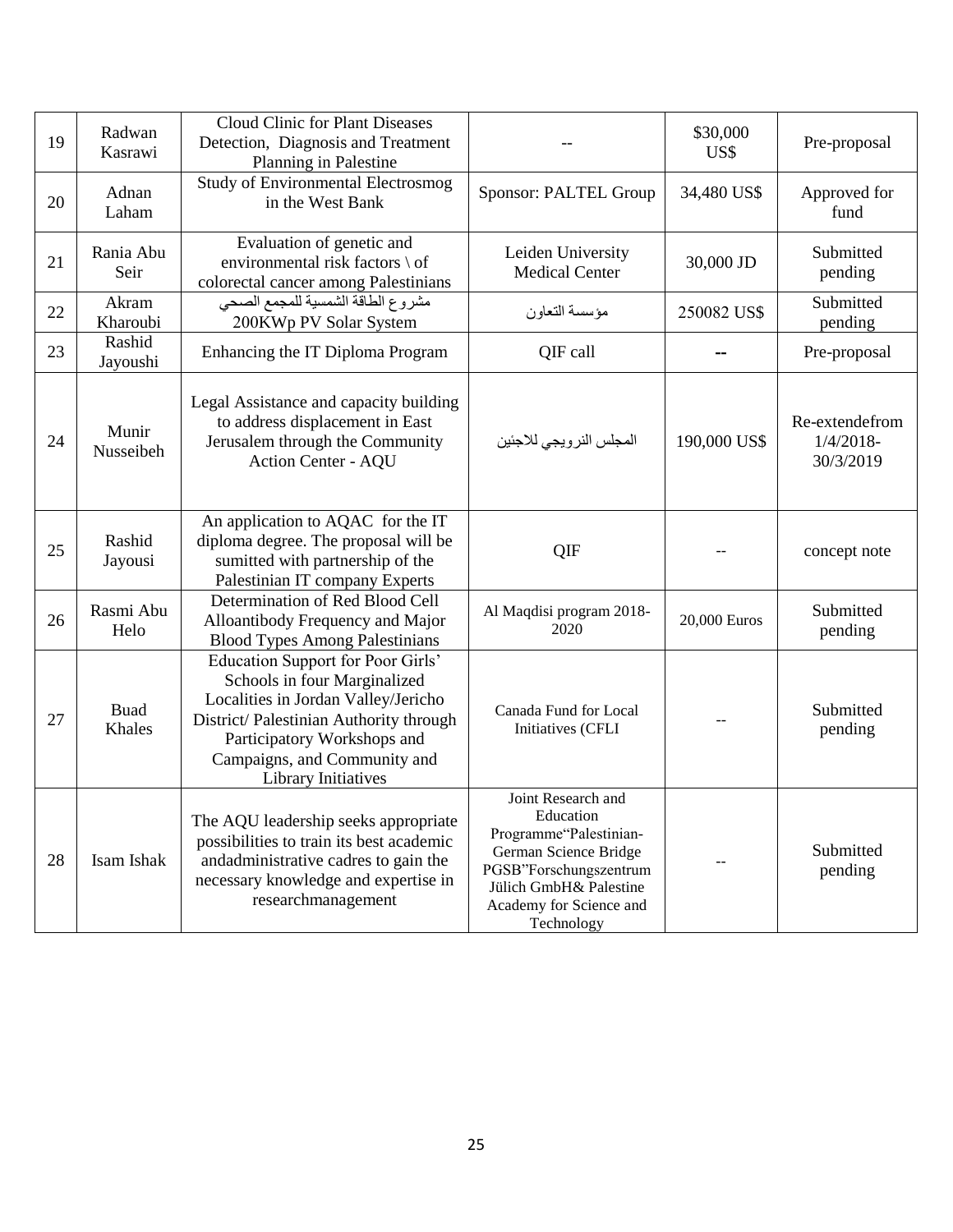#### **List of submitted Erasmus Mundus Pls 2017-2018**

| # | Applicant          | Title                                                                                                                                            | Pudget/Euros                      | <b>Status</b> |
|---|--------------------|--------------------------------------------------------------------------------------------------------------------------------------------------|-----------------------------------|---------------|
| 1 | Enas Naser         | Development of TVET Pedagogical<br>Competences and Qualification in Palestinian<br>Universities / TVETCQ                                         | Total 599,794.00<br>AQU 51,146.00 | Pending       |
| 3 | Saher Akel         | The enhancement of accounting graduate<br>employability skills at Palestinian Higher<br>Education Institutions to meet labor market<br>needs/QPA | <b>Total 108787</b><br>AQU 25997  | Pending       |
| 4 | Mutasem<br>Adeileh | Intercultural Innovative Approach to Digital<br>Arts and Media: from concept to production<br>(MED-ARTS)/                                        |                                   | Pending       |
| 5 | Yousef<br>Najajreh | ntrodUcing ETHICs concept through setting<br>modules for health schools university students<br>and professionals- UETHIC                         |                                   | Pending       |
| 6 | Isam Ishaq         | e- Academy to support Smart Cities Operations<br>in Palestine                                                                                    | Total 962861,00<br>Euros          | Pending       |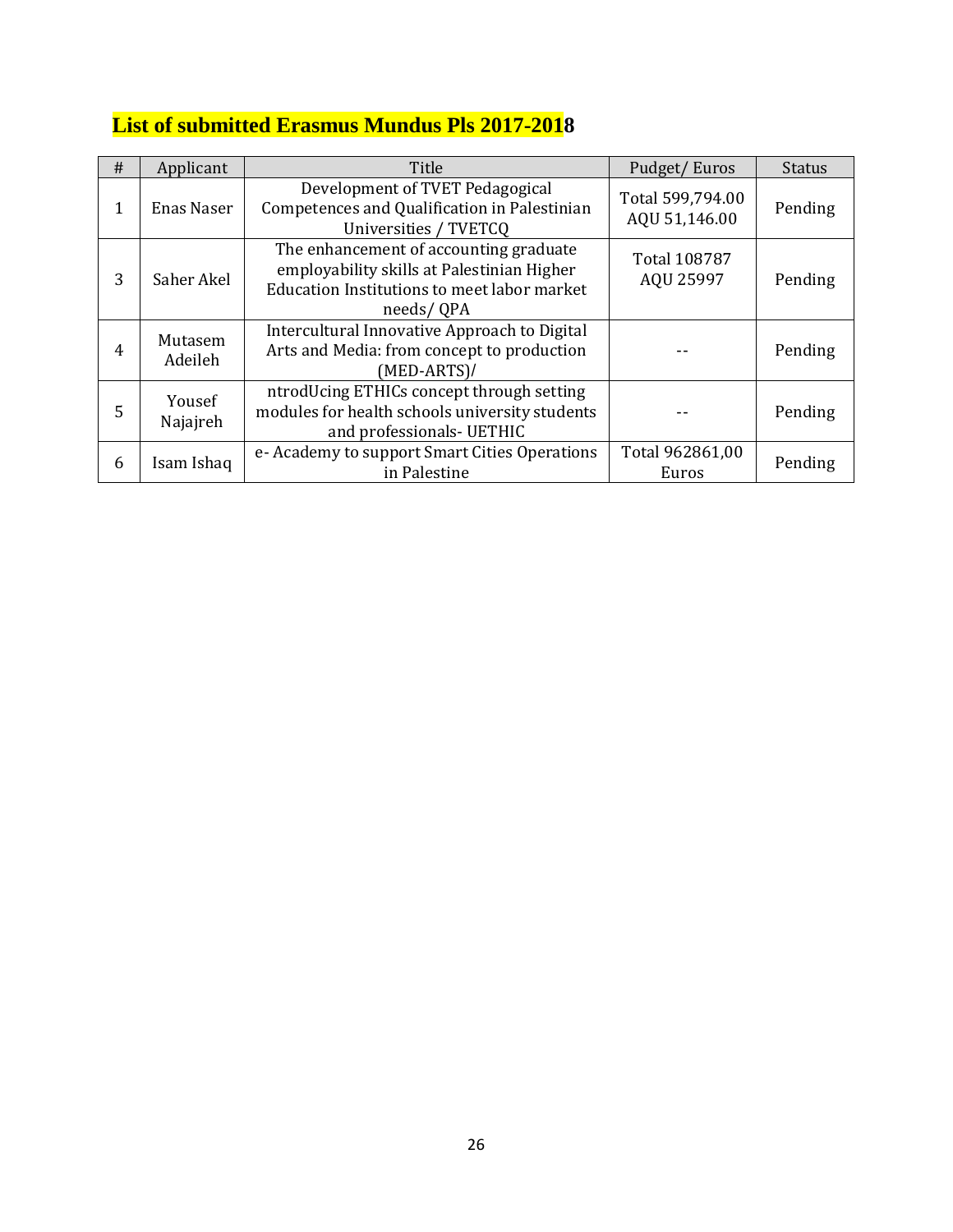**قائمة المشاريع التي تم تقديمها للدفعة األولى من منحة وزارة التربية والتعليم :2018-2017**

|                | <b>Submitted projects - MoH Grant 2018</b>                                                                                              |                        |                                                                                                                     |                                                                              |                        |                        |  |  |  |
|----------------|-----------------------------------------------------------------------------------------------------------------------------------------|------------------------|---------------------------------------------------------------------------------------------------------------------|------------------------------------------------------------------------------|------------------------|------------------------|--|--|--|
| #              | <b>Applicant (s)</b>                                                                                                                    | <b>Faculty</b>         | <b>Project title</b>                                                                                                | <b>Sector</b><br>(Study Area)                                                | <b>Total</b><br>budget | <b>Notes</b>           |  |  |  |
| $\mathbf{1}$   | Main applicant: Radwan<br>Qasrawi<br>Co-applicants: Amer Merie<br>& Raid Zaghal                                                         | Scinec &<br>Technology | <b>Cloud Clinic for Plant</b><br>Diseases Detection,<br>Diagnosis and Treatment<br><b>Planning in Palestine</b>     | Information Technology,<br><b>Earth and Environmental</b><br><b>Sciences</b> | 105,538<br><b>NIS</b>  | Academic staff project |  |  |  |
| $\overline{2}$ | Adnan Lahham                                                                                                                            | Scinec &<br>Technology | Study of soil properties by<br>Gamma ray spectroscopy                                                               | Earth Sciences (Water<br>and Environment)                                    | 100,000<br><b>NIS</b>  | Academic staff project |  |  |  |
| 3              | Main applicant: Ali Jamoos<br>Co-applicants: Ahmed<br>Abdou, Eng. Osama Najajri,<br>Eng. Khalil Assi, and Eng.<br>Abd-Alkareem Ibraheem | Engineering            | <b>Cognitive Radio Based</b><br>Solutions for<br>Spectrum Scarcity in<br>Palestine                                  | Computer and<br>communication<br>information technology                      | 32,189 NIS             | Academic staff project |  |  |  |
| 4              | Main applicant: Mohannad<br>Qurei Co-applicant: Omar<br>Ayyad                                                                           | Scinec &<br>Technology | <b>Removal of Hexavalent</b><br>Chromium (Cr (VI)) Element<br>from Water by Using<br><b>Magnetite Nanoparticles</b> | Earth Sciences (Water<br>and Environment)                                    | 17,419 NIS             | Academic staff project |  |  |  |
| 5              | Main applicant: Hussein<br>ALMasri and Ms. Aya<br>Yaman - BSc Student                                                                   | Health<br>Professions  | Al-Quds University Medical<br>Dosimetry Lab                                                                         | Medical - Health<br>Professions                                              | 100,000<br><b>NIS</b>  | Academic staff project |  |  |  |

 $\mathbf{I}$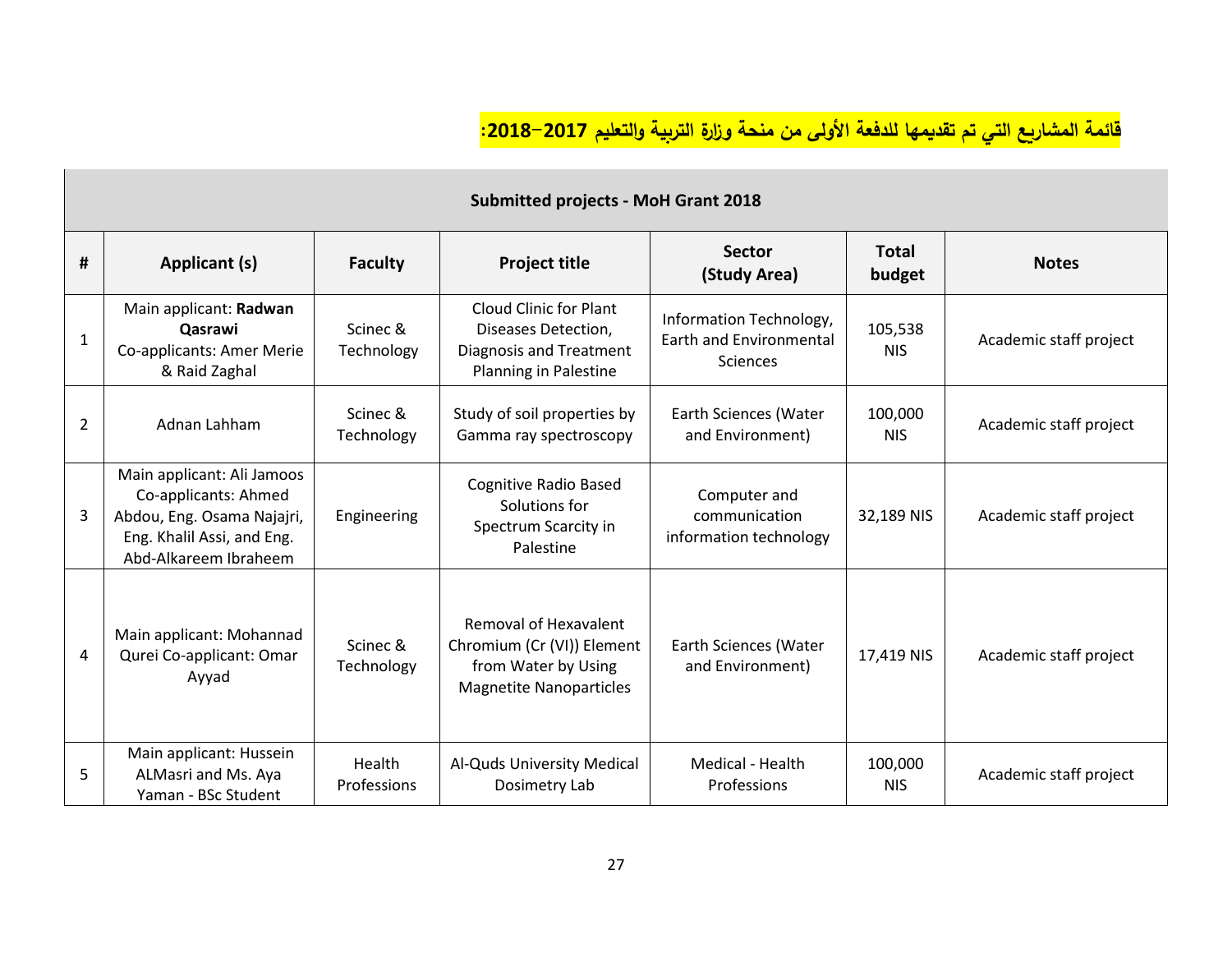| #  | <b>Applicant (s)</b>                                                                    | <b>Faculty</b>                                   | <b>Project title</b>                                                                                                                                                       | <b>Sector</b><br>(Study Area)             | <b>Total</b><br>budget | <b>Notes</b>           |
|----|-----------------------------------------------------------------------------------------|--------------------------------------------------|----------------------------------------------------------------------------------------------------------------------------------------------------------------------------|-------------------------------------------|------------------------|------------------------|
| 6  | Main applicant: Akram<br>Kharroubi<br>Co-applicants: Rania Abu<br>Seir & Radwan Qasrawi | Health<br>Professions &<br>Science<br>technology | <b>Total Solution for</b><br><b>Prevention and Treatment</b><br>of Type 2 Diabetes<br><b>Mellitus</b><br>(DM) Phase 1: Type 2 DM<br>in Children                            | Medical - Health<br>Professions           | 103,000<br><b>NIS</b>  | Academic staff project |
| 7  | Mutaz Qutob                                                                             | Scinece &<br>Technology                          | Development and<br>optimization of sustainable,<br>land-based algae systems<br>in Palestine                                                                                | Earth Sciences (Water<br>and Environment) | 200,000 NIS            | Faculty project        |
| 8  | Zaidoun Sallah                                                                          | Al-Quds-Bard                                     | <b>Functional role of TET</b><br>enzymes in breast<br>tumorigenesis                                                                                                        | <b>Biomedical Field</b>                   | 98,500 NIS             | Academic staff project |
| 9  | Samer Raddad                                                                            | Arts                                             | التخطيط الاستراتيجي لتعزيز دور<br>الجامعات الفلسطينية في التنمية<br>الحضرية المستدامة في فلسطين :<br>جامعة القدس , جامعة النجاح<br>الوطنية, جامعة الخليل كحالات<br>در اسية | Social sciences                           | 77,771 NIS             | Academic staff project |
| 10 | Main applicant: Fuad Al-<br>Rimawi<br>Partners:<br>Saleh Abu Lafi and Zaidoun<br>Salah  | Scinece &<br>Technology                          | Isolation and identification<br>of anticancer compounds<br>from selected Palestinian<br>medicinal plants                                                                   | Science and<br>Chemistry                  | 96,000 Nis             | Academic staff project |
| 11 | <b>Salah Zamel Master</b><br>student<br>(Fuad Al-Rimawi)                                | Scinece &<br><b>Technology</b>                   | <b>Effect of essential oils as</b><br>natural preservatives on<br>quality traits of low sodium<br>meat products                                                            | chemistry and chemical<br>technology      | 10 000 Nis             | <b>Student project</b> |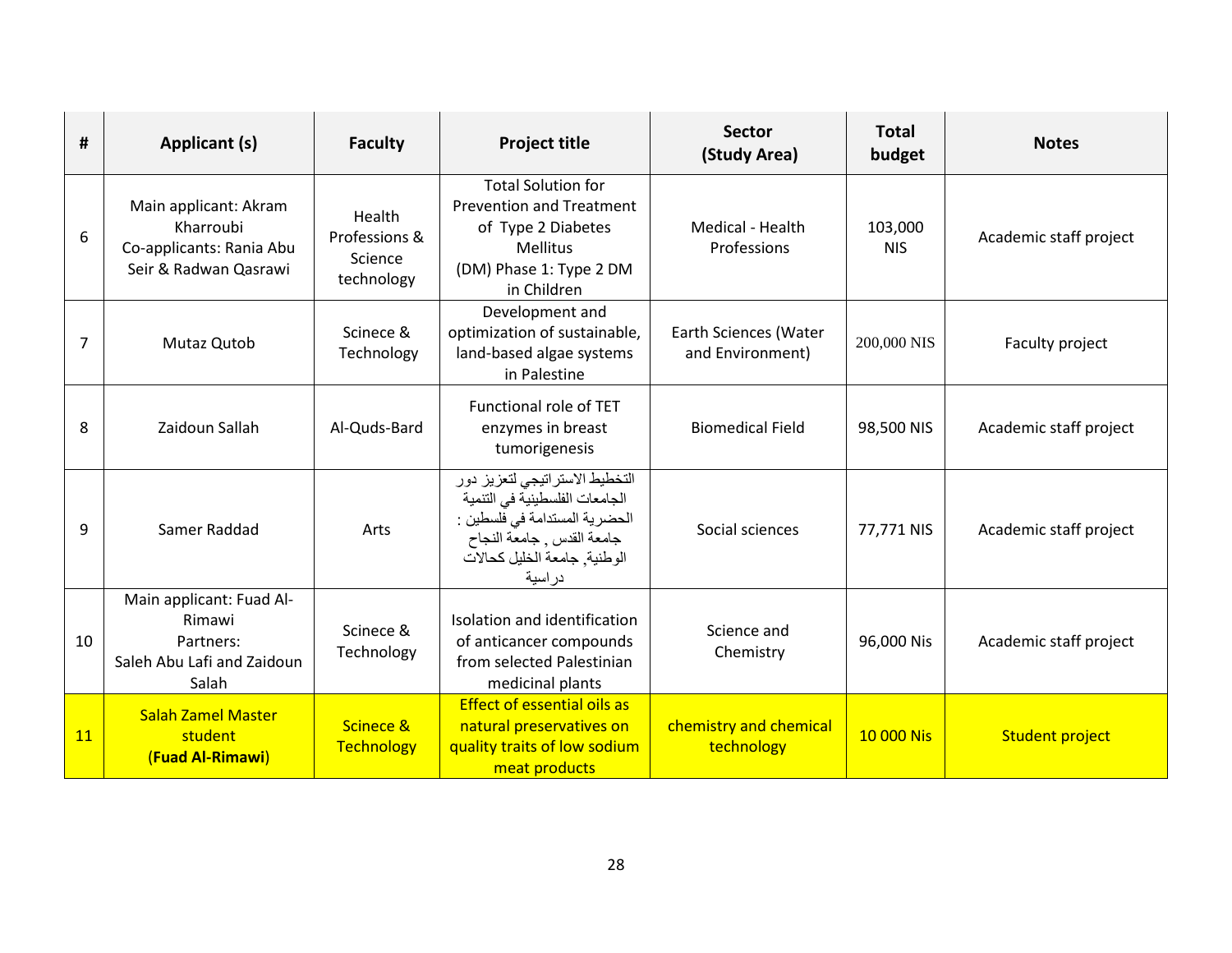| #  | <b>Applicant (s)</b>                                                                                     | <b>Faculty</b>          | <b>Project title</b>                                                                                                                                                                                      | <b>Sector</b><br>(Study Area)                | <b>Total</b><br>budget | <b>Notes</b>           |
|----|----------------------------------------------------------------------------------------------------------|-------------------------|-----------------------------------------------------------------------------------------------------------------------------------------------------------------------------------------------------------|----------------------------------------------|------------------------|------------------------|
| 12 | <b>Anas Najar</b><br><b>Master Student</b><br><b>Aya Atiyeh</b><br><b>Master Student</b><br>(Ahmad Amro) | Pharmacy                | <b>Occupational transmission</b><br>of<br>Mycobacterium<br>tuberculosis<br>in health care workers in<br><b>Palestine: Screening for</b><br><b>Latent Infection Using</b><br><b>Whole Blood Interferon</b> | <b>Health and Pharmacy</b>                   | 97,000 NIS             | <b>Student project</b> |
| 13 | Omar Hamarsheh                                                                                           | Scinece &<br>Technology | Antileishmanial activity of<br>selected Palestinian<br>medicinal plants                                                                                                                                   | <b>Health and Medicine</b>                   | 100,000<br><b>NIS</b>  | Academic staff project |
| 14 | Zaidoun Sallah                                                                                           | Al-Quds-Bard            | Screening for genetic<br>factors<br>8 responsible for FMF in<br>the Palestinian population                                                                                                                | <b>Biomedical Field</b>                      | 100,000<br><b>NIS</b>  | Academic staff project |
| 15 | Mutasem Adeileh                                                                                          | Arts                    | القدس في ذاكرة الغناء الشعبي<br>الفلسطيني<br>(دراسة إثنوميوسيكولوجية)                                                                                                                                     | <b>Musical Arts</b>                          | 99,000 NIS             | Academic staff project |
| 16 | Main applicant: Ibrahim<br>Abbasi<br>Co-applicant: Khalid Swalha                                         | Scinece &<br>Technology | Next generation sequence<br>(NGS) analysis as a new<br>comprehensive<br>approach for diagnosis of<br>plant microbial diseases                                                                             | <b>Information Technology</b><br>and biology | 56,000 NIS             | Academic staff project |
| 17 | Nuha Al-Sharif                                                                                           | <b>Public Health</b>    | Infants weaning practices<br>and early adolescence<br>health: Ten years follow up<br>of a cohort of children<br>residing in Al Amari<br>Refugee Camp                                                      | Biology, Medicine, Health<br>and Pharmacy    | 89,280 NIS             | Academic staff project |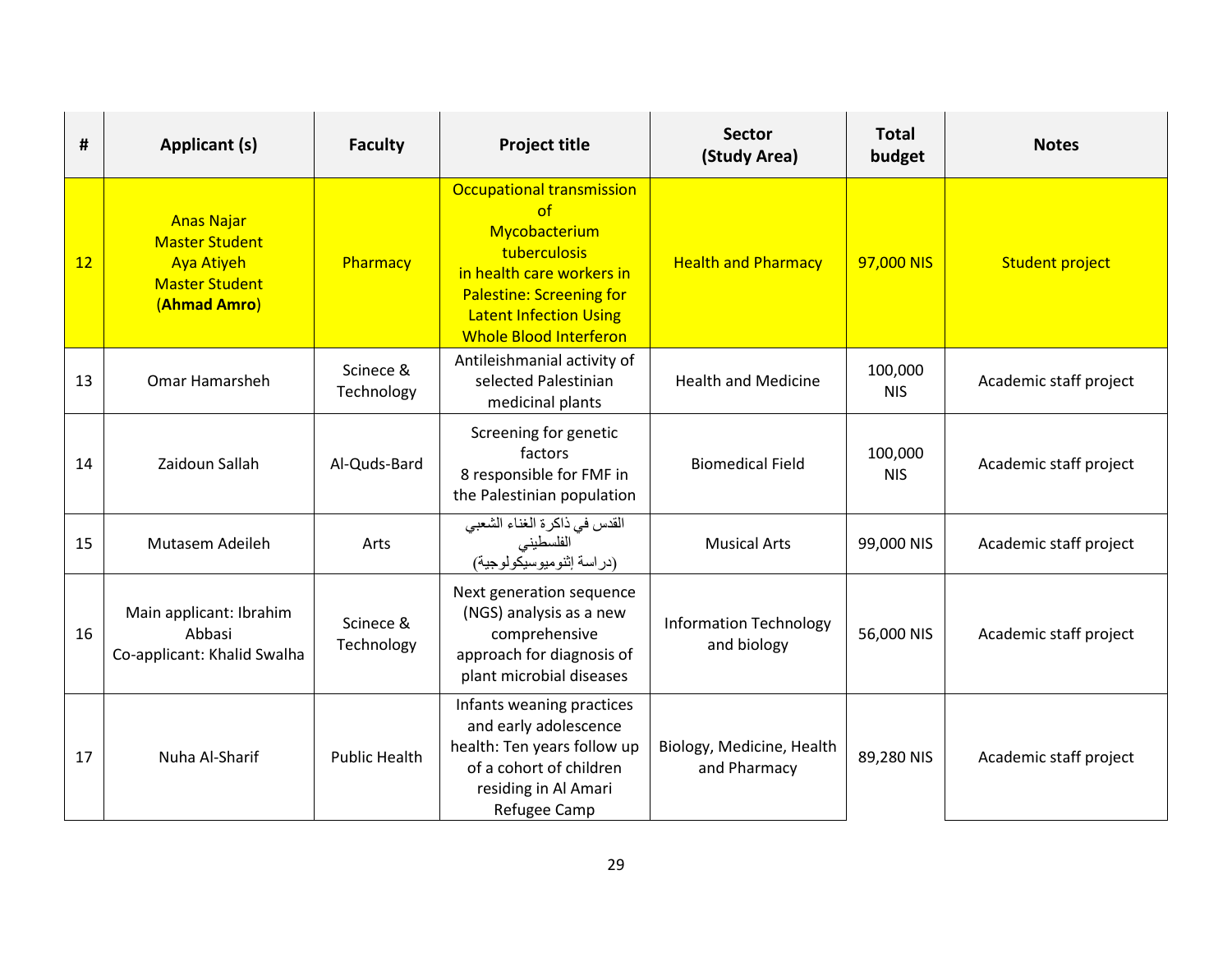| #  | <b>Applicant (s)</b>                                           | <b>Faculty</b>                                                       | <b>Project title</b>                                                                                                                                                                        | <b>Sector</b><br>(Study Area)                    | <b>Total</b><br>budget | <b>Notes</b>           |
|----|----------------------------------------------------------------|----------------------------------------------------------------------|---------------------------------------------------------------------------------------------------------------------------------------------------------------------------------------------|--------------------------------------------------|------------------------|------------------------|
| 18 | <b>Wiam Kadri Master student</b><br>(Nuha Al-Sharif)           | <b>Public Health</b>                                                 | The effect of urbanization<br>on Bedouin's health in<br>Jericho Governorate:A<br>comparative study                                                                                          | <b>Biology, Medicine, Health</b><br>and Pharmacy | 10,000 NIS             | Student project        |
| 19 | Main applicant: Samir Katib<br>Co-applicant: Mohannad<br>Qurie | Genetics and<br>Metabolic<br><b>Diseases</b><br>Center               | Determination of<br>concentrations of selected<br>heavy metals in the<br>Bedouin community living<br>near an open dump landfill                                                             | <b>Biomedical Field</b>                          | 49,299 NIS             | Academic staff project |
| 20 | Samir Katib                                                    | Genetics and<br>Metabolic<br><b>Diseases</b><br>Center               | Comparison of heavy<br>metals levels in hair<br>samples between autistic<br>and non-autistic children in<br>Palestine                                                                       | Biology, Medicine, Health<br>and Pharmacy        | 28,172 NIS             | Academic staff project |
| 21 | <b>Mutaz Manasrah master</b><br>student<br>(Samir Katib)       | <b>Genetics and</b><br><b>Metabolic</b><br><b>Diseases</b><br>Center | <b>Newborn screening for</b><br>glucose-6-phosphate<br>dehydrogenase deficiency<br>in Palestine: a quantitative<br>assay                                                                    | <b>Biology, Medicine, Health</b><br>and Pharmacy | 36,121 NIS             | <b>Student project</b> |
| 22 | Main applicant: Rasmi Abu<br>Helo<br>Co-applicant: Hatem Eideh | Health<br>Professions                                                | The use of high throughput<br>DNA sequencing approach<br>in evaluation of<br>Toxoplasma<br>gondiiprevalence among<br>pregnant women as<br>causative agent of<br>miscarriages in Hebron city | Biology, Medicine, Health<br>and Pharmacy        | 62,000<br><b>NIS</b>   | Academic staff project |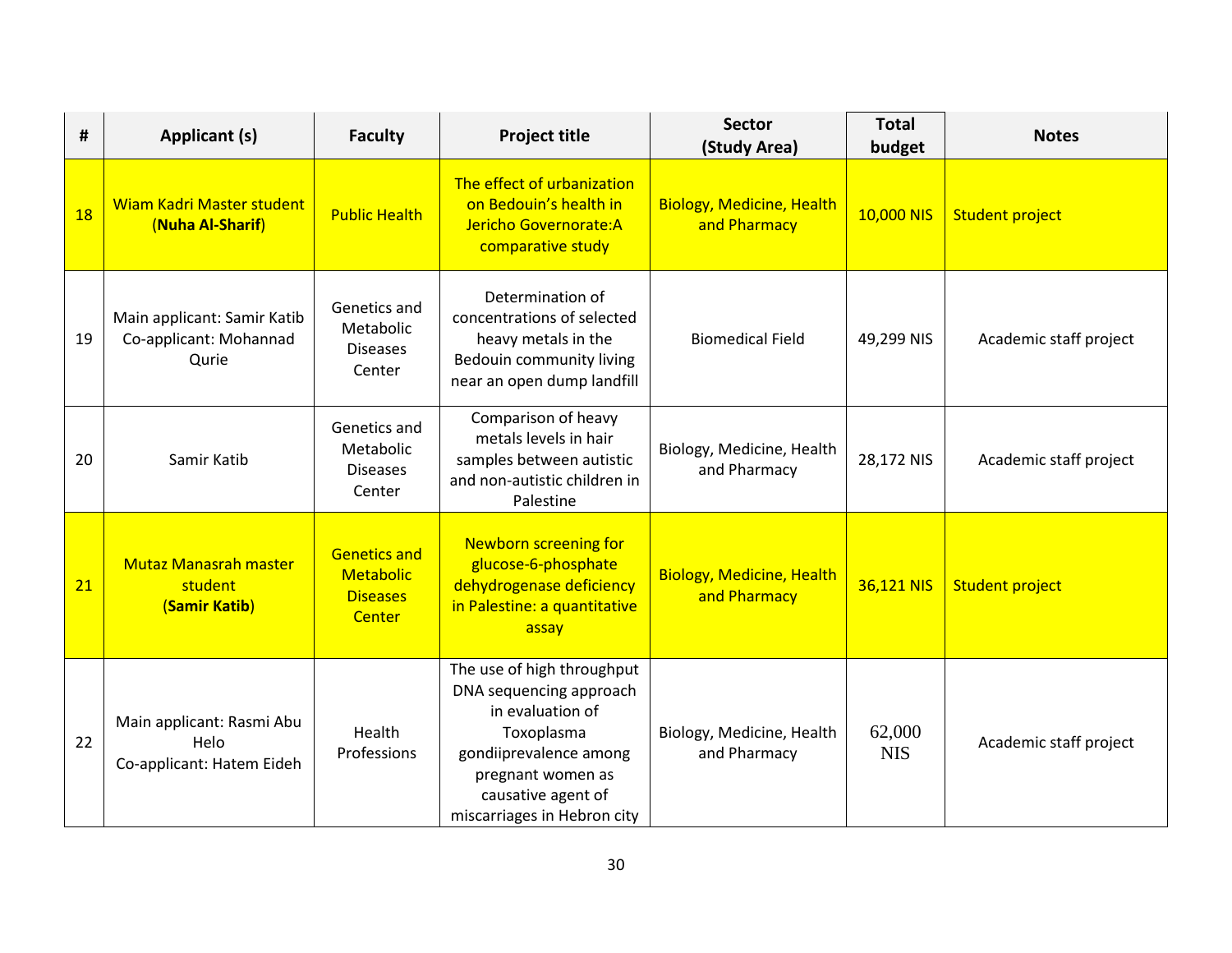| #  | <b>Applicant (s)</b>                                                                                                        | <b>Faculty</b>            | <b>Project title</b>                                                                                                                                                 | <b>Sector</b><br>(Study Area)                           | <b>Total</b><br>budget | <b>Notes</b>           |
|----|-----------------------------------------------------------------------------------------------------------------------------|---------------------------|----------------------------------------------------------------------------------------------------------------------------------------------------------------------|---------------------------------------------------------|------------------------|------------------------|
| 23 | <b>Anas Najar</b><br><b>Master</b><br><b>Studen</b><br><b>Aya Atiyeh</b><br><b>Master</b><br><b>Student</b><br>(Ahmad Amro) | Pharmacy                  | <b>Aetiology of fungal skin</b><br>infections in Jerusalemite<br><b>Arabs by dermatophyte</b><br>species: A study<br>of frequency, genotype,<br>and drug sensitivity | <b>Biology, Medicine, Health</b><br>and Pharmacy        | 10,000 NIS             | <b>Student project</b> |
| 24 | Isam Isaq                                                                                                                   | Scinece &<br>Technology   | Establish a basic IoT<br>research lab at AQU by<br>providing six basic IoT<br>development kits                                                                       | Computer and<br>communication<br>information technology | 13377 NIS              | Academic staff project |
| 25 | Main applicant: Suheir<br>Erikat<br>Co-applicant:<br>Abedelamjeed Nasereddin                                                | Medicine                  | التحليل الجيني لمرض البر وفيريا في<br>فلسطين عن طريق فك الشيفر ه<br>الور اثيه للاكسومات كاملة                                                                        | Biology, Medicine, Health<br>and Pharmacy               | 35,178 NIS             | Academic staff project |
| 26 | <b>Mohannad Qurie</b>                                                                                                       | Science and<br>Technology | Irrigation of Quinoa seeds<br>using grey water and<br>characterization of oil<br>extraction quality                                                                  | Agriculture, veterinary<br>and<br><b>Economy Sector</b> | 28845 NIS              | Academic staff project |
| 27 | Yousef Najajreh                                                                                                             | Pharmacy                  | Development of Dually<br><b>Active Allosteric Kinase</b><br>Inhibitors for Overcoming<br><b>Emerging Cancer</b><br>Resistance                                        | Biology, Medicine, Health<br>and Pharmacy               | $\ast$                 | Academic staff project |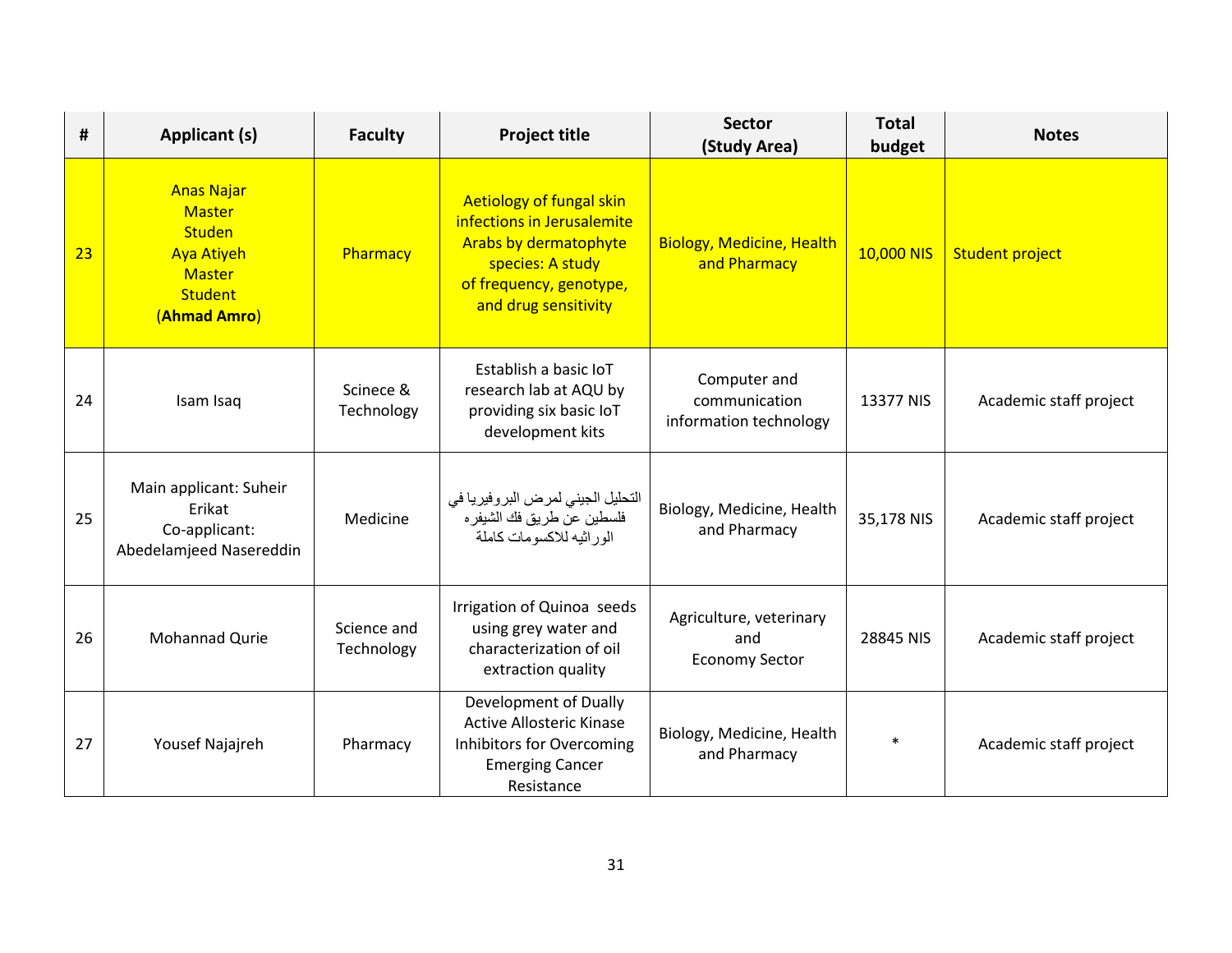| #  | <b>Applicant (s)</b>                                                                                                                                                                                             | <b>Faculty</b>            | <b>Project title</b>                                                                                                                         | <b>Sector</b><br>(Study Area)                                   | <b>Total</b><br>budget | <b>Notes</b>           |
|----|------------------------------------------------------------------------------------------------------------------------------------------------------------------------------------------------------------------|---------------------------|----------------------------------------------------------------------------------------------------------------------------------------------|-----------------------------------------------------------------|------------------------|------------------------|
| 28 | Dana Abu sarhan / Student<br>/ dentistry<br>Thabit sabri / Student /<br>dentistry<br>(Omar Surkhi)                                                                                                               | <b>Engineering</b>        | Investigating the effect of<br>firing time and<br>temperature on the<br>mechanical properties of<br>zirconium used for dental<br>application | <b>Dental Material Sciences</b><br>and Materials<br>Engineering | 10,000 NIS             | <b>Student project</b> |
| 29 | Main applicant: Mahmoud<br>Al-Khatib<br>Co-applicant: Mohannad<br>Qurie                                                                                                                                          | Science and<br>Technology | Measurements of heavy<br>metals concentrations in<br>west Hebron district soil<br>and kinetic study of lead<br>adsorption isotherms          | Chemistry                                                       | 17,935 NIS             | Academic staff project |
| 30 | Sami Atawneh / Student /<br><b>Materials Engineering</b><br>Abdualla Tabtab / Student /<br><b>Materials Engineering</b><br>Muhamad Ghneem /<br><b>Student / Materials</b><br><b>Engineering</b><br>(Omar Surkhi) | <b>Engineering</b>        | Design and development of<br>mini universal testing<br>machine (mini UTM)                                                                    | <b>Instrumentation design</b><br>for materials engineering      | 10,000 NIS             | <b>Student project</b> |
| 31 | Dana Abu sarhan / Student<br>/ dentistry<br>Thabit sabri / Student /<br>dentistry<br>(Omar Surkhi)                                                                                                               | Engineering               | Invistigating the feasibility<br>of using Portland cement<br>as a replacement for MTA<br>in dental treatments                                | <b>Dental Material Sciences</b><br>and Materials<br>Engineering | 35,176 NIS             | Faculty project        |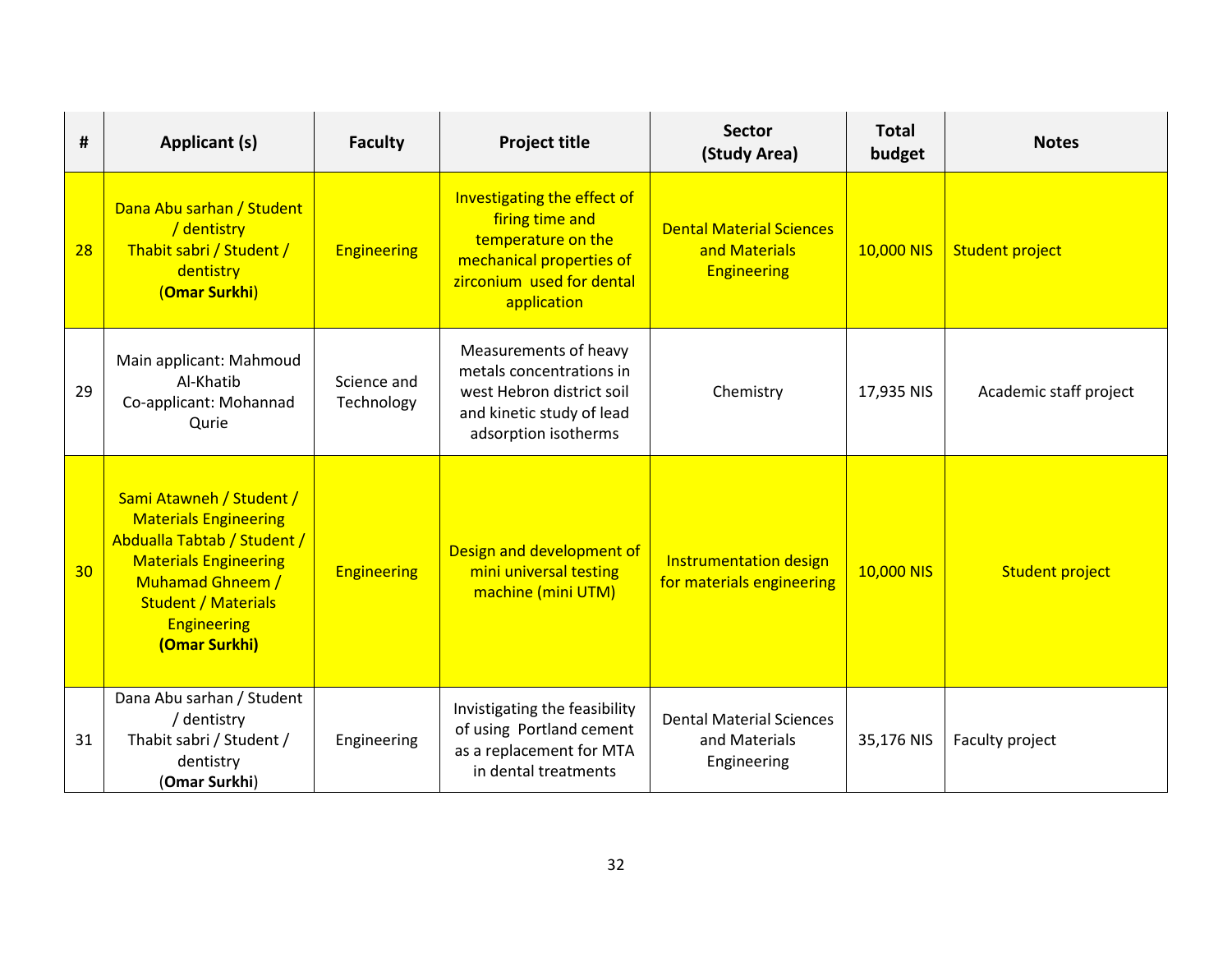|                                                                |                                                                                                                                                                     | <u>ی -نیم -ن</u>      | <u>پ سي</u>                |                    |
|----------------------------------------------------------------|---------------------------------------------------------------------------------------------------------------------------------------------------------------------|-----------------------|----------------------------|--------------------|
| Name of the<br><b>Theme</b>                                    | <b>Name of the Project</b>                                                                                                                                          | Name of the PI        | Type of the<br>application | <b>Budget /ILS</b> |
| الأحياء والطب والصحة<br>والصيدلة                               | Antileishmanial activity of selected<br>Palestinian medicinal plants                                                                                                | <b>Omar Hamarsheh</b> | Faculty                    | 75,000             |
| الأحياء والطب والصحة<br>والصيدلة                               | <b>Total Solution for Prevention and</b><br>Treatment of Type 2 Diabetes<br>Mellitus (DM) Phase 1: Type 2 DM in<br>Children                                         | Akram Kharoubi        | Faculty                    | 75,000             |
| الأحياء والطب والصحة<br>والصيدلة                               | Newborn screening for glucose-6-<br>phosphate dehydrogenase deficiency<br>in Palestine: a quantitative assay                                                        | Samir El Khatib       | Faculty                    | 30,000             |
| الزراعة والبيطرة                                               | Next generation sequence (NGS)<br>analysis as a new comprehensive<br>approach for diagnosis of plant<br>microbial diseases                                          | <b>Ibrahim Abbasi</b> | Faculty                    | 45,000             |
| الأحياء والطب والصحة<br>والصيدلة                               | Infants weaning practices and early<br>adolescence health: Ten years follow<br>up of a cohort of children residing in<br>Al Amari Refugee Camp                      | Nuha Al-Sharif        | Faculty                    | 65,000             |
| العلوم الاجتماعية<br>والاقتصاد                                 | التخطيط الاستراتيجي لتعزيز دور الجامعات<br>الفلسطينية في التنمية الحضرية المستدامة في<br>فلسطين: جامعة القدس , جامعة النجاح الوطنية,<br>جامعة الخلبل كحالات در اسبة | Samer Raddad          | Faculty                    | 60,000             |
| الحاسوب وتكنولوجيا<br>المعلومات والاتصالات                     | Cognitive Radio Based Solutions for<br><b>Spectrum Scarcity in Palestine</b>                                                                                        | Ali Jamoos            | Faculty                    | 32,189             |
| الحاسوب وتكنولوجيا<br>المعلومات والاتصالات                     | <b>Cloud Clinic for Plant Diseases</b><br>Detection, Diagnosis and Treatment<br>Planning in Palestine                                                               | RadwanKasrawi         | Faculty                    | 75,000             |
| الرياضيات والعلوم<br>والفيزياء (فيزياء،<br>كيمياء، مواد، نانو) | Measurements of heavy metals<br>concentrations in west Hebron district<br>soil and kinetic study of lead<br>adsorption isotherms                                    | Mahmoud Al-<br>Khatib | Faculty                    | 15,000             |

## **قائمة المشاريع التي تمت الموافقة على تمويلها من منحة وزارة التربية والتعليم العالي:**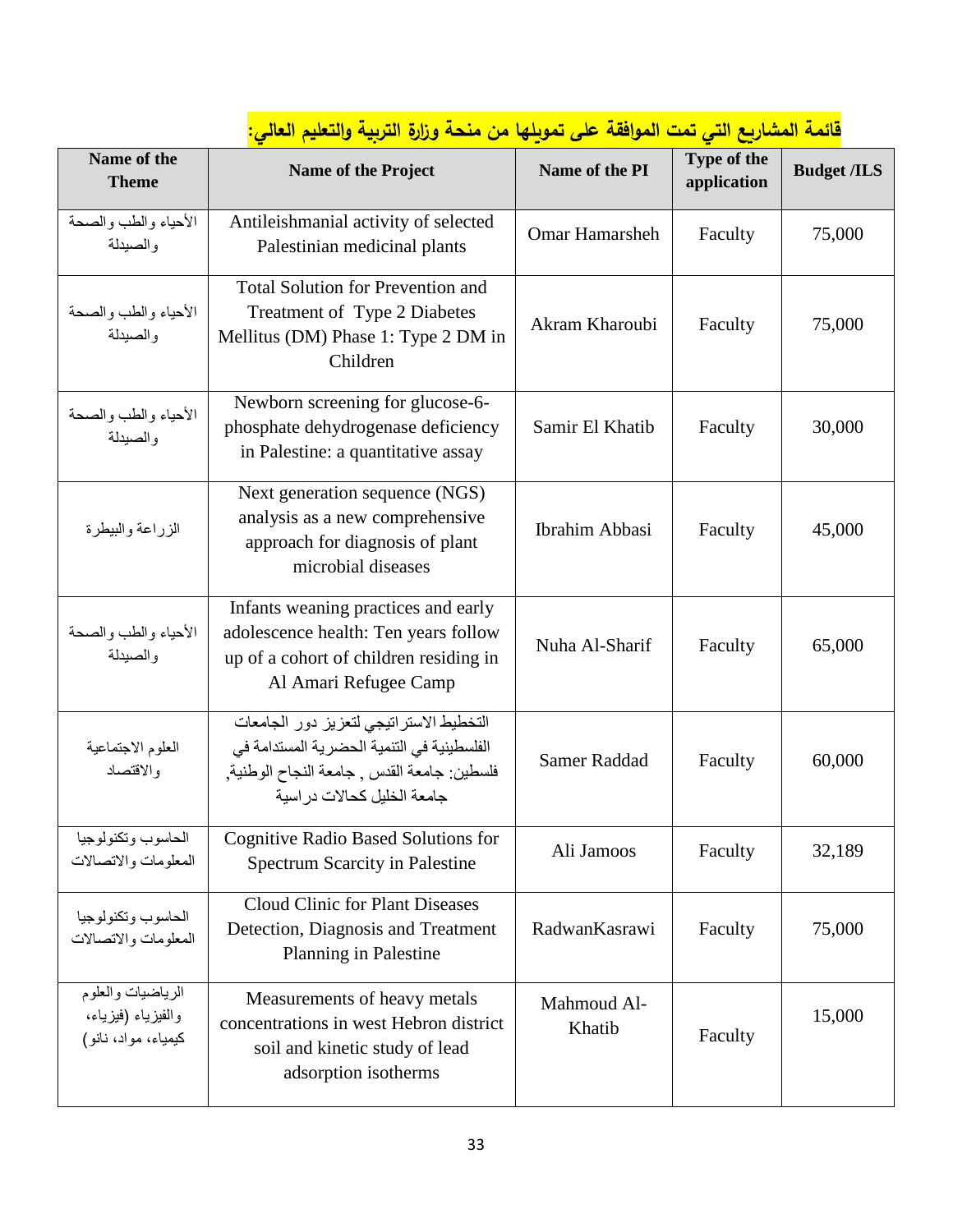| الأحياء والطب والصحة<br>والصبدلة            | Aetiology of fungal skin infections in<br>Jerusalemite Arabs by dermatophyte<br>species: A study of frequency,<br>genotype, and drug sensitivity | Ahmad Amro     | Student's<br>supervisor | 10,000 |
|---------------------------------------------|--------------------------------------------------------------------------------------------------------------------------------------------------|----------------|-------------------------|--------|
| الأحياء والطب والصحة<br>والصيدلة            | The effect of urbanization on<br>Bedouin's health in Jericho<br>Governorate: A comparative study                                                 | Nuha Al-Sharif | Student's<br>supervisor | 10,000 |
| الزراعة والبيطرة                            | Effect of essential oils as natural<br>preservatives on quality traits of low<br>sodium meat products                                            | Fuad Al-Rimawi | Student's<br>supervisor | 10,000 |
| الهندسة والطاقة وعلوم<br>الأرض (مياه وبيئة) | Design and development of mini<br>universal testing machine (mini UTM)                                                                           | Omar Surkhi    | Student's<br>supervisor | 10,000 |



| النتائج         | الموضوع  الفئة                                  | الجائزة                | الباحث                   | #              |
|-----------------|-------------------------------------------------|------------------------|--------------------------|----------------|
| لم يتم الاختيار |                                                 |                        | د. كفاية عزمى            | $\mathbf{1}$   |
| لم يتم الاختيار |                                                 | جائزة البنك الاسلامى   | د. سليم الرجوب           | $\overline{2}$ |
| تم الفوز        | جائزة التميز في النشر<br>العلمي على مستوى الوطن | الفلسطيني للبحث العلمي | د. أكرم الخروبي والدكتور | 3              |
|                 |                                                 | 2017                   | هشام درويش               |                |
| لم يتم الاختيار |                                                 |                        | د. محمد حرز الله         | 4              |
|                 |                                                 | Abel Prize جائزة       |                          |                |
| Pending         | فئة الاحصاء                                     | 2008 والتي ترعاها      | د. عبد الحكيم عيدة       | 5              |
|                 |                                                 | الأكاديمية النرويجية   |                          |                |
| Pending         | بحث في العلوم الاجتماعية                        | لجائزة الجامعة العربية | د. خالد هريش             | 6              |
|                 |                                                 | الأمريكية للعلوم       |                          | $\overline{7}$ |
| Pending         | بحث في مجال الادارة                             | الاجتماعية             | د. أحمد حرز الله         |                |
|                 | field of infectious                             |                        |                          |                |
| Pending         | diseases, Medical                               | جائزة عبد الحميد شومان | د. عمر حمارشة            | 8              |
|                 | and Health Sciences                             | $2017$ دورة            |                          |                |
|                 | Literature                                      | جائزة عبد الحميد شومان |                          | 9              |
| Pending         |                                                 | $2017$ دورة            | د. أحمد ثوابتة           |                |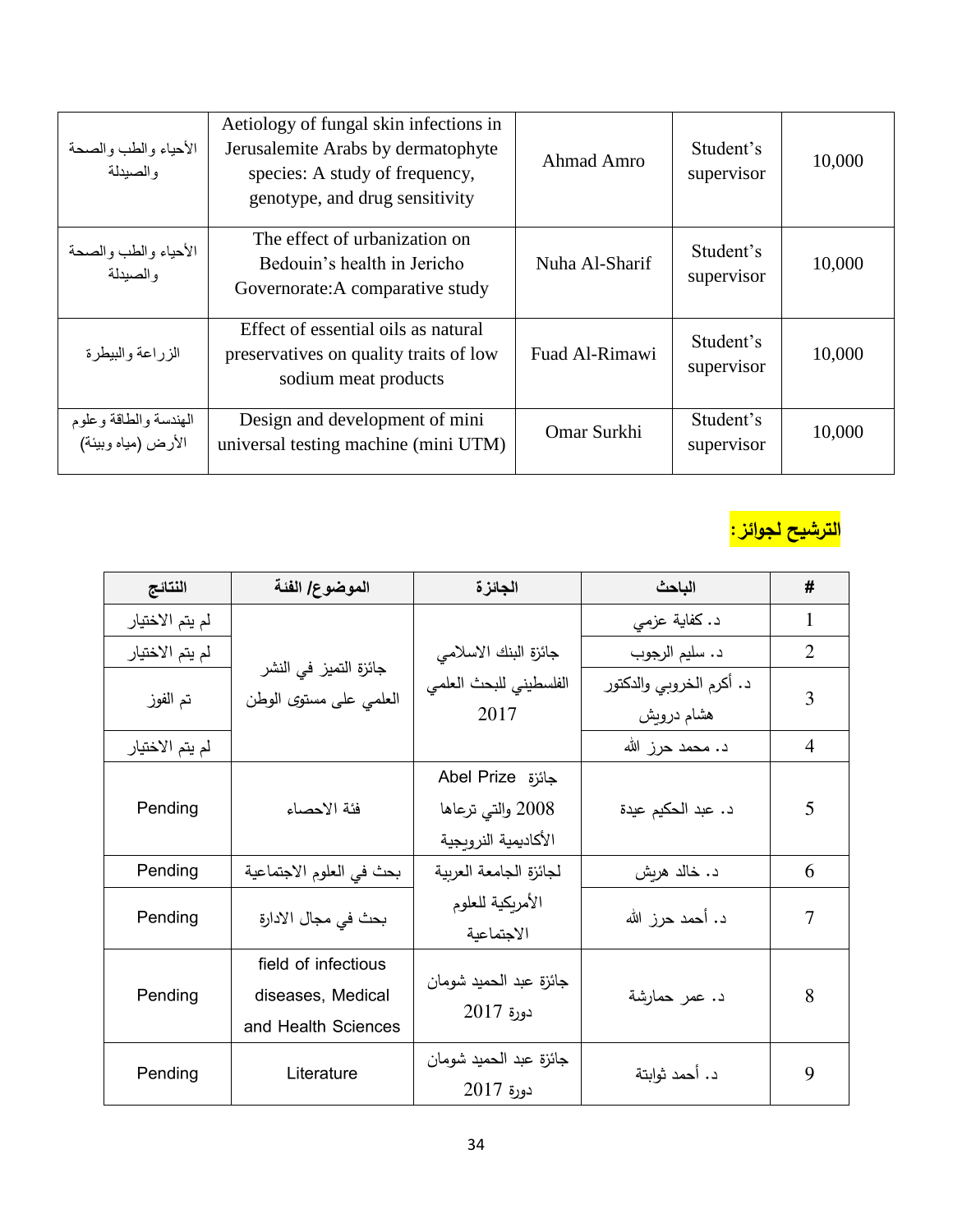|         |                     | جائزة الكويت لعام 2018 |                |    |
|---------|---------------------|------------------------|----------------|----|
| Pending | مجال الاداب والفنون | والمقدمة من مؤسسة      | د. مشهور حبازي | 10 |
|         |                     | الكويت للتقدم العلمى   |                |    |

**\*الفائز الوحيد أكرم خروبي**

لجائزة البنك الاسلامي عن الفئة الأولى (جائزة التميز في النشر العلمي على مستوى الوطن).

**قائمة الكتب المشاركة في معرض الكتاب قطر :2018**

| العدد                                                                                       | الكلية              | عنوان الكتاب                                                      | الباحث            |  |
|---------------------------------------------------------------------------------------------|---------------------|-------------------------------------------------------------------|-------------------|--|
| 2017                                                                                        | العلوم والتكنولوجيا | دليل النباتات الرعوية في فلسطين                                   | ابراهيم العباسي   |  |
| الطبعة الأولى 2017                                                                          | الدعوة وأصول الدين  | الوساطة والمحسوبية في تقلد الوظائف<br>العامة بين الشريعي والقانون | محمد يوسف الديك   |  |
| الاصدار الأول 2017                                                                          | الحقوق              | القانون الدولي الانساني                                           | محمد فهاد الشلادة |  |
| <mark>مشاركات جامعة القدس مؤتمر ابداع الطلبة السابع/ جامعة بوليتكنك فلسطين 2018/5/9:</mark> |                     |                                                                   |                   |  |

| الكلبة                                | المعدل | نوع المشاركة | اسم المشرف         | اسم الطالب   | اسم المشروع                                                                                                     | # |
|---------------------------------------|--------|--------------|--------------------|--------------|-----------------------------------------------------------------------------------------------------------------|---|
| المهن الصحية<br>دائرى التصوير الطبي   | 20/20  | ورقة بحثية   | د. حسين المصري     | آية يمان     | Occupational radiation<br>monitoring in Palestine                                                               |   |
| العلوم والتكنولوجيا<br>دائرة الفيزباء | 20/20  | ورقة بحثية   | أ.د. عماد البرغوثي | ولاء الجعبة  | Hypergeometric function<br>representation of transport<br>coefficients for drifting bi-<br>Maxwellian plasmas   |   |
| المهن الصحية<br>دائرى التصوير الطبي   |        | ورقة بحثية   | د. محمد حجوج       | أميرة ابوسيف | Simple linear and areal<br>dimensions can be used to<br>calculate the total left<br>ventricular myocardial mass | 3 |

**\*\*وقد حصلت الطالبة والء الجعبة على المرتبة األولى على مستوى الجامعات الوطنية خالل مشاركتها.**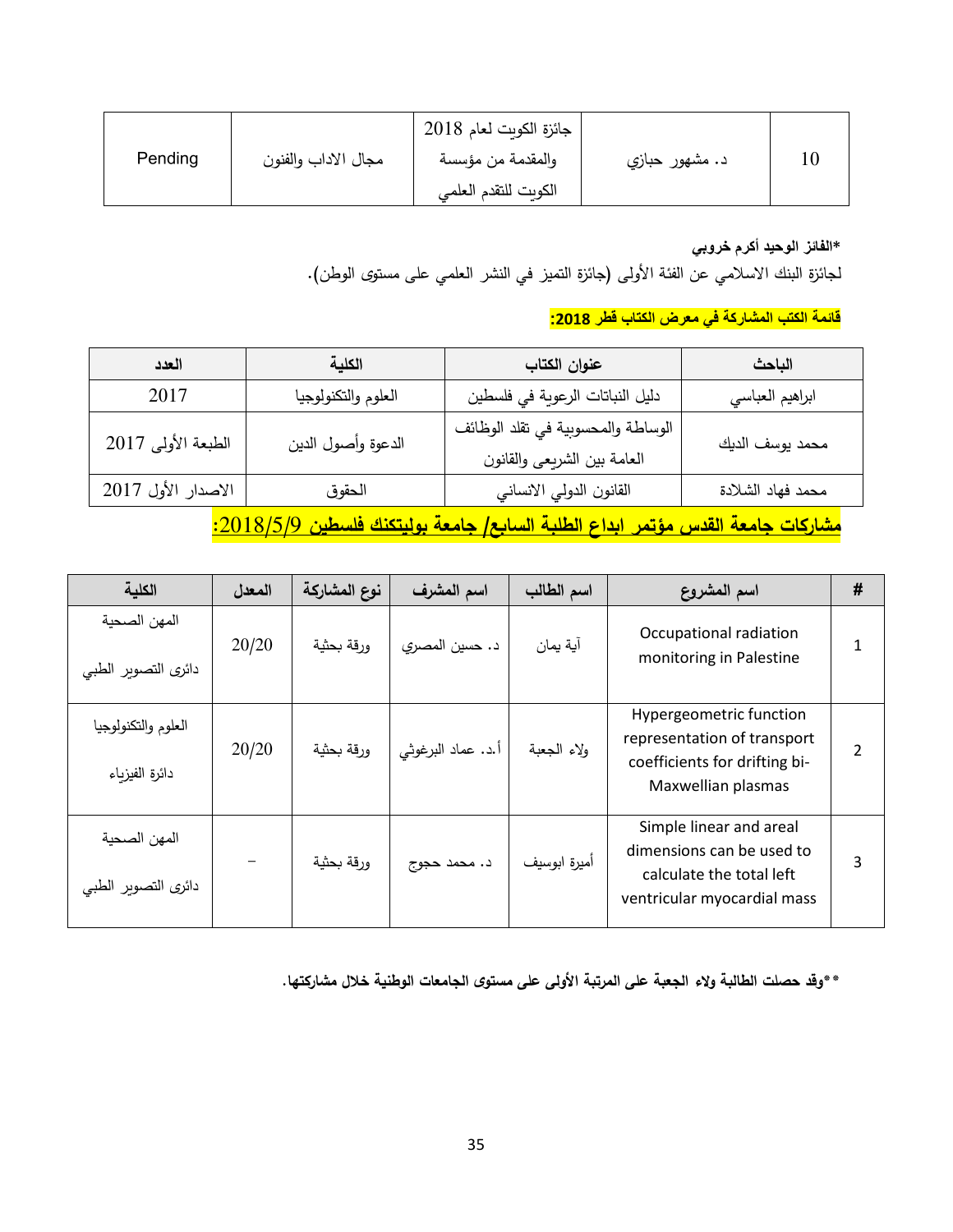# **نشاطات عمادة البحث العلمي :2018-2017**

| التاريخ    | المدعوين                                             | المتحدث                                                                          | عنوان النشاط                                                                                     | #              |
|------------|------------------------------------------------------|----------------------------------------------------------------------------------|--------------------------------------------------------------------------------------------------|----------------|
| 1/8/2017   | باحثين جامعة<br>القدس                                | د. صبري نسناس<br>معهد فلوريدا للتكنولوجيا                                        | محاضرة عامة بعنوان:<br>The power of small molecules to explain<br>how we see and how we think    | $\mathbf{1}$   |
| 22/8/2017  | باحثين جامعة<br>القدس                                | د. صفاء ناصر الدين، د.<br>رضوان قصراوي ود. عامر مرعي                             | Information Session about the Recent<br>Call for Proposals                                       | $\overline{2}$ |
| 12/9/2017  | عمداء البحث<br>العلمي في<br>الجامعات<br>الفلسطينية   | د. رضوان قصراوي                                                                  | ورشة عمل COMSATS عمداء البحث العلمي في<br>الجامعات الفلسطينية                                    | 3              |
| 24/9/2017  | الطلبة والباحثين                                     | د. باريل شتارك                                                                   | جلسه تعريفية حول برامج جسر العلوم الفلسطيني<br>الألماني(PGSP Julich)                             | $\overline{4}$ |
| 2/10/2017  | باحثين جامعة<br>القدس                                | ممثل عن أكاديمية فلسطين للعلوم<br>والتكنولوجيا                                   | الموضوع: جلسة تعريفية حول "برامج أكاديمية<br>أكاديمية فلسطين للعلوم والتكنولوجيا(PALAST)         | 5              |
| 7/10/2017  | طلبة والأساتذة<br>من مختلف<br>الجامعات<br>الفلسطينية | المنتدى الفلسطيني للبحوث الطبية                                                  | The 7th PFMR Biomedical Research<br>Symposium conference                                         | 6              |
| 10/10/2017 | باحثين جامعة<br>القدس                                | Prof. Henning Kehr from<br>the University of applied<br>Science in Germany       | First information session about the<br>issues of publishing in peer-reviewed<br>indexed journals | 7              |
| 16/10/2017 | باحثين جامعة<br>القدس                                | د. ابراهيم عوض                                                                   | ندوةِ تعريفية ونقاش بعنوان "أالية النشر العلمي في<br>الاقتصاد والانسانيات                        | 8              |
| 29/10/2017 | باحثين جامعة<br>القدس                                | د. نضال صبري - بير زيت                                                           | كيفية النشر في مجلة أكاديمية ذات مكانة والبحث في<br>مواقع انترنت مختصة                           | 9              |
| 6/11/2017  | باحثين وطلبة<br>جامعة القدس                          | Claudia J. Dold                                                                  | <b>Citation Management Software</b><br>""Mendeley"                                               | 10             |
| 21/11/2017 | باحثين وطلبة<br>جامعة القدس                          | Claudia J. Dold<br>كلاوديا دولد مساعد أمين مكتبة<br>جامعة جنوب فلوريدا/ الولايات | ورشة عمل بعنوان "كيفية صياغة سؤال بحثى قابل<br>للبحث في قواعد البيانات العلمية"                  | 11             |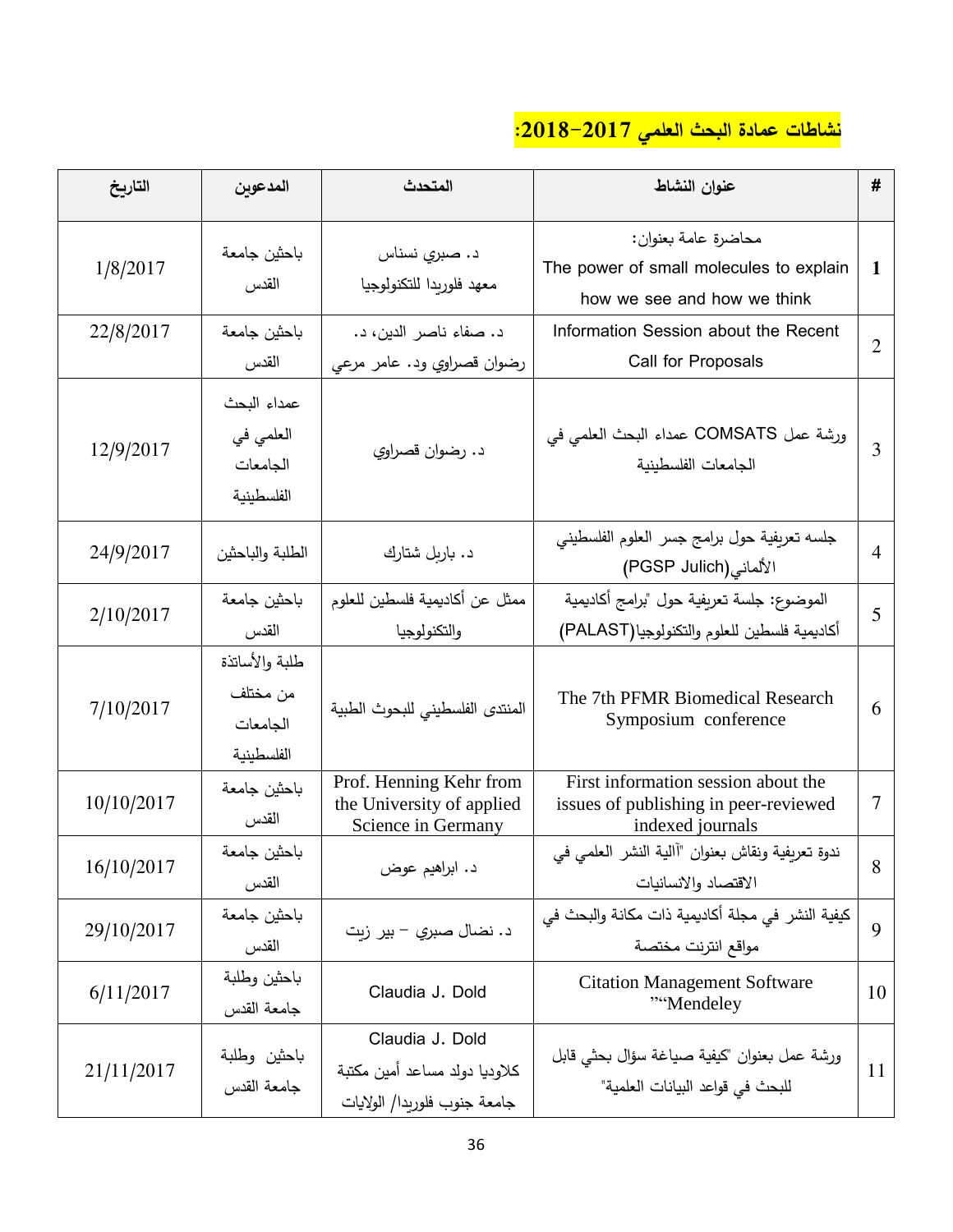|                  |              | المتحدة الأمريكية والحاصلة على      |                                                           |    |
|------------------|--------------|-------------------------------------|-----------------------------------------------------------|----|
|                  |              | منحة فولوبرايت للباحث الزائر في     |                                                           |    |
|                  |              | جامعة القدس                         |                                                           |    |
|                  | طلبة جامعة   | يزيد زاهدة من جامعة اراسموس         | استخدام تطبيق برنامج الأوفيس (MS Word) لكتابة             | 12 |
| 4/12/2017        | القدس        | روتيردام                            | السيرة الذاتية                                            |    |
|                  |              |                                     | جلسة تعريفية حول "برامج أكاديمية أكاديمية فلسطين          |    |
|                  | طلبة جامعة   | ممثل عن أكاديمية فلسطين للعلوم      | للعلوم والتكنولوجيا (PALAST)                              | 13 |
| 4/12/2017        | القدس        | والتكنولوجيا                        | ومشروع جسر العلوم الفلسطيني الألماني (-PGSP               |    |
|                  |              |                                     | "(Julich                                                  |    |
|                  | طلبة جامعة   | ممثلة عن الجهاز المركزى             | Training session about using SPSS                         |    |
| $12 - 17/1/2017$ | القدس        | للاحصاء الفلسطيني                   | program                                                   | 14 |
|                  | دعوة عامة    |                                     |                                                           |    |
|                  | للباحثين في  | Spanish engineer Adrian             | Public lecture the experience in dental                   |    |
| 27/1/2018        | الهندسة وطب  | Hernandi                            | implants                                                  | 15 |
|                  | الأسنان      |                                     |                                                           |    |
|                  |              | الأستاذ الدكتور عيسى بطارسة         |                                                           |    |
|                  | باحثين وطلبة | أستاذ الهندسة الكهربائية وهندسة     | محاضرة العامة بعنوان:<br>Novel Architecture of Integrated | 16 |
| 3/3/2018         | جامعة القدس  | الكمبيوتر في جامعة سنترال           |                                                           |    |
|                  |              | فلوربدا                             | Photovoltaics (PV) and Energy Storage                     |    |
|                  |              | الدكتور شيراغ باحث هندي             |                                                           |    |
|                  |              | حاصل على درجة الدكتوراه في          |                                                           |    |
|                  |              | ميكانيكا الكم النظرية من اسبانيا،   |                                                           |    |
| 12/3/2018        | باحثين وطلبة | ودكتوراه ثانية في الفيزياء المناخية | عقد محاضرة علمية بعنوان:                                  | 17 |
|                  | جامعة القدس  | من ألمانيا، ويقوم حاليا بجولة       | "علم وسياسة واقتصاد تغير المناخ"                          |    |
|                  |              | لزيارة كافة الجامعات الفلسطينية     |                                                           |    |
|                  |              | لدراسة تغيير المناخ                 |                                                           |    |
|                  |              |                                     |                                                           |    |
|                  |              |                                     | بالتنسيق مع لجنة البحث العلمي في كلية الطب                |    |
|                  | باحثين جامعة | الدكتور فواز عواد من كلية الطب      | وباشراف أعضاء نادي المجلة عقد                             |    |
| 26/3/2018        | القدس        | في جامعة القدس                      | محاضرة علمية بعنوان:                                      | 18 |
|                  |              |                                     | Autoinflammatory Process in "                             |    |
|                  |              |                                     | "Atherosclerosis                                          |    |